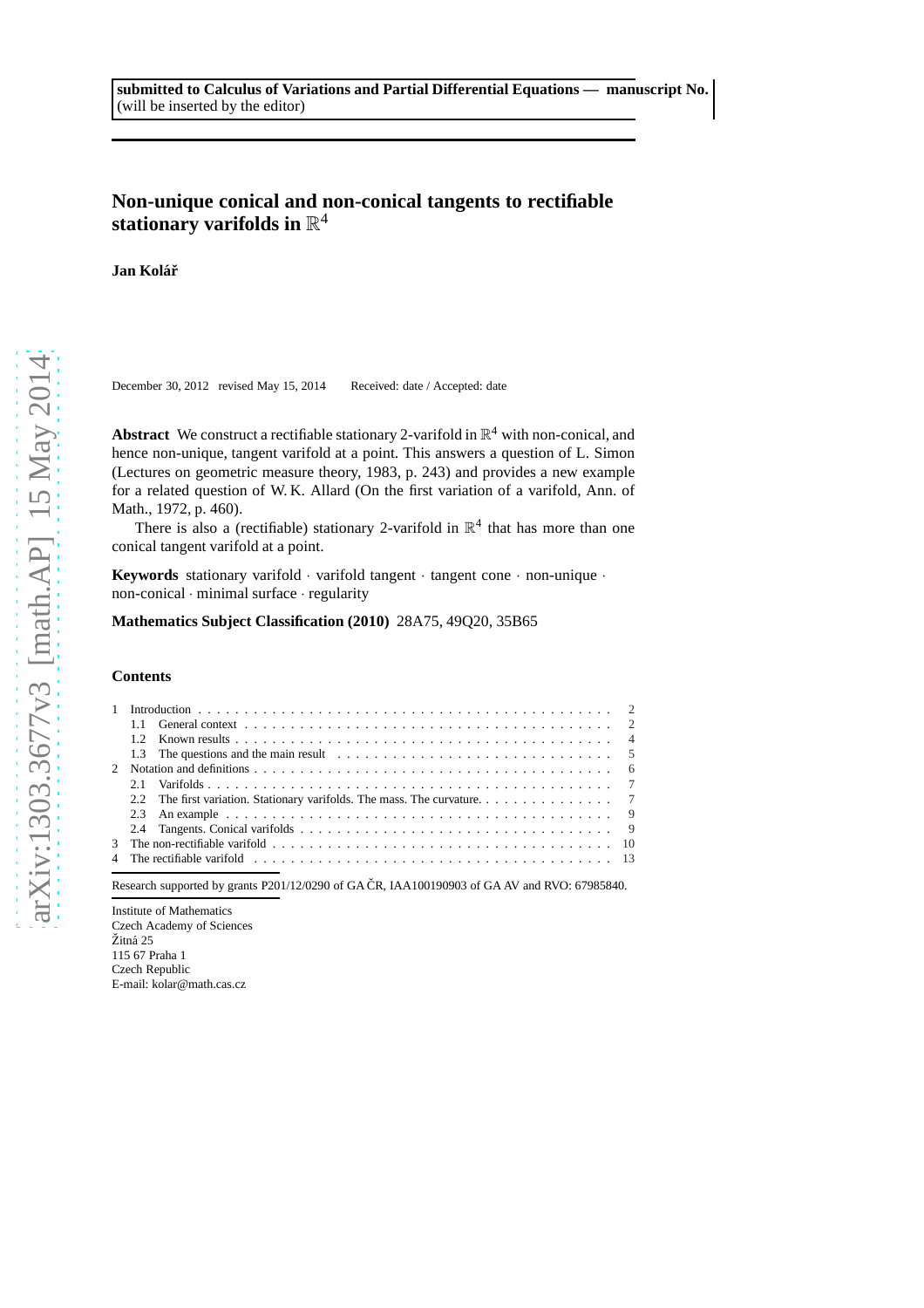|  | 5 Two variants of the main result $\ldots$ , $\ldots$ , $\ldots$ , $\ldots$ , $\ldots$ , $\ldots$ , $\ldots$ , $\ldots$ , $\ldots$ , $\ldots$ , $\frac{31}{2}$ |
|--|----------------------------------------------------------------------------------------------------------------------------------------------------------------|
|  |                                                                                                                                                                |

## <span id="page-1-1"></span><span id="page-1-0"></span>**1 Introduction**

# 1.1 General context

Geometrical measure theory uses various "generalized surfaces" to reach its goals, and the varifolds are among them. Most of them allow, i.a., countably many pieces of surface that are interconnected into simple or complicated networks (Figure [1\)](#page-1-2). The classes of surfaces are designed to have compactness properties and to allow to obtain a generalized surface of least area among those that, say, span a given boundary. The next, equally important, step is to explore smoothness and regularity properties of the minimizer.

*Uniqueness of tangents* is both an important attribute encompassed in various definitions of smoothness and regularity, and an important tool. Here a tangent is (informally) defined as a limit of a sequence of blow-ups at a given point. The tangents implicitly appear already in the basic calculus of real functions: A Lipschitz function on  $\mathbb{R}^n$  is differentiable at a point  $x_0$  if and only if it admits a unique tangent at  $x_0$  and the tangent is a hyperplane. For  $n = 1$ , the existence of the two one-sided derivatives at  $x_0$  is equivalent to uniqueness of the tangent at  $x_0$  and the tangent is then necessarily a cone.



<span id="page-1-2"></span>**Fig. 1** Some networks of segments. The first two illustrate analogy and differences of linear and central (radial) configurations. The idea contained in the last one is actually used in this paper. a) The set of weak limits of sequences of vertical upward shifts of the varifold corresponding to this network is uncountable. b) With the unit density on each segment we have non-unique tangents but the varifold is not stationary. Although it can be converted to a stationary varifold by assigning suitable densities, it does not provide a stationary example with non-unique tangents. The densities necessarily converge to zero near the center, and the zero varifold is the unique tangent at the centre. c) This network is continually branching and refining in the downward direction (towards an interface line). Such a network was used by Brakke [\[Bra,](#page-35-0) p. 238, 240, 250] in the context of varifolds evolving by its 'mean curvature'. We use its radial variation in a more complicated arrangement.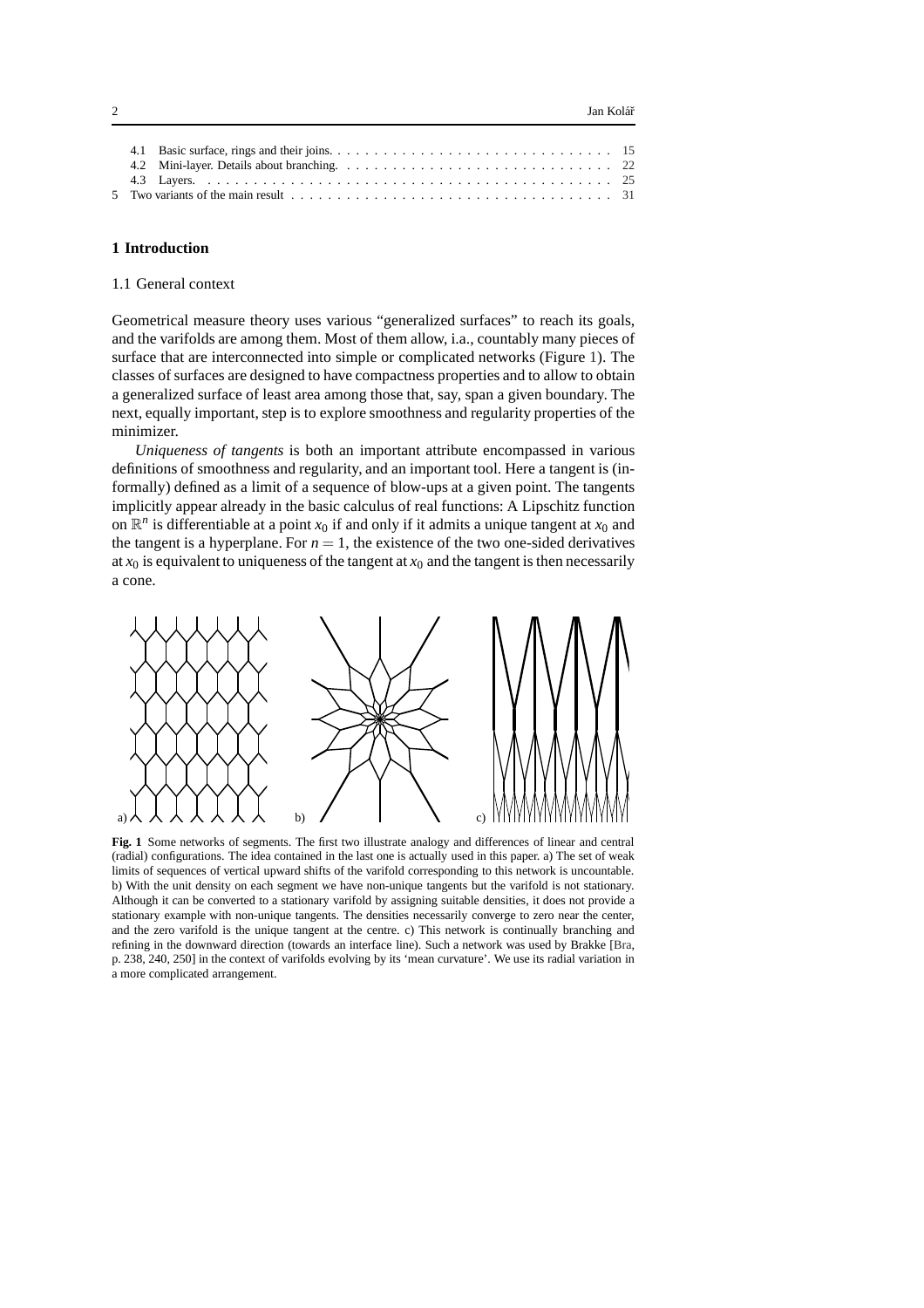Likewise, a junction of three smooth curves  $\gamma_i : [0,1) \to \mathbb{R}^2$  at  $x_0 \in \mathbb{R}^2$  (Figure [2\)](#page-2-0) is considered more regular if the object has a unique tangent at  $x<sub>0</sub>$  (the curves have a



<span id="page-2-0"></span>**Fig. 2** Three curves in the plane. (Think about this also as a planar section of a hypothetical joint of minimal surfaces in equilibrium.) a) Curves smooth up to the end. Unique (and conical) tangent at  $x_0$ . b) The logarithmic spirals. Non-unique tangent. The tangents are represented by the rotations of the same picture. c) "Spirals with varying speed"  $r(\alpha) = e^{c(\alpha - \alpha_0)^2}$ ,  $\alpha \ge \alpha_0$ . The tangents are all 120°-triples of half-lines, so the tangents are conical but non-unique.

non-zero one-sided derivative at the endpoint). In this case they can also be studied as graphs of functions satisfying a differential equation, and this can be helpful if they came out of a variational problem.

The uniqueness of tangents *is the regularity*, or a basic degree of the regularity. It is an interpretation of what existence of the derivative would be in case we face more general objects than graphs of functions. In fact, the mathematical language is somewhat inhomogeneous in not having a single word for "the unique tangent" (of a varifold, e.g.) as a counterpart of "the derivative".<sup>[1](#page-2-1)</sup> This choice of terminology is not surprising since uniqueness of tangents in Geometrical measure theory is from the beginnings connected to open problems and later only to partial results.<sup>[2](#page-2-2)</sup>

Now let us give an example of how uniqueness of tangents might be used as a *tool*: It is the result of Sheldon Chang that the singular set of area minimizing twodimensional integral currents consists of isolated points and that near any such point their structure is the same as that of a classical branched minimal surface [\[Ch\]](#page-35-1).

Based on the work of B. White [\[W1\]](#page-36-0), Chang first notes that (in the case he considers, i.e., the case of Riemannian manifolds) two dimensional area minimizing integral currents have unique tangent cones and he estimates the rate of pointwise convergence. He says that this steps are "necessary for the construction of the first center manifold." [\[Ch,](#page-35-1) p. 701].

<span id="page-2-1"></span><sup>&</sup>lt;sup>1</sup> Though, in different context the tangent cone is sometimes defined to be what we call the unique tangent cone, see for example [\[K,](#page-36-1) p. 159].

<span id="page-2-2"></span><sup>2</sup> See for example [\[S3,](#page-36-2) p. 591]: "... but it is far from obvious (and an open question) whether or not Tan<sub>X</sub> *M* can contain more than one cone *C* if  $X \in \text{sing } M$ ." The same paper contains a result on the uniqueness of tangents *m*-almost everywhere in the singular set [\[S3,](#page-36-2) p. 650, (2), (1)], where *m* is the 'top dimension' (e.g.,  $m = \dim M - 2$ , depending on the context).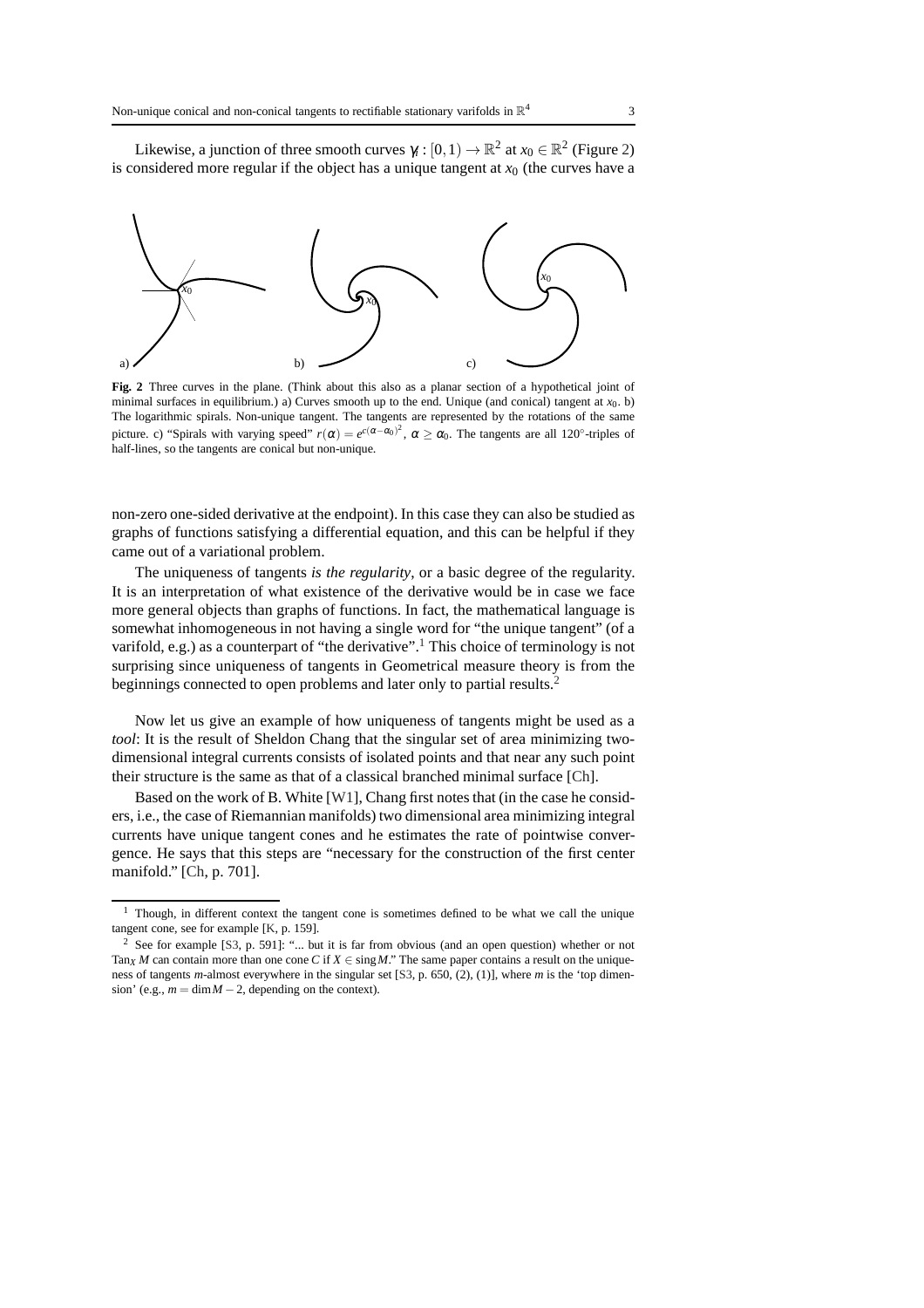The uniqueness of tangents is also used in [\[DL-S,](#page-35-2) Chapter 5 and Theorem 0.12] where an improvement (in Chang's spirit) of the size of the singular set of Dirminimizing Q-valued functions (on  $\Omega \subset \mathbb{R}^2$ ) is given.

## <span id="page-3-0"></span>1.2 Known results

The structure of one-dimensional stationary varifolds with density bounded away from zero is well known [\[AA1\]](#page-35-3).

A result about uniqueness of tangent cones of two-dimensional soap-bubble-like and soap-film-like minimal surfaces  $((M, \xi, \delta)$ -minimal sets) in  $\mathbb{R}^3$  is contained in  $[T]$ .

Tangent cones to two-dimensional area-minimizing integral currents are unique by the result of B. White [\[W1\]](#page-36-0). As we already noted, this was generalized to Riemannian manifolds by Chang [\[Ch\]](#page-35-1).

For more general dimensions, there are results for some special cases, with assumptions related for example to calibration. Note that the notions of  $(\omega)$ -positive, (semi-)calibrated and (pseudo-)holomorphic currents are to a large extent synonymous (cf. [\[Be1\]](#page-35-4), [\[Be2\]](#page-35-5)). Recent results with this kind of assumptions can be found in [\[PR\]](#page-36-4) (2-dimensional), [\[Be1\]](#page-35-4), [\[Be2\]](#page-35-5). As Bellettini [\[Be1\]](#page-35-4) notes, the integrable case C *n* of his results follows already by [\[Siu\]](#page-36-5).

Very nice result is [\[S2\]](#page-36-6), which has a partial generalisation [\[S4\]](#page-36-7). Simon [\[S2,](#page-36-6) Corollary on page 564] does not assume calibrations. The corollary states that if *C* is a tangent cone to a stationary varifold *V* at a point *p*, *C* has density 1 on spt $C \setminus \{0\}$ (hence  $C$  is integral and 0 is the only singular point of  $C$ ) then  $C$  is the unique tangent cone of *V* at *p* and we have a  $\mathcal{C}^2$ -flavour of convergence of blowups at *p*. [\[S2\]](#page-36-6) improved earlier result [\[AA2\]](#page-35-6) which included assumption on integrability of Jacobi fields and already covered the case of the cone over the cartesian product of two (but not more, cf. [\[W2\]](#page-36-8)) standard spheres (of arbitrary dimensions). [\[S4\]](#page-36-7) provides similar result where  $C = C_0 \times \mathbb{R}$  are allowed to be certain cases of cylinders with singular set  ${0 \times \mathbb{R}}$ . (*C*<sub>0</sub> is assumed to be a strictly minimizing, strictly stable codimension one cone, and to admit a nice Jacobi-field operator).

As it can be seen from the above, even the codimension one case remains open. Notably, it remains open whether the hyper-cones over  $\mathbb{S}^3 \times \mathbb{S}^3 \times \mathbb{R}$  and  $\mathbb{S}^2 \times \mathbb{S}^4 \times \mathbb{R}$  in  $\mathbb{R}^9$  are always unique tangent cones when they arise at all as multiplicity one tangent cones [\[S4,](#page-36-7) p. 1–2]. (The question in its formulation in [\[S4\]](#page-36-7) seemingly concerns the hyper-cones over  $\mathbb{S}^3 \times \mathbb{S}^3$  and  $\mathbb{S}^2 \times \mathbb{S}^4$  in  $\mathbb{R}^8$  but that was already solved by [\[AA2,](#page-35-6) p. 215, (1) and (2)], as well as [\[S2\]](#page-36-6).)

Kiselman's example [\[K\]](#page-36-1) with non-unique tangent cones is mentioned in the next paragraph. There is also an example [\[Ko\]](#page-36-9) consisting of spirals and a number of lines. It shares with the minimal surfaces an important property called the "*monotonicity*" — for balls centered at an arbitrary fixed point the measure ratio is non-decreassing. In [\[CKR-R2\]](#page-35-7) and [\[CKR-R3\]](#page-35-8) the number of lines is reduced so that the density is, everywhere in the support, between 1 and  $3 + \varepsilon$  (the planar example), or between 1 and  $2 + \varepsilon$  (the example in  $\mathbb{R}^3$ ).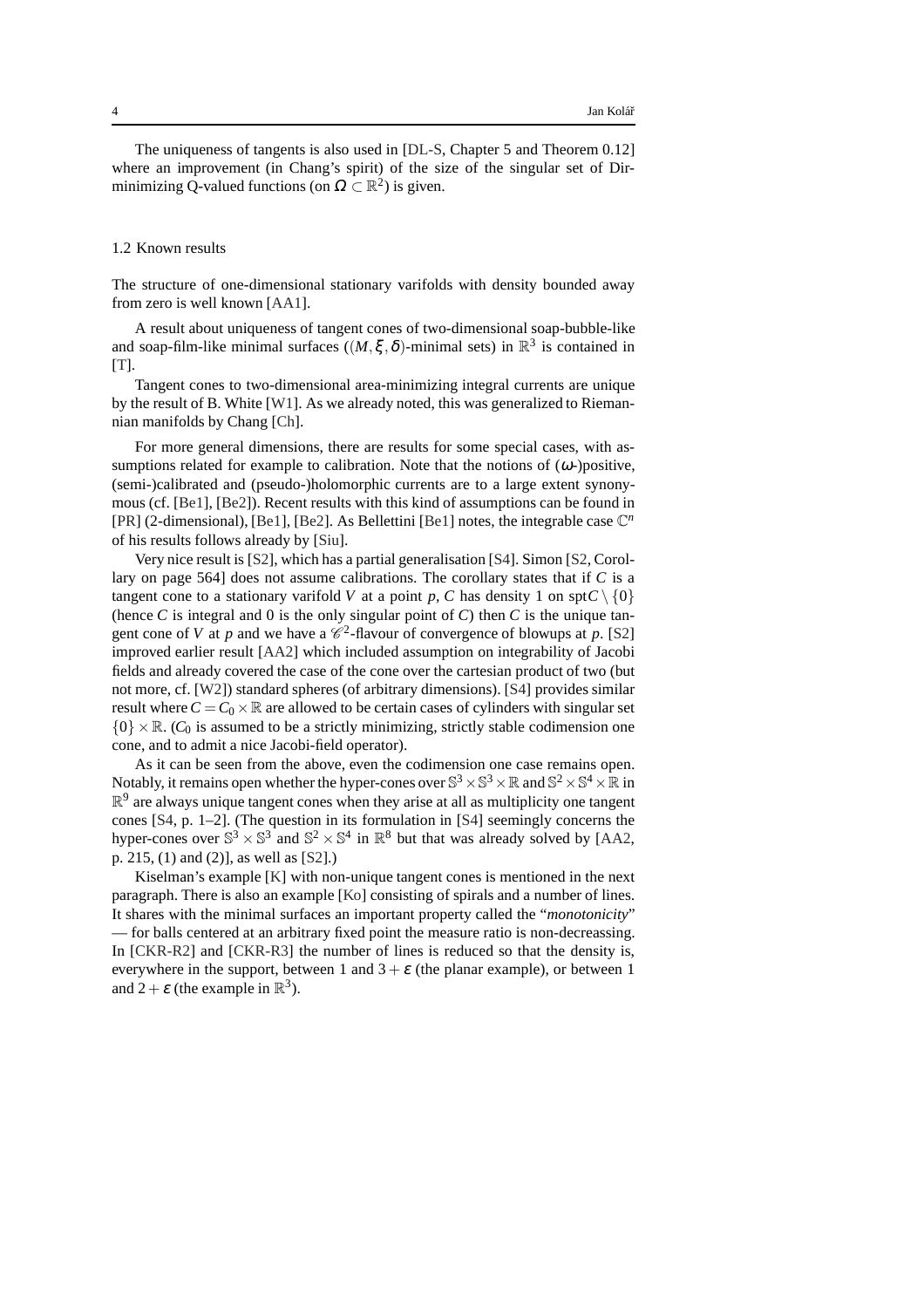#### <span id="page-4-0"></span>1.3 The questions and the main result

The purpose of this paper is to answer a question of L. Simon [\[S1,](#page-36-10) p. 243]. Simultaneously we provide a new example for a related question of W. K. Allard [\[A,](#page-35-9) p. 460].

Allard's question was in a different spirit already solved by [\[HM\]](#page-35-10) because Allard's formulation allowed non-stationary varifolds. It was also answered by Kisel-man [\[K\]](#page-36-1), who constructed a closed positive current in  $\mathbb{C}^2$  with non-unique tangent cones. The current is not rectifiable since its support contains separating 3-dimensional surfaces created by use of max in  $[K, (4.3)]$ , at least when applied as described in Examples 4.2 and 4.3 [\[K\]](#page-36-1). He also uses smoothing by convolution. Kiselman's example was generalized to general bidegree  $(p, p)$  in [\[Bl,](#page-35-11) Theorem 3.11]. Also this example is not rectifiable since the current  $W = i\partial \bar{\partial}F$  is added on [\[Bl,](#page-35-11) p. 528, p. 529], where *F* equals a power of  $-\text{Log}|z|^2$  in a neighbourhood of 0.

The book [\[S1\]](#page-36-10) and the paper [\[A\]](#page-35-9) are standard sources cited when varifolds and related regularity results are of concern. Varifolds are generalized (non-oriented) surfaces and admit compactness properties suitable to approach the problem of existence of surfaces with minimal area.

On p. 243, L. Simon recalls the definition of tangent varifolds. He proves that if *C* is a tangent varifold (and if some natural conditions are satisfied), then  $\mu_C$  is conical, where  $\mu_C$  denotes the measure in  $\mathbb{R}^n$  associated with *C* by the direction-forgetting projection  $G_m(\mathbb{R}^n) \to \mathbb{R}^n$ . He says that it seems to be an open question whether *C* itself has to be conical.

Likewise, W. K. Allard [\[A,](#page-35-9) p. 459–460] states that all  $C \in \text{VarTan}_a V$  are conical (under some conditions on densities of *V* and  $\delta V$ ) and then he says he knows of no varifold (with a weak condition on the densities of *V* and  $\delta V$  at *a*) such that VarTan<sub>a</sub> $V$  has more than one element. We already noted that examples of varifolds with properties specified by Allard were provided by [\[HM\]](#page-35-10) (non-stationary, which is not natural in context of [\[A\]](#page-35-9)) and [\[K\]](#page-36-1) (non-rectifiable).

<span id="page-4-2"></span>The result that we prove in this paper is the following (see Theorem [5.1](#page-30-1) and Theorem [5.2\)](#page-34-0).

**Theorem 1.1** *There exists a stationary rectifiable* 2-varifold in  $\mathbb{R}^4$  that has a non*conical (hence non-unique) tangent at a point. There exists a stationary rectifiable* 2*-varifold in* R 4 *that has a conical but non-unique tangent at a point. (The varifolds have a positive and finite k-dimensional density at the point.)*

Note that there is no such varifold *V* with non-conical tangent and  $\theta^2(\mu_V, \cdot)$  bounded away from zero on spt  $\mu_V$ , as the following results imply.

<span id="page-4-3"></span>**Lemma 1.1** *Let V be a stationary m-varifold on an open set*  $\Omega \subset \mathbb{R}^n$ ,  $x_0 \in \Omega$ ,  $C \in$ Var Tan<sub>*x*0</sub></sub> *V* and  $C \neq 0.3$  $C \neq 0.3$ 

*If* θ *<sup>m</sup>*(*C*,*x*) > 0 *for* <sup>µ</sup>*C-almost every x, then C is conical and rectifiable.* (*Stated on [\[S1,](#page-36-10) p. 243], proved in proof of [\[S1,](#page-36-10) Corollary 42.6]. Alternatively see [\[A,](#page-35-9) 5.2(2)(b)] for conicity of*  $\mu_C$  *and then the rectifiability theorem* [\[A,](#page-35-9) 5.5(1)] *for how this determines the directions*  $C^{(x)}$  *of C.*)

<span id="page-4-1"></span><sup>&</sup>lt;sup>3</sup> Since  $C \neq 0$ , we have  $\theta^m(\mu_V, x_0) \in (0, \infty)$  from the Monotonicity formula for stationary varifolds, cf. [\[S1,](#page-36-10) 40.5]. Therefore the assumptions of Corollary 42.6. (namely 42.1.) are satisfied.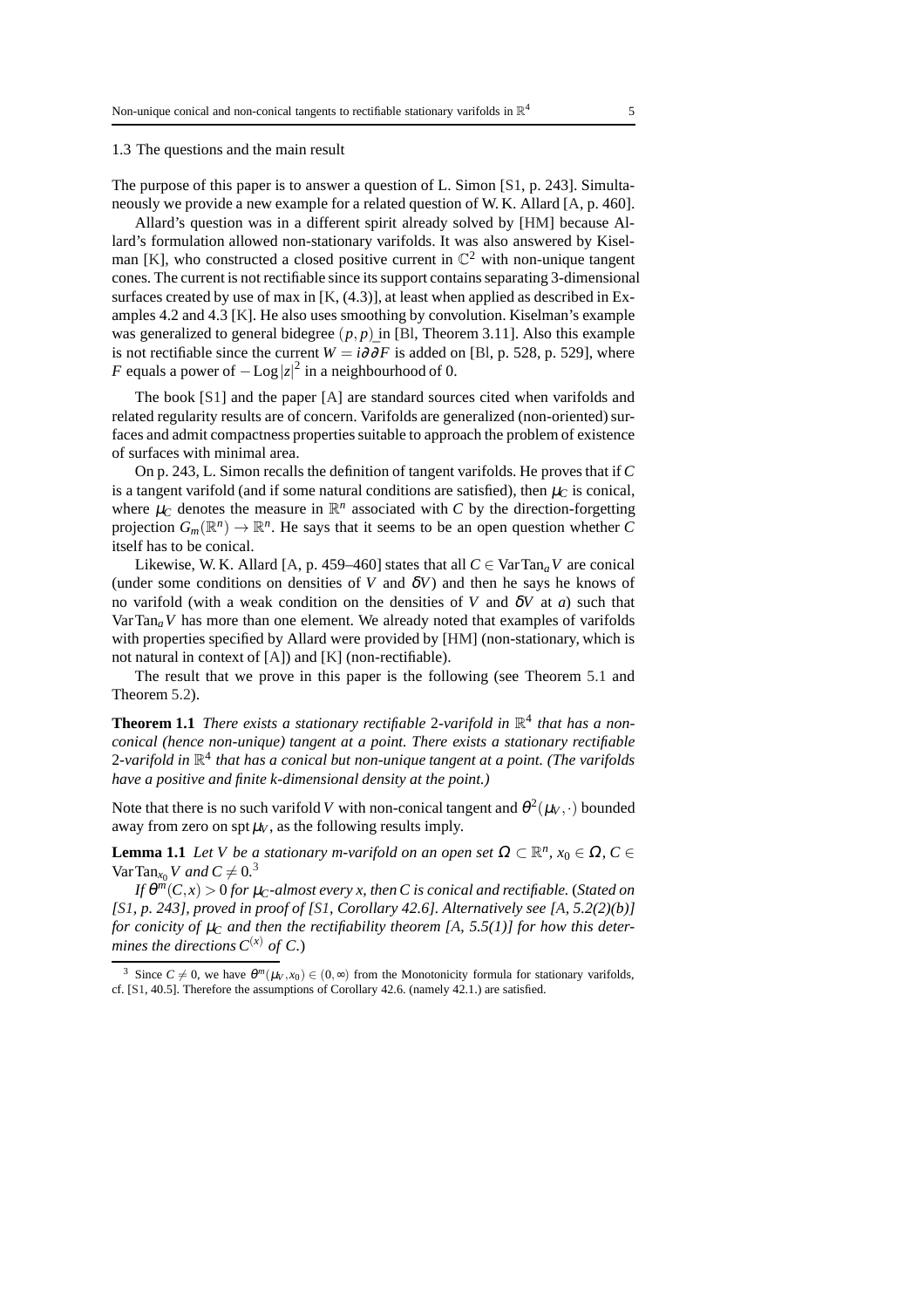*If* C is rectifiable, then (equivalently)  $\theta^m(C,x) > 0$  for  $\mu_C$ -almost every x and *hence C is again conical.*

*If*  $\theta^m(\mu_V, \cdot) \ge c > 0$   $\mu_V$ -almost everywhere then  $\theta^m(C, \cdot) \ge c > 0$   $\mu_C$ -almost ev*erywhere and C is conical* (*and rectifiable*) *[\[S1,](#page-36-10) proof of Corollary 42.6], [\[A,](#page-35-9) 6.5].*

Further note that if C is a tangent varifold from our example, then  $\mu_C$  must be conical [\[S1,](#page-36-10) 42.2 on p. 243].

For stationary 1-varifolds, the tangent varifolds  $C$  are always conical since  $\mu_C$  is conical and  $x \in S$  (equivalently,  $p_{s\perp}(x) = 0$ ) for all  $(x, S) \in \text{spt } C$  [\[S1,](#page-36-10) p. 243, l. 2–3]. For stationary 1-varifolds with density bounded away from zero, the tangent varifolds are conical and unique [\[AA1\]](#page-35-3).

In Remark on page 449, [\[A\]](#page-35-9) relates conicity of stationary varifolds to the constancy of its "sphere slices  $B^{(r)}$ " that are implicitly defined by [\[A,](#page-35-9) Theorem 5.2(3)]. Namely, he writes: There is *C* as in [\[A,](#page-35-9) Theorem 5.2(2), p. 446] (i.e., *C* a stationary *k*-varifold, with the density  $\theta^k(C, 0) \ge \mu_C(B_1(\mathbb{R}^n)))$  which is not homothetically invariant (conical) *if and only if* there is B as in [Theorem 5.2(3), p. 448] (i.e., for almost every  $r > 0$ , the slice  $B^{(r)}$  is a  $(k-1)$ -varifold in  $S_1(\mathbb{R}^n)$ , which is 'stationary in the manifold  $S_1(\mathbb{R}^n)$  if  $k \ge 2$  resp. balanced if  $k = 1$ , with  $r \mapsto \mu_{B(r)}$  almost constant and  $r \mapsto B^{(r)}$  measurable) which is not almost constant. The simpler nonrectifiable version of our examples (see Section [3\)](#page-9-0) shows that both statements are (unfortunately) true. Note that the example of Kiselman [\[K\]](#page-36-1), and our rectifiable example (Sections [4](#page-12-0) and [5\)](#page-30-0) are not applicable to these statements (the monotonicity ratio and corresponding function  $r \mapsto \mu_{B^{(r)}}$  are far from constant).

#### <span id="page-5-0"></span>**2 Notation and definitions**

For  $0 \le r < s \le \infty$ , denote by  $S_r(\mathbb{R}^n)$  the sphere of radius *r* in  $\mathbb{R}^n$  and  $A_r^s = A_r^s(\mathbb{R}^n) =$  ${x \in \mathbb{R}^n : r \le ||x|| \le s}$  the annulus (or shell) in  $\mathbb{R}^n$ . Let  $\mathbb{S}^1 = S_1(\mathbb{R}^2)$ .

*X* denotes a smooth compactly supported vector field on  $\mathbb{R}^n$  (or on  $\Omega \subset \mathbb{R}^n$ ).

If v is a measure and *M* is v-measurable then  $v \perp M$  denotes the restriction of v to  $M: (v \cup M)(A) = v(M \cap A)$ .

 $\phi_{\#}\mu$  denotes the image measure [\[F,](#page-35-12) 2.1.2]:

<span id="page-5-1"></span>
$$
\phi_{\#}\mu(A) = \mu(\phi^{-1}(A)).
$$
\n(1)

If *V* is a *k*-varifold in  $\mathbb{R}^n$  (i.e., a measure on  $G_k(\mathbb{R}^n)$ , see Section [2.1\)](#page-6-0), then we write  $\phi_{\#}V$  for the image measure (if dom  $\phi \subset G_k(\mathbb{R}^n)$ ) defined by [\(1\)](#page-5-1) and

φ##*V*

for the image varifold (assuming dom $\phi \subset \mathbb{R}^n$ ; see Section [2.4\)](#page-8-1). The standard notation for both is the same  $(\phi#V)$  which would cause difficulties when reading some expressions in this paper.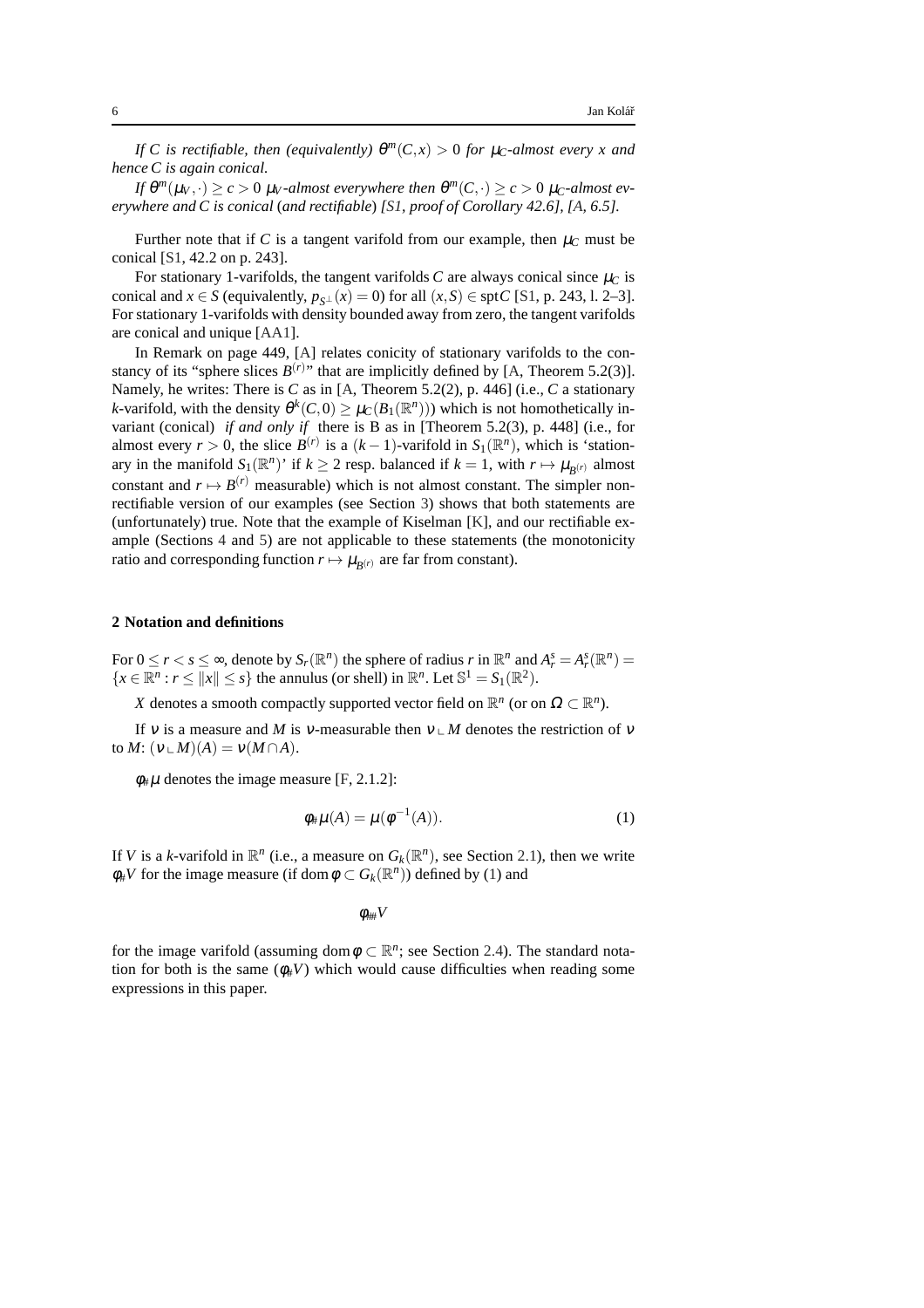#### <span id="page-6-0"></span>2.1 Varifolds

To recall basic notions we follow and extend [\[O'N,](#page-36-11) p. 4–5, §Varifolds]. More details can be found in [\[A\]](#page-35-9) and [\[S1\]](#page-36-10). An *m-varifold V* on an open subset  $\Omega \subset \mathbb{R}^n$  is a Radon measure on

$$
G_m(\Omega) := \Omega \times G(n,m).
$$

(*G*(*n*,*m*) denotes the *Grassmann manifold* consisting of *m*-dimensional linear subspaces of R *n* .) The space of *m*-varifolds is equipped with the *weak topology* given by saying that  $V_i \rightarrow V$  if and only if  $\int f dV \rightarrow \int f dV$  for all compactly supported, continuous real-valued functions on  $G_m(\Omega)$ . Varifolds can be combined using the addition which is addition of measures  $((c_1V_1 + c_2V_2)(B) = c_1V_1(B) + c_2V_2(B))$ . A countable sum of varifolds is also a varifold, provided it is a Radon measure, i.e., it assign finite values to compact sets.

To a given *m*-varifold *V*, we associate a Radon measure  $\mu_V$  on  $\Omega$  by setting  $\mu_V(A) = V(G_m(A))$  for  $A \subset \Omega$ .  $\mu_V$  is called the *weight* of *V* ([\[S1,](#page-36-10) p. 229]). As a partial converse, to a (Radon) *m*-rectifiable measure  $\mu$  (see [\[O'N\]](#page-36-11)) we can associate an *m-rectifiable varifold*  $V = V_{\mu}$  by defining

$$
V(B) = \mu\{x : (x, T_x) \in B\}, \qquad B \subset G_m(\Omega)
$$
 (2)

where  $T_x$  is the approximate tangent plane at  $x^4$  $x^4$ . If a countable sum of rectifiable varifolds is also a varifold then it is rectifiable. In this paper we need only the following particular case of rectifiable varifolds (and their countable sums):  $V = V_c$ <sub> $\mathcal{H}^m$  *S* where</sub> *S* = range(*U*) is a smooth parameterized surface and  $c \in (0, \infty)$ . Then the approximate tangent plane  $T_{U(x)}$  agrees ( $\mu_V$ -almost everywhere) with the classical tangent span $\{\partial U/\partial x^1, \ldots, \partial U/\partial x^m\}$  to *S*, and *V* is exactly  $c \cdot \mathbf{v}(S)$  from [\[A,](#page-35-9) p. 431].

The support of a measure  $\mu$  is denoted by spt  $\mu$ . Note that if *V* is an *m*-varifold in  $\Omega \subset \mathbb{R}^n$  then spt  $V \subset G_m(\mathbb{R}^n)$  while spt  $\mu_V \subset \mathbb{R}^n$ . If *V* is an *m*-varifold (hence also a measure) and we say that *V* is *supported* by a set *M* if  $M \subset \mathbb{R}^n$  and  $\mu_V(\mathbb{R}^n \setminus M) = 0$  or  $M \subset G_m(\mathbb{R}^n)$  and  $V(G_m(R^n) \setminus M) = 0$ . If *V* is an *m*-varifold on  $\Omega \subset \mathbb{R}^n$  and  $M \subset \Omega$ then  $V \text{ }\mathcal{L}$  *G<sub>m</sub>*(*M*) might be called the *restriction* of *V* to *M*.

The *density* that we use in Introduction is defined as

$$
\theta^{k}(\mu, x) = \lim_{r \to 0+} \mu(x + A_0^r)/r^k
$$

for a measure  $\mu$  on  $\mathbb{R}^n$ , and by  $\theta^k(V,x) = \theta^k(\mu_V,x)$  for a varifold V.

<span id="page-6-1"></span>2.2 The first variation. Stationary varifolds. The mass. The curvature.

The *first variation* of an *m*-varifold *V* is a map from the space of smooth compactly supported vector fields on  $\Omega$  to  $\mathbb R$  defined by (see [\[A,](#page-35-9) p. 434] and [\[S1,](#page-36-10) p. 234, p. 51])

<span id="page-6-3"></span>
$$
\delta V(X) = \int_{\Omega} \text{div}_{S} X(x) \, \text{d}V(x, S) \tag{3}
$$

<span id="page-6-2"></span><sup>4</sup> Although there are several possible definition of approximate tangent plane (see [\[O'N\]](#page-36-11), [\[A,](#page-35-9) p. 428, (3) and (b)] and [\[S1,](#page-36-10) 11.2]), they agree µ-almost everywhere. The definitions of rectifiable varifolds in [\[A\]](#page-35-9) and [\[O'N\]](#page-36-11) essentially agree with that of [\[S1\]](#page-36-10), cf. footnote on [\[S1,](#page-36-10) p. 77].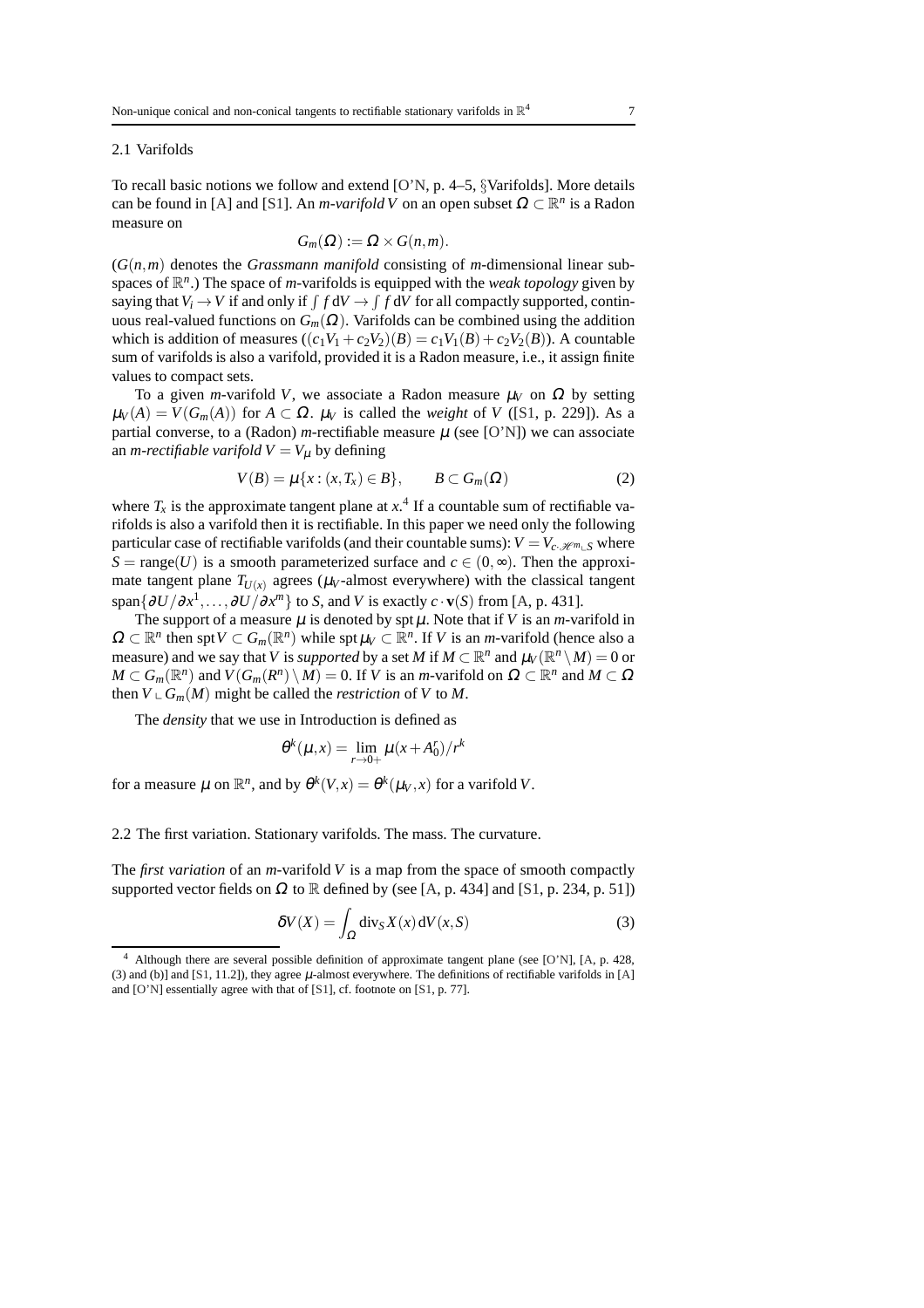where  $div_S X(x)$  is the divergence at *x* of the field *X* restricted (and projected) to affine subspace  $x + S$  ([\[S1,](#page-36-10) p. 234]). The idea is that the variation measures the rate of change in the 'size' (mass) of the varifold if it is perturbed slightly (see the alternate formula in [\[S1,](#page-36-10) p. 233]). The *mass* of the varifold (see [\[S1,](#page-36-10) p. 229]) is given by

$$
\mathbf{M}(V) = V(G_m(\Omega)) = \mu_V(\Omega).
$$

If  $\delta V = 0$ , then the varifold is said to be *stationary*. Varifold  $V_{\mathcal{H}^m \cup S}$  associated to an *m*-dimensional affine plane *S* in  $\mathbb{R}^n$  is stationary.

Assume  $V = V_{\mathcal{H}^m \setminus S}$  is the rectifiable varifold associated to Hausdorff measure restricted to a smooth surface  $S \subset \mathbb{R}^n$  such that the closure  $\overline{S}$  is a  $C^2$ -smooth compact manifold with smooth  $(m-1)$ -dimensional boundary  $\partial S := \overline{M} \setminus M$ . Then [\(3\)](#page-6-3) reads

$$
\delta V(X) = \int_{S} \text{div}_{T_x} X(x) \, d\mathcal{H}^m(x) \tag{4}
$$

and can be (see [\[S1,](#page-36-10) 7.6]) computed as

<span id="page-7-1"></span>
$$
\delta V(X) = -\int_{S} X \cdot \mathbf{H} \, d\mathcal{H}^{m} - \int_{\partial S} X \cdot \eta \, d\mathcal{H}^{m-1}
$$
 (5)

where  $\eta$  is the inward pointing unit co-normal of  $\partial S$ , cf. [\[S1,](#page-36-10) p. 43], and **H** is the mean curvature vector ([\[S1,](#page-36-10) 7.4]). If *U* is a parameterization of *S* and  $\mathscr{B}(x) :=$  $\{\partial U/\partial x^1, \ldots, \partial U/\partial x^m\}$  happens to be orthonormal at *x* then **H** can be obtained (cf. 7.4 together with the last line on p. 44 of [\[S1\]](#page-36-10)) as

$$
\mathbf{H}(U(x)) = \sum_{i=1}^{m} \left( \frac{\partial^2 U(x)}{(\partial x^i)^2} \right)^{\perp}
$$

where  $v^\perp$  denotes orthogonal projection of  $v$  to the orthogonal complement of  $T_{U(x)}=$ span  $\mathscr{B}(x)$ . If  $\mathscr{B}(x)$  is merely orthogonal at *x*, a linear change of variables  $\tilde{x}_i =$  $\sqrt{g^{ii}}x_i = \frac{1}{\|\partial U\|}$  $\frac{1}{\|\partial U/\partial x^i\|}x_i$  reveals that

<span id="page-7-0"></span>
$$
\mathbf{H}(U(x)) = \sum_{i=1}^{m} \left( g^{ii} \frac{\partial^2 U(x)}{(\partial x^i)^2} \right)^{\perp}.
$$
 (6)

We skip further derivations and note for the sake of completeness that [\(6\)](#page-7-0) is in accordance with the general formula

<span id="page-7-2"></span>
$$
\mathbf{H}(U(x)) = \left(\sum_{ij} g^{ij} \frac{\partial^2 U}{\partial x^i \partial x^j}\right)^{\perp} \tag{7}
$$

where  $(g^{ij})$  is the inverse to the metric tensor  $(g_{ij})$  of *U* (see [\[O,](#page-36-12) (1.11), p. 1098]).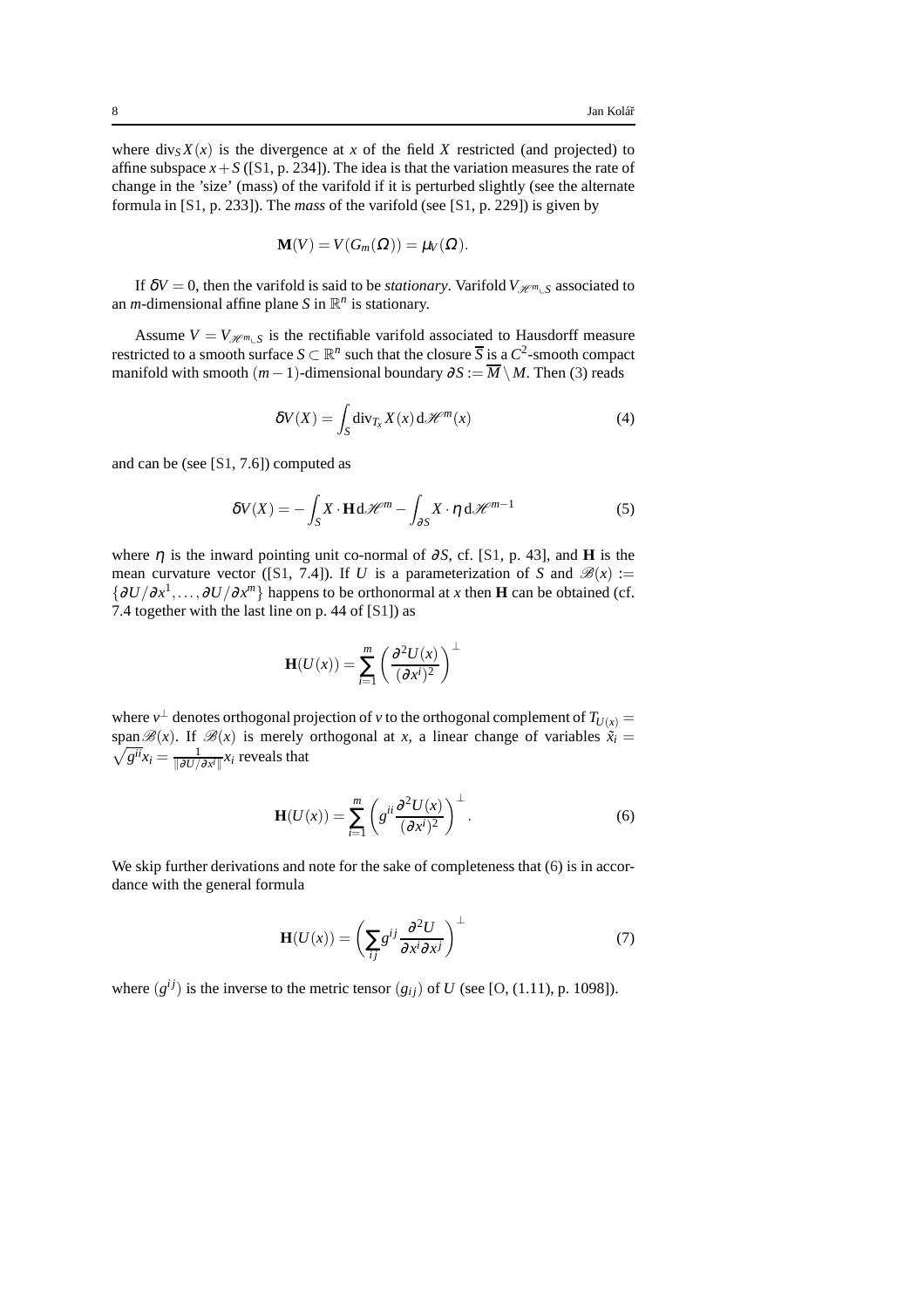#### <span id="page-8-2"></span><span id="page-8-0"></span>2.3 An example

**Exercise 2.1** Let *H* be a hyperplane dividing  $\mathbb{R}^3$  into two half-spaces  $H_1, H_2$ . Let  $S_1$ , *S*<sub>2</sub> be 2-dimensional subspaces orthogonal to *H*. For  $i = 1, 2$ , let  $V_i = (\mathscr{L}^3 \cup H_i) \times \delta_{S_i}$ (where  $\delta_{S_i}$  is the Dirac measure at the point  $S_i \in G(3,2)$ ) and  $V = V_1 + V_2$ . Show that *V* is a stationary varifold on  $\mathbb{R}^3$ .

*Solution.* From [\(3\)](#page-6-3) and the divergence theorem we have  $\delta V_i(X) = -\int_H x \cdot \eta_i d\mathcal{H}^2$ where  $\eta_i$  is the inward pointing unit normal to  $H_i$ . ⊓⊔

*Interpretation.*  $V_i$  is the integral (or, uncountable "linear combination") of varifolds  $V_{i,x} = V_{\mathcal{H}^2 \cup (S_i + x)}$ ,  $x \in S_i^{\perp}$ . The variations  $\delta V_{i,x}$  combine in the same way, and it turns out that the result is exactly opposite for  $V_1$  and  $V_2$ .

*Remark 2.1* The varifold*V* from Exercise [2.1](#page-8-2) is a 2-varifold supported by the 3-space  $(\mu_V = \mathcal{L}^3, \text{ spt } \mu_V = \mathbb{R}^3)$ ; *V* is non-rectifiable. *V* can be "approximated" by a rectifiable varifold supported by many half-planes touching  $H$  and parallel to  $S_1$  (inside  $H_1$ ) or  $S_2$  (inside  $H_2$ ). (The more half-planes, the better approximation and the less density on each of them.) This varifold cannot be stationary — the failure is located near *H*. There is a better "approximation" that is rectifiable and stationary, which is supported by strips of plane creating structure that branches and refines towards *H*. See Figure [1c](#page-1-2)) for a planar network of segments illustrating such a branching.

<span id="page-8-4"></span>*Remark 2.2* Also the 2-varifold  $\tilde{V} := (\mathscr{L}^3 \cup M_1) \times \delta_{S_1} + (\mathscr{L}^3 \cup M_2) \times \delta_{S_2}$  is stationary when  $M_1 = \bigcup_{k \in \mathbb{Z}} [2k-1, 2k] \times \mathbb{R} \times \mathbb{R}, M_2 = \bigcup_{k \in \mathbb{Z}} [2k, 2k+1] \times \mathbb{R} \times \mathbb{R}, S_1 = \mathbb{R} \times \mathbb{R} \times \mathbb{R}$  $\{0\}$ ,  $S_2 = \mathbb{R} \times \{0\} \times \mathbb{R}$ .  $\tilde{V}$  can be again approximated by a stationary and rectifiable varifold by using the idea from Figure 1c) twice inside each  $[k, k+1] \times \mathbb{R} \times \mathbb{R}$ . varifold by using the idea from Figure [1c](#page-1-2)) twice inside each  $[k, k+1] \times \mathbb{R} \times \mathbb{R}$ .

#### <span id="page-8-1"></span>2.4 Tangents. Conical varifolds

For  $x \in \mathbb{R}^n$  and  $\lambda > 0$ , let

<span id="page-8-3"></span>
$$
\eta_{x,\lambda}(y) = \frac{y-x}{\lambda}, \qquad y \in \mathbb{R}^n. \tag{8}
$$

If *V* and *C* are *m*-varifolds on  $\mathbb{R}^n$  and  $x \in \mathbb{R}^n$ , we say that *C* is a *tangent varifold* to *V* at *x*,  $C \in \text{VarTan}_x V$ , if there exist  $\lambda_i > 0$ ,  $\lambda_i \to 0$  such that, for every continuous function *f* on  $G_m(\mathbb{R}^n)$  with compact support,

$$
\int f(y,S) dC(y,S) = \lim_{i \to \infty} (\lambda_i)^{-m} \int f(\eta_{x,\lambda_i}(y),S) dV(y,S).
$$

This is equivalent to

$$
\eta_{x,\lambda_i} \,{}_{\# \! \! \! \, W} \rightarrow C
$$

(weakly), which is the definition used in [\[S1,](#page-36-10) p. 242-243].

The general definition of  $#$  for varifolds is (denoted differently by  $#$ ) in [\[S1,](#page-36-10) p. 233] and it is slightly complicated. We need  $#$  only (i) with maps that are combination of translation and homothety, like [\(8\)](#page-8-3), in which case

$$
\eta_{x,\lambda_i} {\#} V(A) = (\lambda_i)^{-m} V(\{(y,S) : (\eta_{x,\lambda_i}(y),S) \in A\});
$$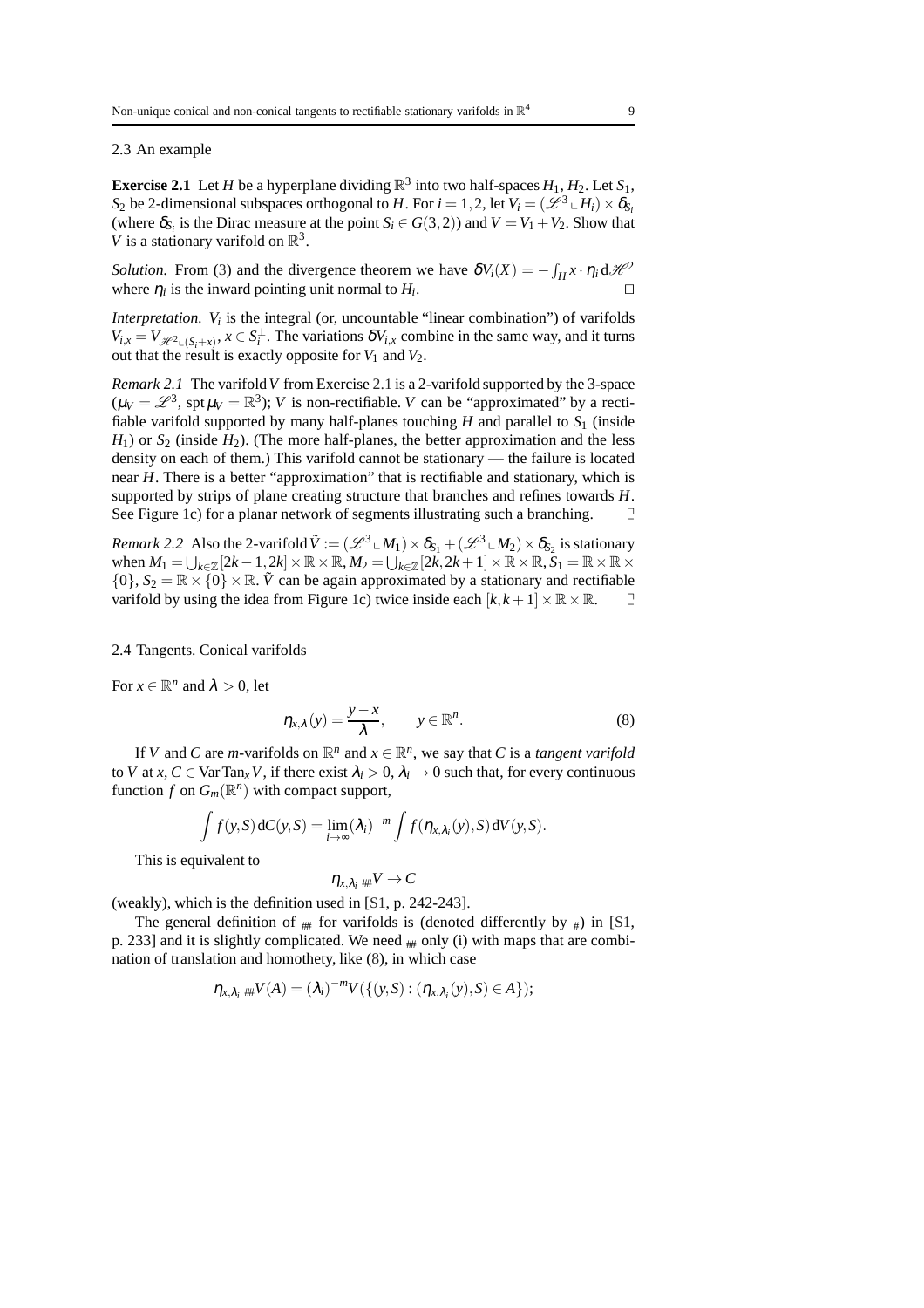(ii) with orthonormal linear maps *L*, with

$$
L \# V(A) = V(\{(y, S) : (L(y), L(S)) \in A\}).
$$

An *m*-varifold *C* is *conical* if

 $\eta_0$ <sub> $\lambda$ </sub>  $_{\text{#}}C = C$ 

for every  $\lambda > 0$ .

#### <span id="page-9-0"></span>**3 The non-rectifiable varifold**

We start with an example of a non-rectifiable varifold, which is simpler. The rectifiable varifold in later sections is in fact a suitable rectifiable approximation of this non-rectifiable example. Thus, in this section we prove the following weaker version of Theorem [1.1.](#page-4-2)

**Proposition 3.1** *There is a 2-varifold in*  $\mathbb{R}^4$  *that has a non-conical (hence nonunique) tangent at a point. There is a* 2*-varifold in* R 4 *that has a conical but nonunique tangent at a point.*

*Proof* The varifold will be supported by the three-dimensional surface,<sup>[5](#page-9-1)</sup> in  $\mathbb{R}^4$ , for which we propose the name *Clifford cone*, [6](#page-9-2) parameterized by

<span id="page-9-3"></span>
$$
F((a,b),(c,d)) = ace_1 + bce_2 + ad\,e_3 + bd\,e_4. \tag{9}
$$

Then, for every  $t > 0$ ,

<span id="page-9-4"></span>
$$
F((ta, tb), (c, d)) = tF((a, b), (c, d)) = F((a, b), (tc, td))
$$
\n(10)

and

<span id="page-9-5"></span>
$$
F((a,b),(c,d)) = c(ae_1 + be_2) + d(ae_3 + be_4) = a(ce_1 + de_3) + b(ce_2 + de_4).
$$
 (11)

Now, we are ready for an informal explanation of the idea. The surface is the union of a parameterized family of two-dimensional linear subspaces. In fact there is a pair of such representations that are "orthogonal": We can fix  $(a,b) \in \mathbb{S}^1$  as a parameter and use variables  $(c,d) \in \mathbb{R}^2$  to create a 2-dimensional varifold  $V_1^{(a,b)}$  $I_1^{(a,b)} :=$  $V_{\mathcal{H}^2 \text{Lspan}\{ae_1+be_2, ae_3+be_4\}}$  (which is stationary because it is associated to a 2-plane).

<span id="page-9-1"></span><sup>&</sup>lt;sup>5</sup> The surface is neither a linear space nor a convex set: it contains points  $(1,0,0,0)$  ( $a = c = 1, b = 1$  $d = 0$ ) and  $(0,0,0,1)$  ( $a = c = 0$ ,  $b = d = 1$ ) but does not contain (1/2,0,0,1/2). Indeed, (*t*,0,0,*t*) =  $(ac, bc, ad, bd)$ ,  $t \neq 0$  leads to  $a \neq 0$ ,  $c = t/a$ ,  $b \neq 0$ ,  $d = t/b$ , then  $bt/a = 0$ ,  $at/b = 0$  and finally  $b = 0 = a$ , a contradiction.

<span id="page-9-2"></span><sup>&</sup>lt;sup>6</sup> The surface is actually a copy of the three-dimensional cone generated by  $\mathbb{S}^1 \times \mathbb{S}^1$  as can be seen from the relation  $(\cos \gamma, \sin \gamma, \cos \delta, \sin \delta) = (x + w, y - z, x - w, z + y)$  where  $(x, y, z, w) = F((\cos \alpha, \sin \alpha),$  $(\cos \beta, \sin \beta)$ ),  $\gamma = \alpha - \beta$ ,  $\delta = \alpha + \beta$ .

The surface was the first known nontrivial minimal cone in  $\mathbb{R}^4$ , [\[O,](#page-36-12) p. 1113].  $\mathbb{S}^1 \times \mathbb{S}^1$  is so called Clifford torus. Recently, Simon Brendle announced that (up to a congruence) it is the only embedded minimal torus in  $\mathbb{S}^3$  [\[Bre\]](#page-35-13).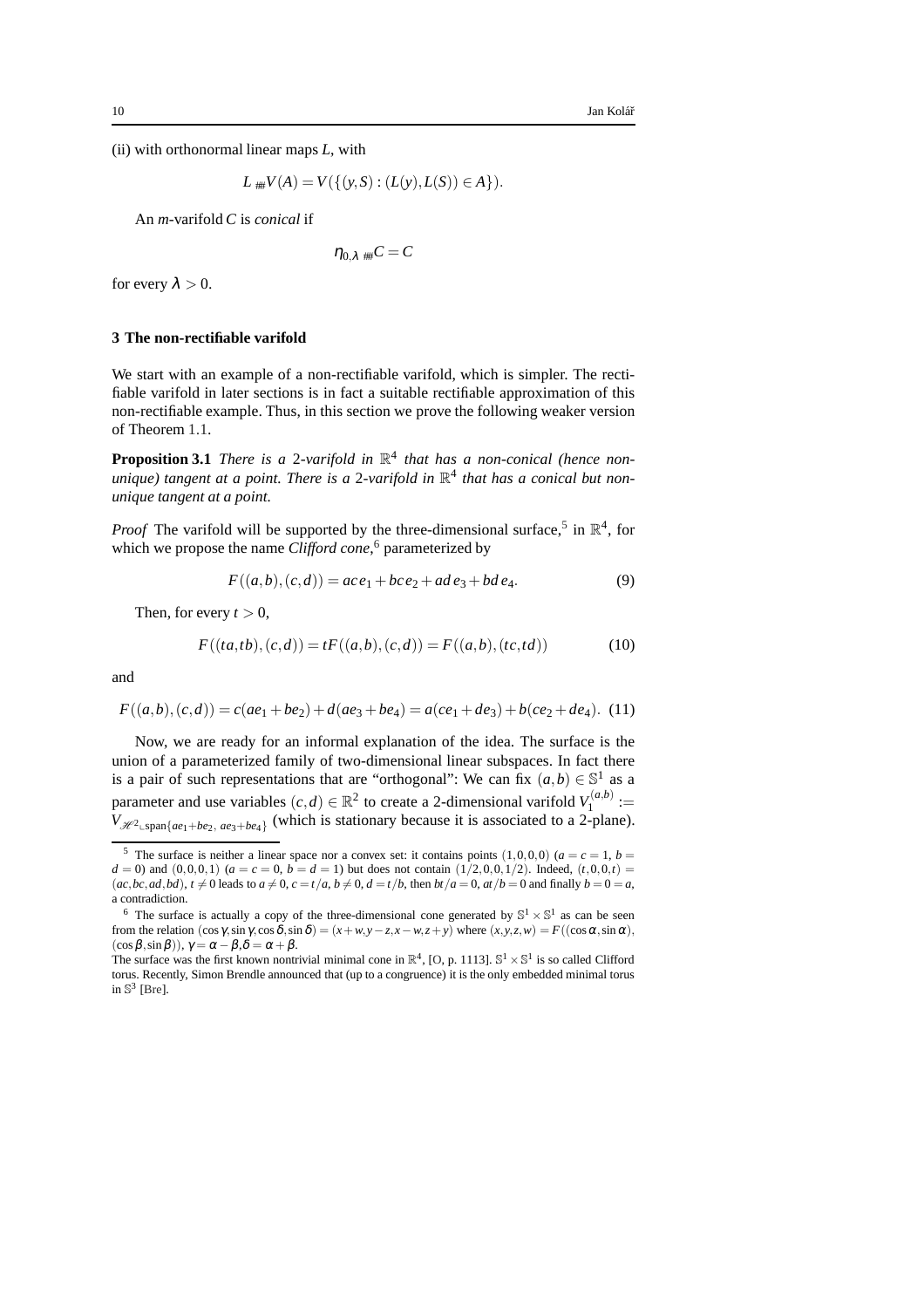Then we obtain a new (non-rectifiable) stationary varifold  $V_1$  by averaging  $V_1^{(a,b)}$  $\int_1^{(a,v)}$  over all  $(a,b) \in \mathbb{S}^1$ . We also do the same with swapped  $(a,b)$  and  $(c,d)$  to obtain a different stationary varifold  $V_2$  (yet with  $\mu_{V_1} = \mu_{V_2}$ ). Suitable parts of the two varifolds can be joined together in similar way as in Exercise [2.1,](#page-8-2) with the separating hyperplane *H* replaced by a sphere. The resulting varifold is again stationary; the quantitative aspects of the formal proof of this fact depend on the presence of "orthogonality" of the parameterizations. Moreover, we can interleave an infinite number of concentric shells containing (parts of)  $V_1$  and  $V_2$  to obtain the target (non-rectifiable) varifold. Now we proceed with the formal definitions, arguments and calculations.

Let  $0 \leq r \leq s \leq \infty$ ,

$$
g_1((a,b),(c,d)) = \text{span}\{ae_1+be_2, ae_3+be_4\},\
$$
  

$$
g_2((a,b),(c,d)) = \text{span}\{ce_1+de_3, ce_2+de_4\},\
$$

 $(g_i$  does not depend on all its parameters),

$$
\phi_{1,r,s} = (F, g_1) \colon S_1(\mathbb{R}^2) \times A_r^s(\mathbb{R}^2) \to G_2(A_r^s(\mathbb{R}^4)), (a, b, c, d) \mapsto (F((a, b), (c, d)), g_1((a, b), (c, d))), \n\phi_{2,r,s} = (F, g_2) \colon A_r^s(\mathbb{R}^2) \times S_1(\mathbb{R}^2) \to G_2(A_r^s(\mathbb{R}^4)), (a, b, c, d) \mapsto (F((a, b), (c, d)), g_2((a, b), (c, d))),
$$

<span id="page-10-1"></span><span id="page-10-0"></span>
$$
V_{1,r,s} = \phi_{1,r,s} \# (\mathcal{H}^1 \times \mathcal{L}^2), \tag{12}
$$

$$
V_{2,r,s} = \phi_{2,r,s} \# (\mathscr{L}^2 \times \mathscr{H}^1), \tag{13}
$$

where  $#$  denotes the image of a measure (the image is a measure that happens to be a varifold),  $\mathcal{H}^1$  is the one-dimensional Hausdorff measure in the unit sphere  $S_1(\mathbb{R}^2)$ and  $\mathscr{L}^2$  is the Lebesgue measure (on the annulus  $A_r^s(\mathbb{R}^2) \subset \mathbb{R}^2$ ). From the definition of *m*-varifold we see that  $V_{i,r,s}$  defined by [\(12\)](#page-10-0), [\(13\)](#page-10-1) are 2-varifolds. To see that  $V_{i,r,s}$ can also be obtained by "averaging" (integrating, in the weak sense) 2-rectifiable varifolds, let

$$
\phi_{1,r,s,(a,b)}(c,d) = \phi_{1,r,s}((a,b),(c,d)), \qquad (c,d) \in A_r^s(\mathbb{R}^2),
$$

$$
\phi_{2,r,s,(c,d)}(a,b) = \phi_{2,r,s}((a,b),(c,d)), \qquad (a,b) \in A_r^s(\mathbb{R}^2),
$$
  

$$
V_{1,r,s,(a,b)} := \phi_{1,r,s,(a,b)} * \mathcal{L}^2 * V_{\mathcal{H}^2 \cup (\text{span}\{ae_1+be_2,ae_3+be_4\} \cap A_r^s(\mathbb{R}^4))},
$$
 (14)

$$
V_{2,r,s,(c,d)} := \phi_{2,r,s,(c,d)} * \mathscr{L}^2 = V_{\mathscr{H}^2 \sqcup (\text{span}\{ce_1+de_3, ce_2+de_4\} \cap A_r^s(\mathbb{R}^4))},
$$
(15)

where " $\stackrel{*}{=}$ " are valid under condition  $(a,b) \in \mathbb{S}^1$  or  $(c,d) \in \mathbb{S}^1$ , respectively. Then, by the Fubini theorem,

<span id="page-10-3"></span><span id="page-10-2"></span>
$$
V_{1,r,s} = \int_{(a,b)\in\mathbb{S}^1} V_{1,r,s,(a,b)} \, d\mathcal{H}^1,
$$
\n(16)

$$
V_{2,r,s} = \int_{(c,d)\in\mathbb{S}^1} V_{2,r,s,(c,d)} \, d\mathcal{H}^1.
$$
 (17)

Since  $V_{i,r,s,(\cdot,\cdot)}$  is just the varifold corresponding to an annulus part of a 2-plane ( $\mathbf{H} =$ 0), its first variation corresponds to the inward pointing unit co-normal field supported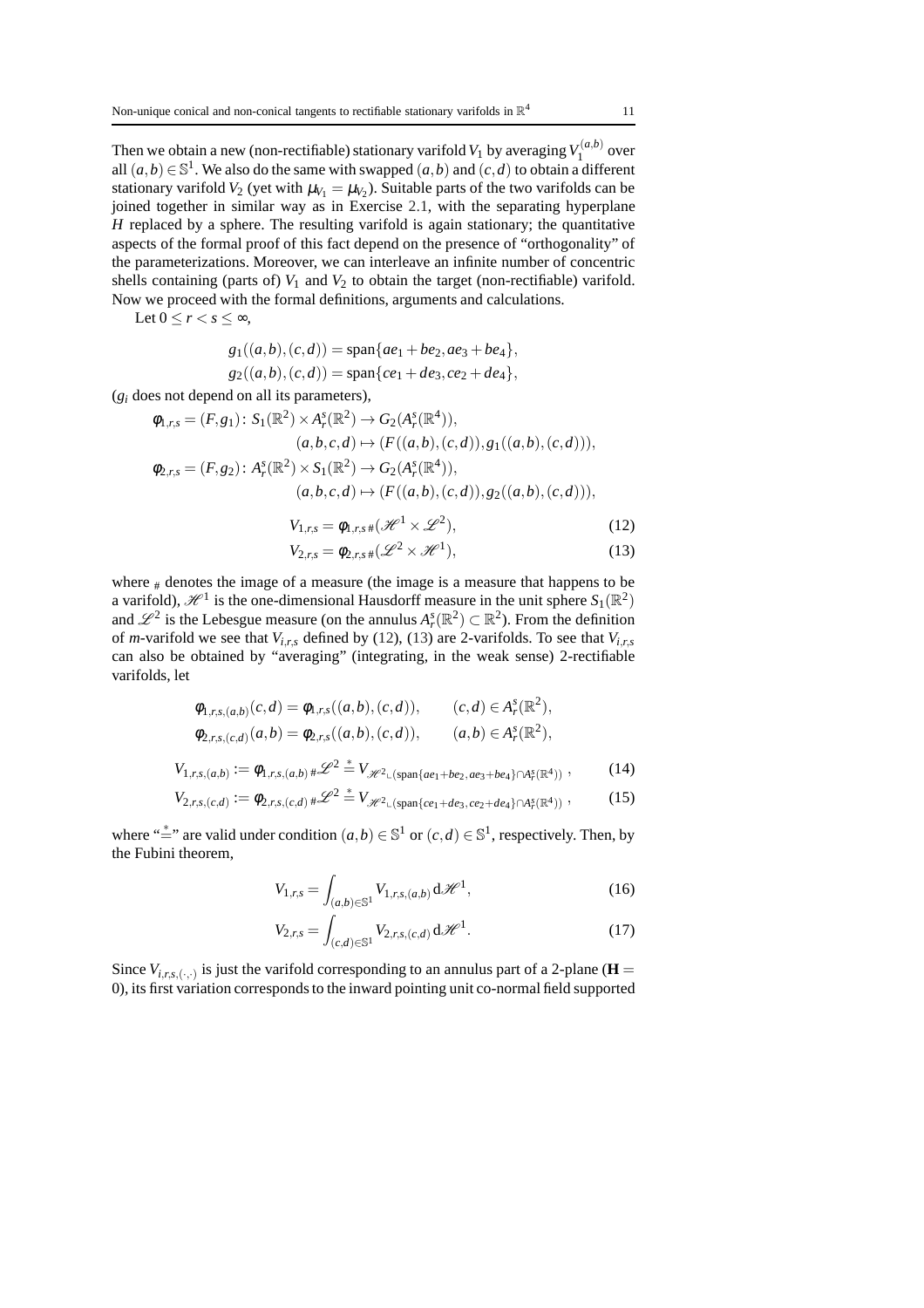on the two circles (cf. [\(5\)](#page-7-1)):

$$
\begin{aligned} \delta V_{1,r,s,(a,b)}(X) &= \int\limits_{\{F(a,b,c,d):c^2+d^2=s^2\}} X \cdot N \, \mathrm{d} \mathcal{H}^1 - \int\limits_{\{F(a,b,c,d):c^2+d^2=r^2\}} X \cdot N \, \mathrm{d} \mathcal{H}^1, \\ \delta V_{2,r,s,(c,d)}(X) &= \int\limits_{\{F(a,b,c,d):a^2+b^2=s^2\}} X \cdot N \, \mathrm{d} \mathcal{H}^1 - \int\limits_{\{F(a,b,c,d):a^2+b^2=r^2\}} X \cdot N \, \mathrm{d} \mathcal{H}^1 \end{aligned}
$$

where  $N(x) = x/||x||$  and where we leave out the first term if  $s = \infty$ . The second term is zero if  $r = 0$ . Integrating over  $(a, b) \in S_1(\mathbb{R}^2)$ , respective over  $(c, d) \in S_1(\mathbb{R}^2)$ , and changing the variables back to the image of *F* (where it becomes a circle of radius *s* or *r*), we get

$$
\delta V_{1,r,s}(X) = \int_{F(S_1(\mathbb{R}^2) \times S_s(\mathbb{R}^2))} X \cdot N \ d \frac{\mathcal{H}^1}{s} \times \mathcal{H}^1 - \int_{F(S_1(\mathbb{R}^2) \times S_r(\mathbb{R}^2))} X \cdot N \ d \frac{\mathcal{H}^1}{r} \times \mathcal{H}^1
$$
  

$$
\delta V_{2,r,s}(X) = \int_{F(S_s(\mathbb{R}^2) \times S_1(\mathbb{R}^2))} X \cdot N \ d \mathcal{H}^1 \times \frac{\mathcal{H}^1}{s} - \int_{F(S_r(\mathbb{R}^2) \times S_1(\mathbb{R}^2))} X \cdot N \ d \mathcal{H}^1 \times \frac{\mathcal{H}^1}{r}
$$

(Again, if  $s = \infty$  or  $r = 0$ , the first or second term has to be replaced by zero. In particular,  $V_{i,0,\infty}$  are stationary.) Therefore  $V_{1,r,s}$  and  $V_{2,r,s}$  have the same first variation,  $\delta V_{1,r,s} = \delta V_{2,r,s}$ , and (cf. [\(3\)](#page-6-3))

$$
\int_{\Omega} \operatorname{div}_{S} X(x) dV_{1,r,s}(x, S) = \int_{\Omega} \operatorname{div}_{S} X(x) dV_{2,r,s}(x, S).
$$
\n(18)

We show that

<span id="page-11-0"></span> $\overline{1}$ 

<span id="page-11-1"></span>
$$
V = V_{\{r_i\}_{i \in \mathbb{Z}}} = \sum_{i = -\infty}^{\infty} \left( V_{1, r_{2i}, r_{2i+1}} + V_{2, r_{2i+1}, r_{2i+2}} \right)
$$
(19)

is a stationary varifold for any increasing sequence  $\{r_i\}_{i\in\mathbb{Z}}$  with  $\lim_{i\to\infty} r_i = \infty$  and lim<sub>*i*→−∞</sub>  $r_i = 0$ .

Indeed, V is a Radon measure on  $G_2(\mathbb{R}^4)$  since, e.g.,  $V(G_2(A_0^s)) = \pi \cdot \pi s^2$ . Using [\(3\)](#page-6-3) and substituting from [\(18\)](#page-11-0)

$$
\begin{aligned} \delta V(X) &= \sum_{i=-\infty}^{\infty} \int_{\Omega} \operatorname{div}_S X(x) \, \mathrm{d}V_{1,r_{2i},r_{2i+1}} + \int_{\Omega} \operatorname{div}_S X(x) \, \mathrm{d}V_{2,r_{2i+1},r_{2i+2}} \\ &= \sum_{i=-\infty}^{\infty} \int_{\Omega} \operatorname{div}_S X(x) \, \mathrm{d}V_{1,r_i,r_{i+1}} = \int_{\Omega} \operatorname{div}_S X(x) \, \mathrm{d}V_{1,0,\infty} = 0 \end{aligned}
$$

since  $V_{i,0,\infty}$  is stationary.

If  $r_i = 2^i$  then  $C := V$  is a non-conical tangent varifold to  $V$  at  $0 \in \mathbb{R}^4$ . (Also  $\eta_{0,\lambda}$   $\#V \in \text{Var Tan}_0V$  for  $\lambda \in (0,\infty)$ .)

If  $r_i = 2^{2^i}$  then  $V_{1,0,\infty}$  and  $V_{2,0,\infty}$  are two different conical tangent varifolds to *V* at 0 ∈  $\mathbb{R}^4$ . (Also  $V_{1,0,r} + V_{2,r,\infty}$  ∈ VarTan<sub>0</sub>*V* and  $V_{2,0,r} + V_{1,r,\infty}$  ∈ VarTan<sub>0</sub>*V* for  $r \in (0,\infty)$ .)

The above statements about "non-conical" tangent and about "two different" varifolds need a bit of justification and we choose to formulate them separately. ⊓⊔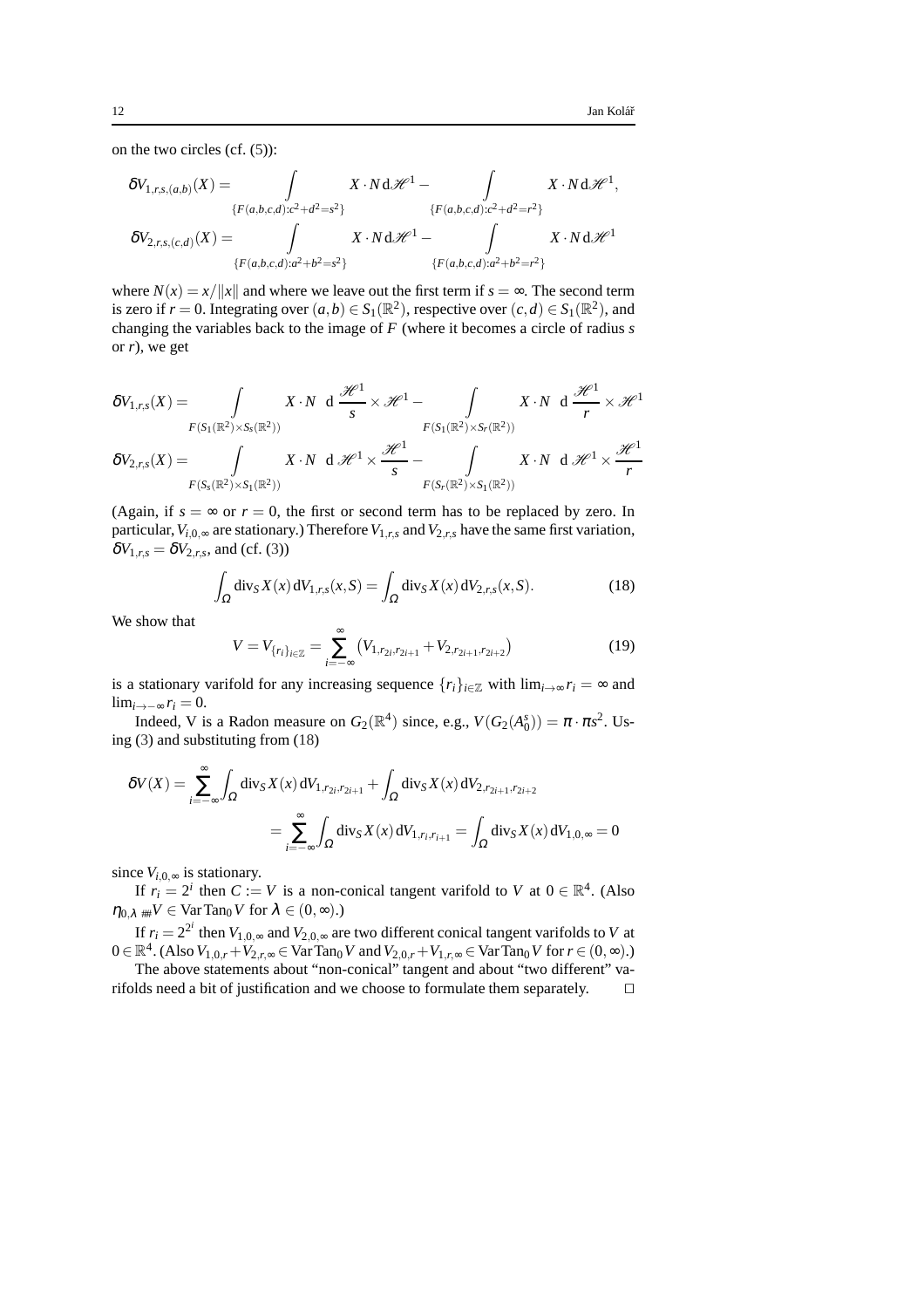<span id="page-12-3"></span>**Lemma 3.1** *Varifold V* =  $V_{\{r_i\}_{i \in \mathbb{Z}}}$  *from* [\(19\)](#page-11-1) *is not conical. Furthermore,*  $V_{1,r,s} \neq V_{2,r,s}$ *for any*  $0 \leq r < s \leq \infty$ *.* 

*Proof* We claim that

<span id="page-12-2"></span>if 
$$
F(x) = F(y) \neq 0
$$
 then  $g_1(x) \neq g_2(y)$ . (20)

For  $x = (x_1, x_2, x_3, x_4) \in \mathbb{R}^4 \setminus \{0\}$ , we have  $F^{-1}(x) = \emptyset$  or

$$
F^{-1}(x) \subset \{ (\pm t\sqrt{x_1^2 + x_3^2}, \pm t\sqrt{x_2^2 + x_4^2}, \pm \frac{\|x\|}{t}\sqrt{x_1^2 + x_2^2}, \pm \frac{\|x\|}{t}\sqrt{x_3^2 + x_4^2}) : t > 0 \}.
$$

First we show that

<span id="page-12-1"></span>
$$
S_1 := g_1((a,b),(c,d)) \text{ is different from } S_2 := g_2((\pm a, \pm b), (\pm c, \pm d)) \tag{21}
$$

apart from singular cases  $a = b = 0$  or  $c = d = 0$  (when  $F((a, b), (c, d)) = 0$ ): Since *g*<sub>2</sub> does not depend on *a* and *b*, we have  $S_2 = g_2((a, b), (\pm c, \pm d))$ . Since  $g_1$  does not depend on *c* and *d*, we can freely change the sign of *c* (and *d*) in [\(21\)](#page-12-1). Therefore it is enough to consider  $S_2 = g_2((a, b), (c, d))$ . Assume that  $a^2 + b^2 \neq 0$  and  $c^2 + d^2 \neq 0$ . *S*<sub>1</sub> and *S*<sub>2</sub> are two-dimensional subspaces and if *S*<sub>1</sub> = *S*<sub>2</sub> then span(*S*<sub>1</sub> ∪ *S*<sub>2</sub>) is twodimensional as well, i.e., the matrix

$$
\left(\begin{smallmatrix} a & b & 0 & 0 \\ 0 & 0 & a & b \\ c & 0 & d & 0 \\ 0 & c & 0 & d \end{smallmatrix}\right)
$$

has rank 2. Then  $(a^2 + b^2)c =$ *a b* 0 0 0 *a* 0 *c* 0  $\Big\vert +\Big\vert$ *a b* 0 0 0 *b c* 0 0  $= 0 + 0 = 0, (a^2 + b^2)d =$ *a* 0 0 0 *a b* 0 0 *d* has rank 2. Then  $(a^2 + b^2)c = -\begin{vmatrix} a & b & 0 \\ 0 & 0 & a \\ 0 & c & 0 \end{vmatrix} + \begin{vmatrix} a & b & 0 \\ 0 & 0 & b \\ 0 & 0 & 0 \end{vmatrix} = 0 + 0 = 0$ ,  $(a^2 + b^2)d = \begin{vmatrix} a & 0 & 0 \\ 0 & a & b \\ 0 & 0 & d \end{vmatrix} - \begin{vmatrix} b & 0 & 0 \\ 0 & a & b \\ 0 & d & 0 \end{vmatrix} = 0$ . Hence  $c = 0$ ,  $d = 0$ , a co *b* 0 0 0 *a b* 0 *d* 0  $= 0$ . Hence  $c = 0$ ,  $d = 0$ , a contradiction showing that [\(21\)](#page-12-1) is true.

Since  $g_i((ta, tb), (uc, ud)) = g_i((a, b), (c, d)) = S_i$  for  $i = 1, 2$  and  $t, u \in \mathbb{R} \setminus \{0\},$ we get [\(20\)](#page-12-2).

By [\(20\)](#page-12-2),  $V_{1,r,s}$  and  $V_{2,r,s}$  are supported by disjoint subsets of  $G_2(\mathbb{R}^4)$  whenever *r* > 0. (For *r* = 0, spt  $V_{1,r,s}$  ∩ spt  $V_{2,r,s}$  ⊂ {(0,0,0,0)} × *G*(4,2).) Hence  $V_{1,r,s}$  ≠  $V_{2,r,s}$ for any  $0 \le r < s \le \infty$ . Obviously, varifold  $V = V_{\{r_i\}_{i \in \mathbb{Z}}}$  is not conical. □

# <span id="page-12-0"></span>**4 The rectifiable varifold**

The rectifiable stationary varifold (let us call it *V*<sub>rect</sub> for now) will be obtained as a suitable approximation of the above non-rectifiable*V*. (The idea of approximation for the case of linear configuration was suggested in Remark [2.2,](#page-8-4) cf. Figure [1c](#page-1-2)). Since we work in central configuration, our task will be more complicated, see the caption of Figure [1b](#page-1-2)) where the simplest idea does not transfer from Figure [1a](#page-1-2)).)

Instead of planar annuli (see the support of  $V_{1,r,s,(cost_1,sint_1)}$  in [\(14\)](#page-10-2)) smoothed out by averaging in the definition of *V*, the support now consists of countably many planar annuli and countably many pieces homeomorphic to annuli (we will call them "rings") whose number will increase (through a process that we call "branching") towards the boundary of the layer.

Since now the pieces of  $V_{\text{rect}}$  are not oriented radially ( $x \notin S$  for many ( $x, S$ ) ∈ spt  $V_{\text{rect}}$ ), the ratio  $V_{\text{rect}}(G_2(B(0,r)))/r^2$  necessarily decreases as *r* decreases. (This is a corollary to the Monotonicity formula [\[S1,](#page-36-10) 17.5].) Therefore we have, and do, take special care to make sure that the density  $\theta^2(V_{\text{rect}},0)$  does not vanish.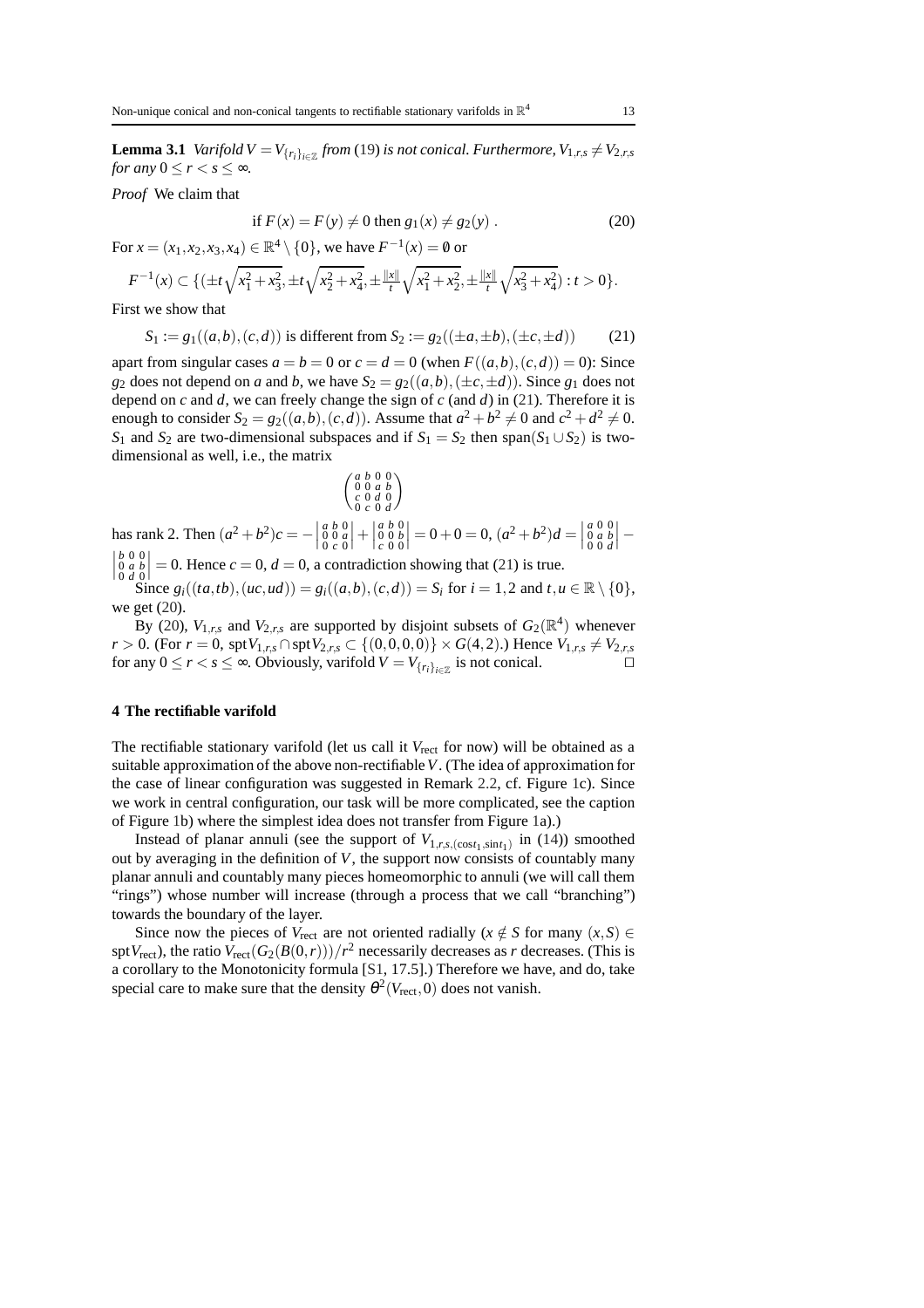The proof continues towards the end of this paper and depends on the calculations summarized in the following lemmata.

The varifold will be again supported by the three-dimensional surface parameterized by  $F$ , see [\(9\)](#page-9-3) and [\(10\)](#page-9-4).

In every point of  $x \in \text{range } F \setminus \{0\}$ , we will frequently refer to the radial direction  $N(x) = x / ||x||$  and to a selected tangential direction. The latter is conveniently expressed by matrix multiplication.

Let  $J_{13}^{24}$  be the matrix that rotates  $e_1 \rightarrow e_3$  and  $e_2 \rightarrow e_4$  given by

<span id="page-13-2"></span>
$$
J_{13}^{24} = J(0,1) = \begin{pmatrix} 0 & 0 & -1 & 0 \\ 0 & 0 & 0 & -1 \\ 1 & 0 & 0 & 0 \\ 0 & 1 & 0 & 0 \end{pmatrix}.
$$
 (22)

For  $\varepsilon \ge 0$  and  $x \in \mathbb{R}^4 \setminus \{0\}$ , consider the following set of 2-dimensional planes in  $\mathbb{R}^4$ 

 $G_{\text{rad \& } J_{13}^{24}}^{\varepsilon}(x) = \{ \text{span}\{u, v\} : \{u, v\} \text{ orthonormal},$ 

$$
||u - N(x)|| \le \varepsilon, ||v - J_{13}^{24}N(x)|| \le \varepsilon
$$
, (23)

and related subset of  $\mathbb{R}^4 \times G(4,2)$ 

<span id="page-13-3"></span>
$$
G_{\text{rad\&}l_{13}^{24}}^{\varepsilon} = \{ (x, S) : x \in \mathbb{R}^4 \setminus \{0\}, \ S \in G_{\text{rad\&}l_{13}^{24}}^{\varepsilon}(x) \}. \tag{24}
$$

Then  $\{G_{rad \& \mathcal{J}_{13}^2}(x) : \varepsilon > 0\}$  is a neighbourhood base for a special point span $\{N(x),\}$  $J_{13}^{24}N(x)$   $\in G(4,2)$ , which is the span of the radial direction and the direction determined by  $J_{13}^{24}$ . From this comes the subscript in our notation.

Note that if we let

$$
J_{12}^{34} = \begin{pmatrix} 0 & -1 & 0 & 0 \\ 1 & 0 & 0 & 0 \\ 0 & 0 & 0 & -1 \\ 0 & 0 & 1 & 0 \end{pmatrix}
$$
 (25)

and define  $G_{rad}^{\varepsilon}$   $\& J_{12}^{34}(x)$  accordingly then there is  $\varepsilon_0 > 0$  (independent of *x*) such that

<span id="page-13-1"></span>
$$
G_{\text{rad }\&J_{13}^{24}}^{\varepsilon}(x) \cap G_{\text{rad }\&J_{12}^{34}}^{\varepsilon}(x) = \emptyset
$$
 (26)

for all  $\varepsilon \in [0, \varepsilon_0)$ . To see that, we first observe that

<span id="page-13-0"></span>
$$
\text{span}\{N(x), J_{13}^{24}N(x)\}\neq \text{span}\{N(x), J_{12}^{34}N(x)\}.\tag{27}
$$

This is similar to [\(21\)](#page-12-1) but now the proof is even easier. First consider [\(27\)](#page-13-0) in the special case when  $N(x) = e_1$ . Then if [\(27\)](#page-13-0) were not valid, then the matrix

$$
\begin{pmatrix} 1 & 0 & 0 & 0 \\ 0 & 1 & 0 & 0 \\ 0 & 0 & 1 & 0 \end{pmatrix}
$$

would have range at most two. Using a rotation, we see that [\(27\)](#page-13-0) in general is equiva-lent to [\(27\)](#page-13-0) in the special case when  $N(x) = e_1$ . Moreover, we see that  $\varepsilon_0 > 0$  admis-sible for [\(26\)](#page-13-1) is independent of  $x \in \mathbb{R}^4 \setminus \{0\}.$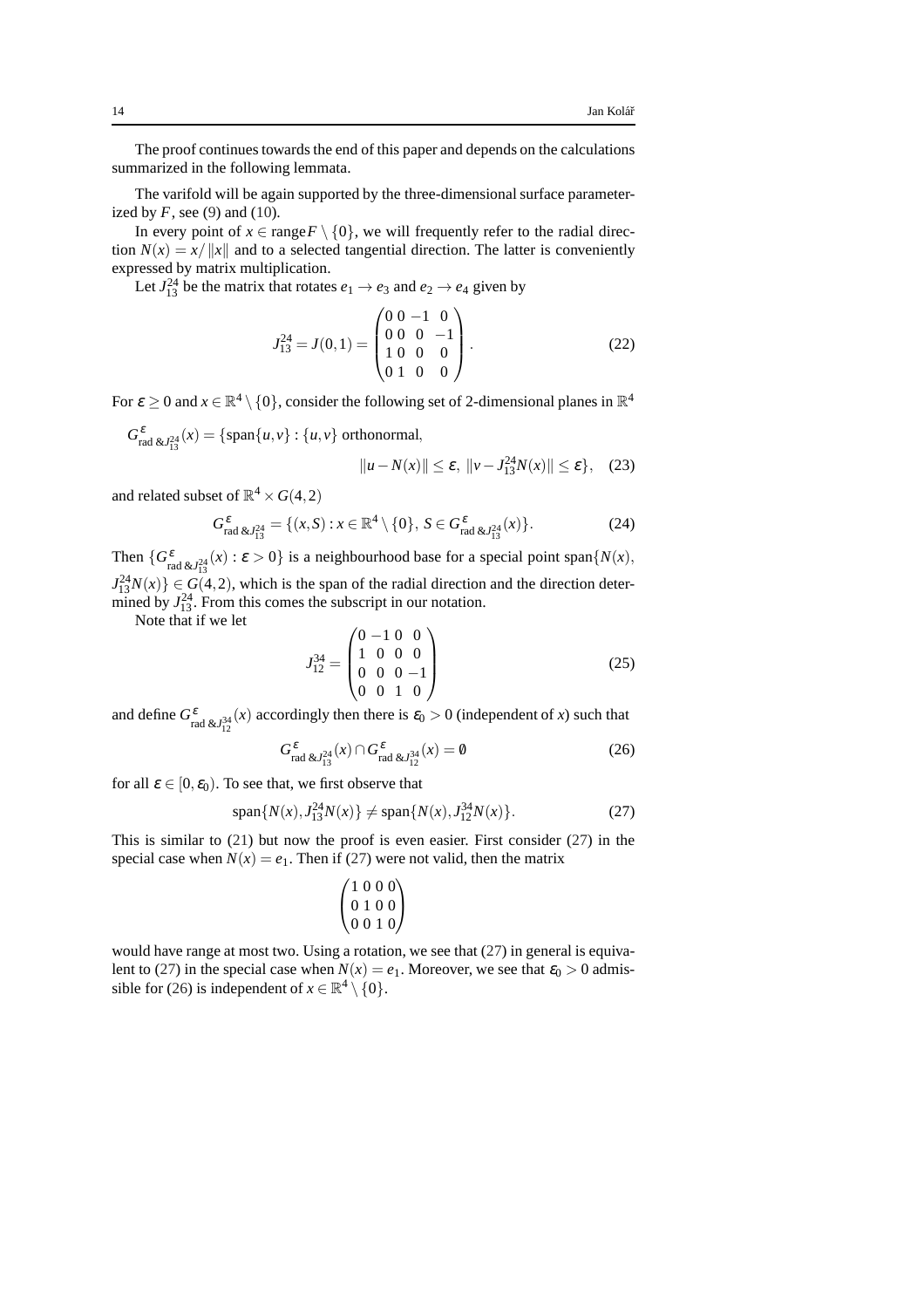<span id="page-14-0"></span>4.1 Basic surface, rings and their joins.

Let  $d > 0$ ,  $\alpha_0 \in \mathbb{R}$ .

We will use pieces of a minimal surface that is derived by a "rotation" in  $\mathbb{R}^4$  from planar curve (in polar coordinates)

<span id="page-14-2"></span>
$$
r(\alpha) = r^{d, \alpha_0}(\alpha) = \sqrt{d/\cos 2(\alpha - \alpha_0)}, \qquad \alpha - \alpha_0 \in (-\pi/4, \pi/4). \tag{28}
$$

It turns out that the curve is a hyperbola. To make a geometrical picture, let us consider the special case  $\alpha_0 = \pi/4$  (the general case is obtained by rotations in the plane); then  $r(\alpha)^2 = d/2 \sin \alpha \cos \alpha$  and

$$
\{(r(\alpha)\cos\alpha, r(\alpha)\sin\alpha)\}=\{(x_1,x_2)\subset (0,\infty)^2:2x_1x_2=d\}.
$$

The most important are the portions of the hyperbola far away from the origin, that is with  $x_1$  (respectively,  $x_2$ ) restricted to interval  $(\varepsilon_1, \varepsilon_2)$  close to 0. This corresponds to  $\alpha - \alpha_0 \in (t_1, t_2)$  close to either  $-\pi/4$  or  $\pi/4$ .

The rotation applied is the one obtained from  $F$  (see [\(9\)](#page-9-3)):

<span id="page-14-1"></span>
$$
U(\alpha, \beta) = F((r(\alpha)\cos\alpha, r(\alpha)\sin\alpha), (\cos\beta, \sin\beta)),
$$
 (29)

where  $\alpha - \alpha_0 \in (t_1, t_2) \subset (-\pi/4, \pi/4)$  and  $\beta \in \mathbb{R}$ . The set thus obtained in [\(30\)](#page-15-0) below is homeomorphic (and nearly isometric, for suitable pairs  $t_1, t_2$ ) to a planar annulus and we call it a "ring".

For imagination of the full surface, one might notice that it is obtained by deformation of a part (a strip, since  $\alpha$  is restricted to an interval) of Clifford torus *F*( $S_1(\mathbb{R}^2) \times S_1(\mathbb{R}^2)$ ), with the middle circle ( $\alpha = \alpha_0$ ) scaled at  $\sqrt{d}$  and the ends  $(\alpha \rightarrow \alpha_0 \pm \pi/4)$  lifted in the radial direction to infinity. As we already indicated above, we will use only rather flat parts that are lifted high above  $\sqrt{d}$  and have nearly radial directions.

The notation. The lemma below summarizes the properties of our minimal surface  $S = \text{range } U$ . The letter *S* with various indexes denotes parts of the surface while *V* is used for the corresponding varifolds. The upper index is reserved for the parameters *d* and  $\alpha_0$ ; we drop them from  $S_{t_1,t_2} = S_{t_1,t_2}^{d,\alpha_0}$  but we have to leave them in  $V_{t_1,t_2}^{d,\alpha_0}$  (see [\(32\)](#page-15-1) below). Lower index denotes the range for the variable  $\alpha$ . The range is either an interval  $(t_1, t_2)$  (thus  $S_{t_1, t_2}$  is our "ring") or a single point  $t_1$ ; thus  $S_{t_1}$  is a circle. Boundary of the ring  $S_{t_1,t_2}$  consists of two circles  $S_{t_1}$ ,  $S_{t_2}$ . Some time later the circle will be denoted by  $K(\rho, \alpha)$  ( $\rho$  will be the radius) — this change in the notation will be necessary as to drop the dependence on *d* and  $\alpha_0$ . Thus  $S_{t_1} = K(r^{d, \alpha_0}(t_1), t_1)$ .

<span id="page-14-3"></span>*Remark 4.1*  $S = \text{range } U$  and all other objects until Lemma [4.3](#page-24-1) are included in the Clifford cone range $F = F(\mathbb{R}^2 \times \mathbb{S}^1) = \mathbb{R} \cdot F(\mathbb{S}^1 \times \mathbb{S}^1)$ . Their geometry is determined in the  $(r, \alpha)$  plane and all of them are invariant with respect to the parameter  $\beta$  in [\(29\)](#page-14-1) and the corresponding rotation. The rotation introduces factor *r* into the area functional and influences thus the shape of the minimal surface. Therefore we stick with the full 4-dimensional description and do not restrict ourselves to the  $(r, \alpha)$  plane where everything is determined. In Lemma [4.4,](#page-29-0) the roles of  $\alpha$  and  $\beta$  are interchanged.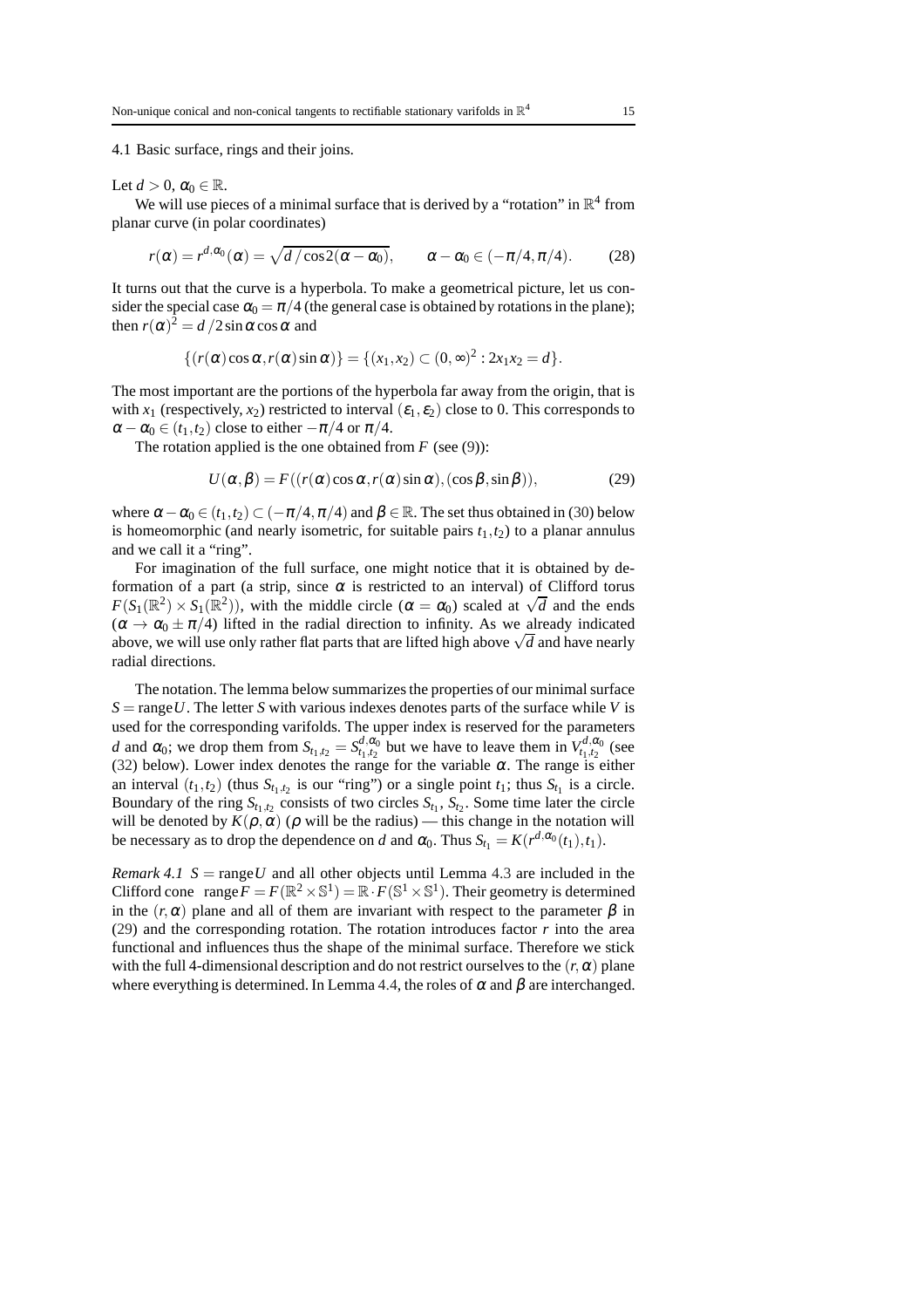**Lemma 4.1** *1. Let*  $d > 0$ *,*  $\alpha_0 \in \mathbb{R}$  *and r(* $\alpha$ *) as in [\(28\)](#page-14-2). Consider the parameterized surface*  $U(\alpha, \beta) = U^{d, \alpha_0}(\alpha, \beta)$ *,* 

$$
U(\alpha, \beta) = (r(\alpha)\cos\alpha\cos\beta, r(\alpha)\sin\alpha\cos\beta, r(\alpha)\cos\alpha\sin\beta, r(\alpha)\sin\alpha\sin\beta),
$$
  

$$
\alpha - \alpha_0 \in (-\pi/4, \pi/4), \ \beta \in \mathbb{R}.
$$

(*U is* 2π*-periodic in* β*, and injective on every period.*) *Then U is a minimal surface. 2. Let*

$$
S_{t_1,t_2} := \{ U(\alpha,\beta) : \alpha \in (t_1,t_2), \beta \in \mathbb{R} \}, \qquad \text{(the "ring")} \qquad (30)
$$
  

$$
S_{t_1} := \{ U(t_1,\beta) : \beta \in \mathbb{R} \}, \qquad (31)
$$

$$
S := \operatorname{range}(U).
$$

*Then the rectifiable varifold*  $V_{\mathscr{H}^2\_\mathsf{S}}$  *is stationary.* 

*3.* (*The ring varifold and its first variation.*) *For every x* ∈ *S, find any p satisfying*  $U(p) = x$  *and let* 

<span id="page-15-2"></span><span id="page-15-0"></span>
$$
\eta_{\alpha_0}(x) = N(\partial U(p)/\partial \alpha)
$$

*where*  $N(y) = y / ||y||$ .

$$
For \alpha_0-\pi/4 < t_1 < t_2 < \alpha_0+\pi/4, let
$$

<span id="page-15-1"></span>
$$
V_{t_1,t_2}^{d,\alpha_0} = V_{\mathcal{H}^2 \sqcup S_{t_1,t_2}} \,. \tag{32}
$$

*Then,*

<span id="page-15-3"></span>
$$
\delta V_{t_1,t_2}^{d,\alpha_0}(X) = \int_{S_{t_2}} X(x) \cdot \pmb{\eta}_{\alpha_0}(x) d\mathcal{H}^1 - \int_{S_{t_1}} X(x) \cdot \pmb{\eta}_{\alpha_0}(x) d\mathcal{H}^1. \tag{33}
$$

*4.* (*Two rings at touch.*) *If*  $\alpha_1 \leq \alpha \leq \alpha_2$  *and*  $\alpha - \alpha_1 = \alpha_2 - \alpha \in [0, \pi/4)$  *then* 

<span id="page-15-5"></span>
$$
U^{d,\alpha_1}(\alpha,\beta) = U^{d,\alpha_2}(\alpha,\beta) \tag{34}
$$

*and*

<span id="page-15-4"></span>
$$
\boldsymbol{\eta}_{\alpha_1}(U^{d,\alpha_1}(\boldsymbol{\alpha},\boldsymbol{\beta})) - \boldsymbol{\eta}_{\alpha_2}(U^{d,\alpha_2}(\boldsymbol{\alpha},\boldsymbol{\beta})) = 2\sin 2(\boldsymbol{\alpha} - \boldsymbol{\alpha}_1) \cdot N(U^{d,\alpha_1}(\boldsymbol{\alpha},\boldsymbol{\beta})) \tag{35}
$$

*is a radial vector at the point.*

*5. The tangent plane to*  $U = U^{d,\alpha_0}$  *at*  $x = U(\alpha, \beta)$  *belongs to*  $G^{2\cos 2(\alpha-\alpha_0)}_{\rm rad} (x)$  *and* 

$$
\mathrm{spt} \, V_{t_1,t_2}^{d,\alpha_0} \subset G^\varepsilon_\mathrm{rad \, \&J_{13}^{24}}
$$

*where*  $\varepsilon = 2 \max \cos([2(t_1 - \alpha_0), 2(t_2 - \alpha_0)]).$ 

*6.* (*Mass distribution*)

$$
\mathbf{M}(V_{t_1,t_2}^{d,\alpha_0}) = \pi d(\tan 2(t_2 - \alpha_0) - \tan 2(t_1 - \alpha_0)).
$$

*For every*  $0 < \sqrt{d} \le r_1 < r_2$  *there is a number*  $\rho = \rho(d, r_1, r_2) \in [r_1, r_2]$  *such that whenever*  $\alpha_0 < t_1 < t_2 < \alpha_0 + \pi/4$ *, and*  $t_1 \leq s_1 \leq s_2 \leq t_2$  *then,* 

$$
\mathbf{M}(V_{t_1,t_2}^{d,\alpha_0}) = \pi \left| \sqrt{r(t_2)^4 - d^2} - \sqrt{r(t_1)^4 - d^2} \right|
$$
  
= 
$$
\frac{1}{\sqrt{1 - d^2/(\rho(d, r(t_1), r(t_2)))^4}} \pi |r(t_2)^2 - r(t_1)^2|
$$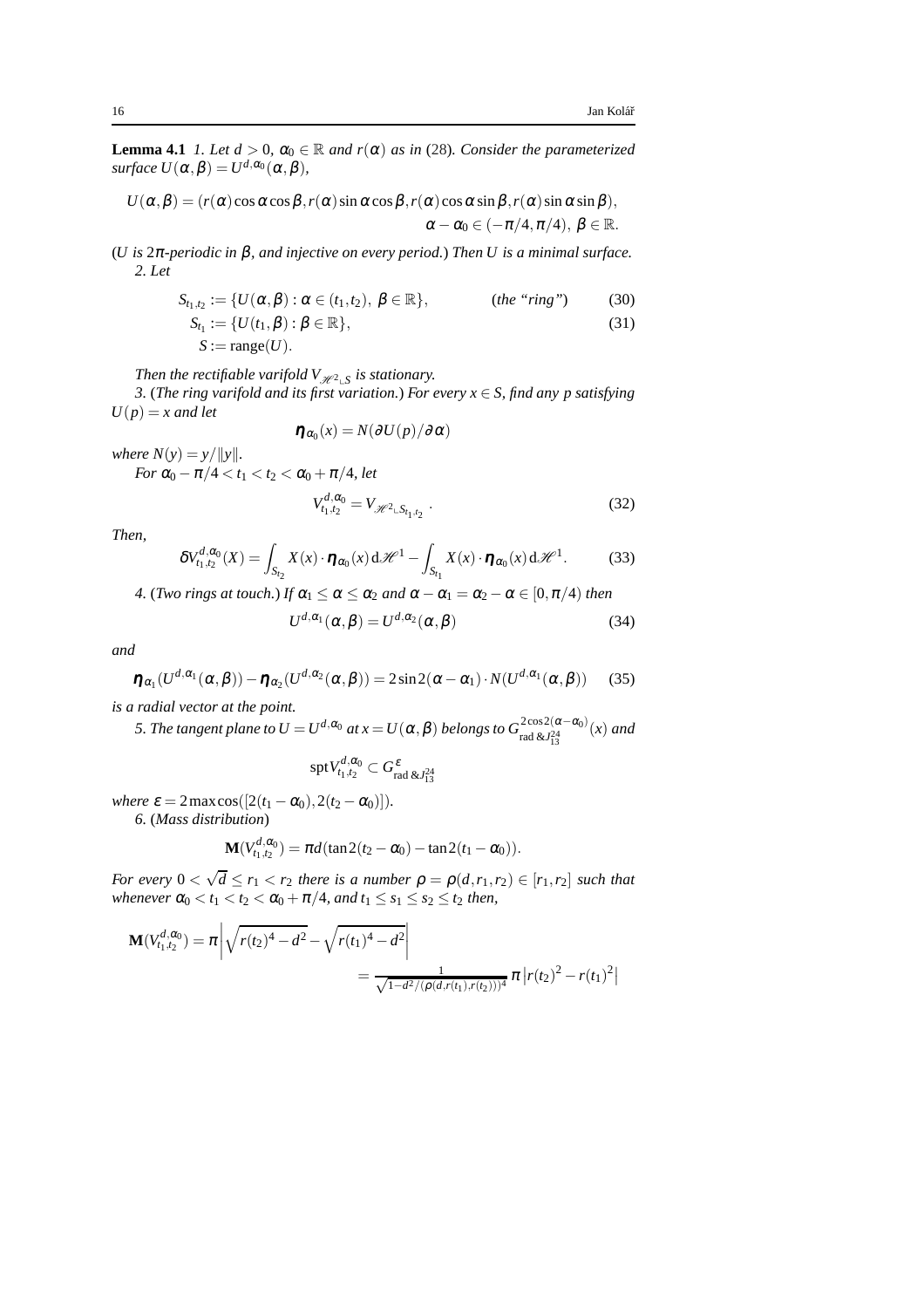*and*

$$
V_{t_1,t_2}^{d,\alpha_0}(G_2(A_{r(s_1)}^{r(s_2)})) = \mathbf{M}(V_{s_1,s_2}^{d,\alpha_0}) = \pi \left| \sqrt{r(s_2)^4 - d^2} - \sqrt{r(s_1)^4 - d^2} \right|
$$
  
= 
$$
\frac{1}{\sqrt{1 - d^2/(\rho(d,r(s_1),r(s_2))^4}} \pi |r(s_2)^2 - r(s_1)^2|.
$$

*If*  $\alpha_0 - \pi/4 < t_1 < t_2 < \alpha_0$ , the same holds with  $A_{r(s_1)}^{r(s_2)}$  replaced by  $A_{r(s_2)}^{r(s_1)}$  and  $\rho$  ex*tended by formula*  $\rho(d, r_1, r_2) := \rho(d, r_2, r_1)$  *for*  $\sqrt{d} \leq r_2 < r_1$ *.* 

*Remark 4.2* For  $\alpha_0 + \pi/4 - \varepsilon < t_1 < t_2 < \alpha_0 + \pi/4$  (or analogously for  $\alpha_0 - \pi/4 <$  $t_1 < t_2 < \alpha_0 - \pi/4 + \varepsilon$ , and  $r = r(t_1)$ ,  $s = r(t_2)$ , the ring  $S_{t_1,t_2}$  is intended to be a perturbation of the annulus supporting  $V_{1,r,s,(\cos t_1,\sin t_1)}$  from [\(14\)](#page-10-2).

*Remark 4.3* The surface  $S = \text{range}(U)$  can be found in [\[L\]](#page-36-13).

We will give two arguments for the minimality of surface  $U$ , the first one is easy but slightly incomplete: Let  $\alpha_0 - \pi/4 < t_1 < t_2 < \alpha_0 + \pi/4$  with  $t_2$  close to  $t_1$ , and consider the part of the surface determined by the range  $t \in (t_1, t_2)$  (cf. [\(30\)](#page-15-0)); recall this is the surface created by a certain "rotation" from curve

$$
\gamma(t) := (r(t)\cos t, r(t)\sin t, 0, 0), \quad t \in (t_1, t_2).
$$

The boundary of the selected part consists of two circles  $S_{t_1}$ ,  $S_{t_2}$  (see [\(31\)](#page-15-2)). To this correspond fixed values  $\gamma(t_1)$ ,  $\gamma(t_2)$ , as boundary conditions for  $\gamma$ .

Our first and incomplete argument for the minimality of *U* is based on comparing the area of the selected part of *U* with surfaces corresponding to other possible curves  $\gamma$  in  $\mathbb{R}^2 \times \{0\}^2$  with the same boundary condition.

The area is given by the formula

$$
A = 2\pi \int_{(t_1,t_2)} ||\gamma'(t)|| \cdot ||\gamma(t)|| dt
$$

since the length of the circle through  $\gamma(t)$  is  $2\pi ||\gamma(t)||$ . We will view  $\gamma$  as a curve in  $\mathbb{R}^2 \cong \mathbb{R}^2 \times \{0\}^2$ , and assume that  $\gamma$  is the graph of a function *r* in polar coordinates, that is  $\gamma(t) = (r(t)\cos t, r(t)\sin t)$ . On  $\mathbb{R}^2 = \mathbb{C}$ , consider the map  $z \mapsto z^2$  whose derivative is 2*z*. That maps curve  $\gamma$  to a curve  $\gamma^2$  (where  $\gamma^2(t) = (\gamma(t))^2 \in \mathbb{C}$ ) whose length

$$
L = \int_{(t_1,t_2)} \| (\gamma^2)'(t) \| dt = \int_{(t_1,t_2)} 2 \| \gamma'(t) \| \cdot \| \gamma(t) \| dt
$$

we find to be directly proportional to *A*. It is well known that *L* is minimal if  $\gamma^2$  is the segment connecting its endpoints. A special case is a vertical segment given in polar coordinates by  $(\tilde{r}, \tilde{\alpha})$  with  $\tilde{r} = d / \cos \tilde{\alpha}$ ; the general case is  $\tilde{r} = d / \cos(\tilde{\alpha} - \tilde{\alpha}_0)$ . Since  $z \mapsto z^2$  is expressed in polar coordinates as  $(r, \alpha) \mapsto (\tilde{r}, \tilde{\alpha}) = (r^2, 2\alpha)$ , we obtain the curve  $\gamma(t) = (r(t)\cos t, r(t)\sin t)$  with  $r(t) = \sqrt{\frac{d}{\cos 2(t - \alpha_0)}}$ ,  $t \in [t_1, t_2]$ . The corresponding rotation surface is our best candidate for the minimum area surface spanned between  $S_{t_1}$  and  $S_{t_2}$  and *U* likely is a minimal surface.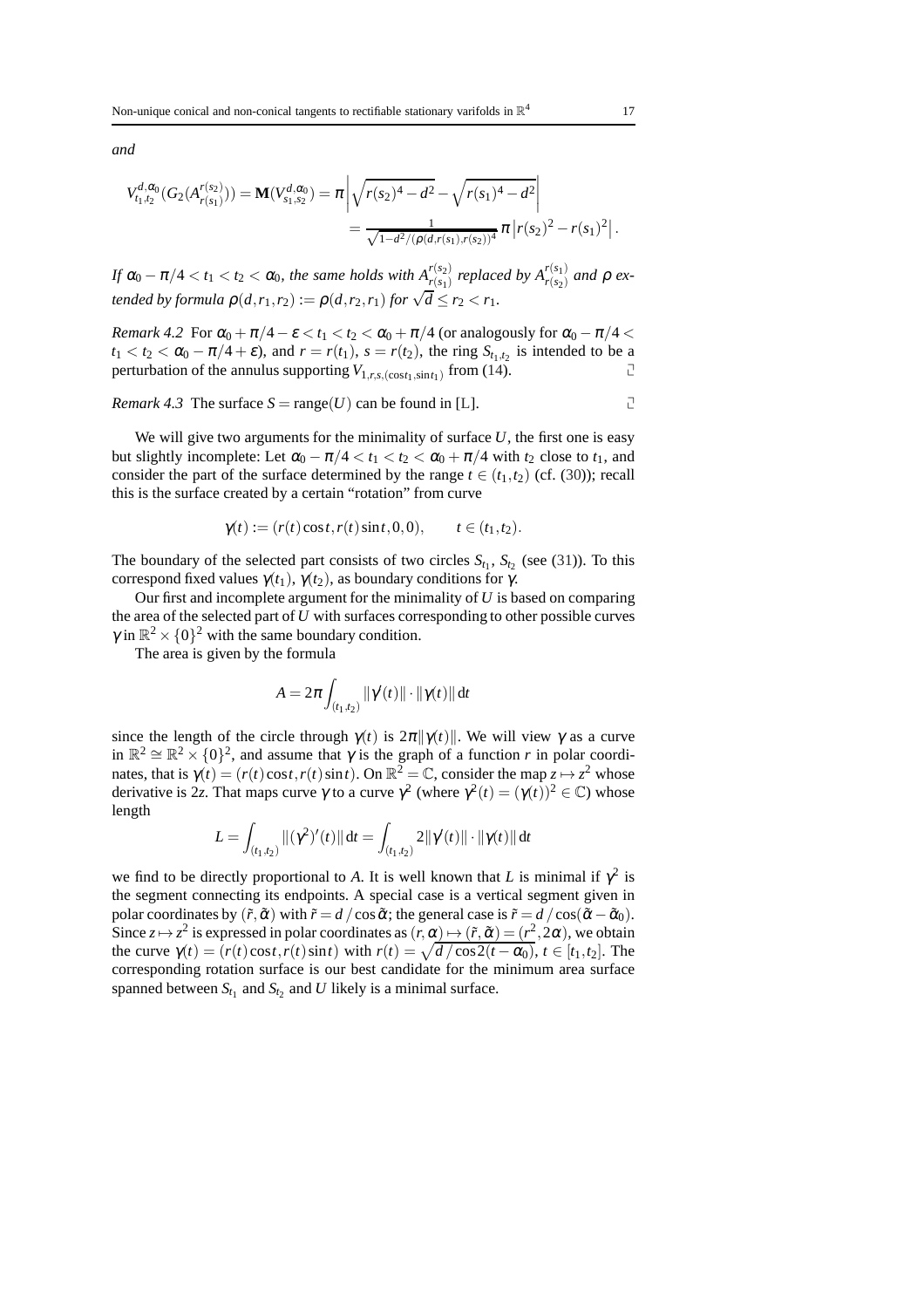# *Proof of Lemma [4.1](#page-14-3)*

1. For formal verification of the minimality of surface *U*, it is enough to verify that  $H(U) = 0.$ 

For  $a, b, \alpha, \beta \in \mathbb{R}$ , let

$$
B = B(\beta) = J(\cos \beta, \sin \beta), \quad \text{where} \quad J(a, b) = \begin{pmatrix} a & 0 & -b & 0 \\ 0 & a & 0 & -b \\ b & 0 & a & 0 \\ 0 & b & 0 & a \end{pmatrix}
$$

and (since we choose to treat the vectors, including *U*, as column vectors, we will distinguish that in notation from this moment)

$$
A = A(\alpha) = (\cos \alpha, \sin \alpha, 0, 0)^T.
$$

Then

$$
U=rBA
$$

where *r* is a function of  $\alpha$ :

$$
U(\alpha,\beta)=r(\alpha)B(\beta)A(\alpha),\qquad \alpha\in(-\pi/4,\pi/4),\,\beta\in\mathbb{R}.
$$

Note that obviously  $||U|| = r$ , hence

<span id="page-17-2"></span><span id="page-17-1"></span>
$$
N(U)=BA.
$$

We have

$$
\frac{\partial U}{\partial \alpha} = r'BA + rBA' = B(r'A + rA')
$$
(36)  

$$
\frac{\partial U}{\partial \beta} = rB'A
$$
(37)

where

$$
A' = (-\sin \alpha, \cos \alpha, 0, 0)^T, \qquad B' = J(-\sin \beta, \cos \beta).
$$

Furthermore,

$$
A'' = (-\cos \alpha, -\sin \alpha, 0, 0)^T = -A, \qquad B'' = J(-\cos \beta, -\sin \beta) = -B
$$

and hence

$$
\frac{\partial^2 U}{\partial \alpha^2} = B(r''A + 2r'A' + rA'') = B((r'' - r)A + 2r'A')
$$
(38)

$$
\frac{\partial^2 U}{\partial \beta^2} = rB''A = -rBA
$$
\n(39)

Obviously

<span id="page-17-0"></span>
$$
ATA = (A')TA' = 1
$$
 
$$
ATA' = (A')TA = 0.
$$
 (40)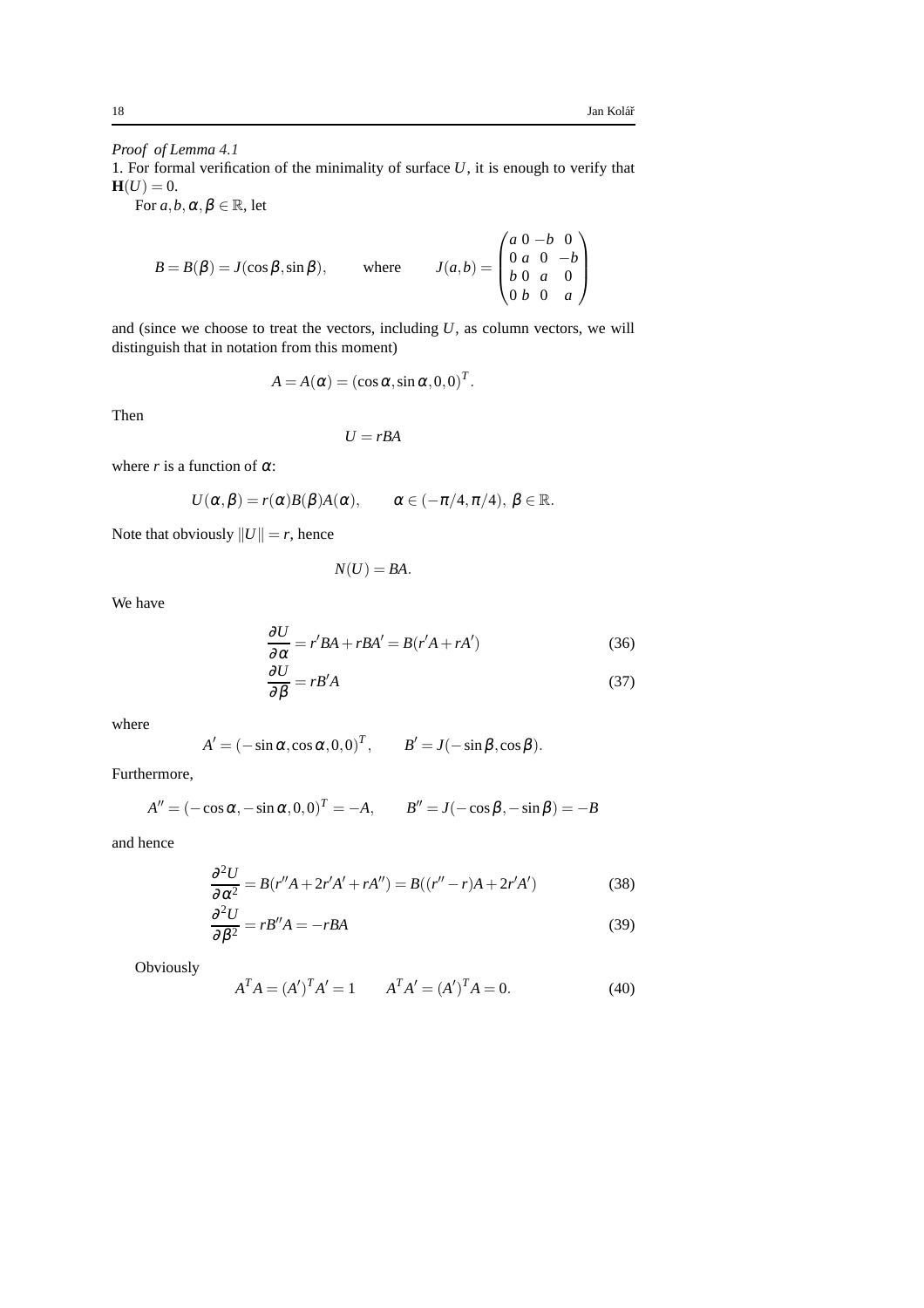It is immediate that  $J(a,b)^{T} = J(a,-b)$  and  $J(a,b)^{T}J(a,b) = (a^{2} + b^{2})J$  where *I* is the identity matrix; in particular

<span id="page-18-2"></span><span id="page-18-1"></span>
$$
B^T B = I,\t\t(41)
$$

$$
(B')^T B' = I. \tag{42}
$$

Hence

<span id="page-18-0"></span>
$$
B^{-1} = B^T. \tag{43}
$$

Furthermore,  $J(b,a)J(a,b) = J(0, a^2 + b^2)$ , in particular

<span id="page-18-3"></span>
$$
B^T B' = J(0,1) \tag{44}
$$

and  $B'B^T = J(0,1)$ . Multiplying that by *B* from the right (see [\(43\)](#page-18-0)) we get

<span id="page-18-6"></span><span id="page-18-5"></span><span id="page-18-4"></span>
$$
B' = J(0,1)B.\t(45)
$$

The metric tensor is

$$
g_{11} = \frac{\partial U}{\partial \alpha} \cdot \frac{\partial U}{\partial \alpha} = (r'A + rA')^T B^T B (r'A + rA')
$$
(46)  

$$
\stackrel{\text{(41)}}{=} (r'A + rA')^T (r'A + rA') \stackrel{\text{(40)}}{=} (r')^2 + r^2
$$

$$
g_{22} = \frac{\partial U}{\partial \beta} \cdot \frac{\partial U}{\partial \beta} = rA^T (B')^T rB'A
$$

$$
\stackrel{\text{(42)}}{=} r^2 A^T A \stackrel{\text{(40)}}{=} r^2
$$

$$
g_{12} = g_{21} = \frac{\partial U}{\partial \alpha} \cdot \frac{\partial U}{\partial \beta} = (r'A + rA')^T B^T rB'A
$$
(47)  

$$
\stackrel{\text{(44)}}{=} r(r'A + rA')^T J(0, 1)A = 0
$$

since  $A, A' \in \mathbb{R}^2 \times \{0\}^2$  while  $J(0,1)A \in \{0\}^2 \times \mathbb{R}^2$ . Therefore

$$
(g_{ij}) = \begin{pmatrix} (r')^2 + r^2 & 0 \\ 0 & r^2 \end{pmatrix}, \qquad (g^{ij}) = \begin{pmatrix} \frac{1}{(r')^2 + r^2} & 0 \\ 0 & \frac{1}{r^2} \end{pmatrix}.
$$

We want to verify  $\mathbf{H}(U) = 0$  using [\(6\)](#page-7-0) (or, equivalently, [\(7\)](#page-7-2)). Thus we want to verify

$$
v^{\perp} = 0
$$
, that is,  $v \in \text{span}\left\{\frac{\partial U}{\partial x^i}\right\}$ 

where

$$
v = \frac{1}{(r')^2 + r^2} B((r'' - r)A + 2r'A') + \frac{1}{r^2}(-rBA).
$$

That is

$$
\frac{1}{(r')^2+r^2}B((r''-r)A+2r'A')+\frac{1}{r^2}(-rBA)\in\text{span}\{B(r'A+rd'),rB'A\}.
$$

Multiplying by  $B^{-1}$  and using [\(43\)](#page-18-0), [\(44\)](#page-18-3), we get equivalent relation

$$
\frac{1}{(r')^2 + r^2}((r'' - r)A + 2r'A') - \frac{1}{r}A \in \text{span}\{r'A + rA', rJ(0, 1)A\}.
$$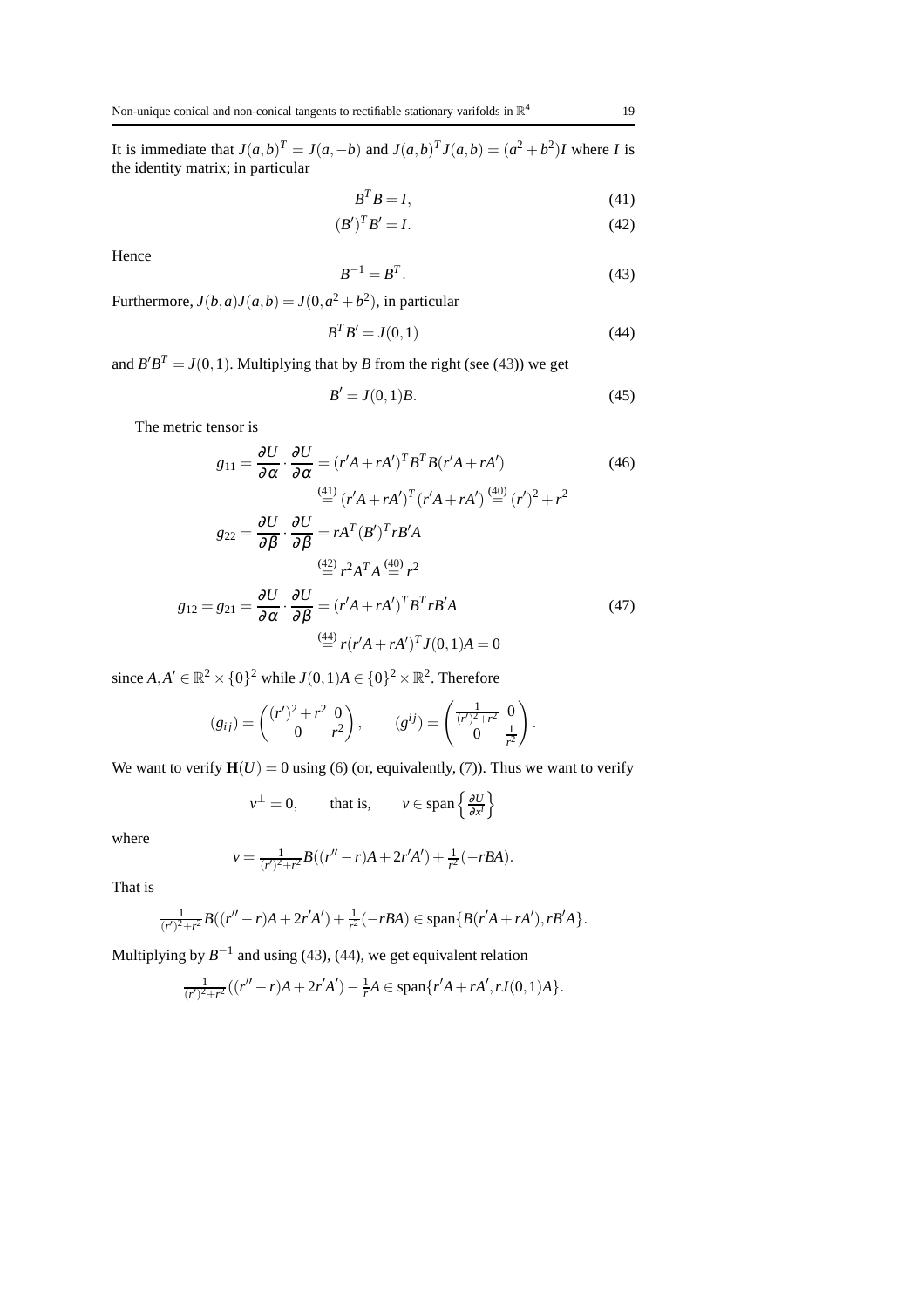Since  $A, A' \in \mathbb{R}^2 \times \{0\}^2$ , while  $rJ(0,1)A \in \{0\} \times \mathbb{R}^2$ , the latter can be removed:

$$
\frac{1}{(r')^2 + r^2}((r'' - r)A + 2r'A') - \frac{1}{r}A \in \text{span}\{r'A + rA'\}.
$$

Now the relation reduces to  $\mathbb{R}^2 \times \{0\}^2$ , where *A*, *A*<sup> $\prime$ </sup> form an orthogonal base. We have  $r'A + rA' \perp rA - r'A'$  and our relation is equivalent to

$$
(rA - r'A')^{T} \left( \frac{1}{(r')^{2} + r^{2}} ((r'' - r)A + 2r'A') - \frac{1}{r}A \right) = 0.
$$

Using [\(40\)](#page-17-0) this reduces to

$$
rr'' - 3(r')^2 - 2r^2 = 0.
$$

It is easy to check that our function  $r(\alpha) = \sqrt{d / \cos 2(\alpha - \alpha_0)}$  verifies this equation.

Thus we proved that the mean curvature vector  $\mathbf{H}(U)$  is identically zero and  $U(\alpha, \beta)$  is a minimal surface.

2. Since  $\mathbf{H}(U) = 0$  and there is no boundary (*U* is defined on  $\mathbb{R}^2$  and essentially injective) the associated varifold is stationary.

3. To obtain [\(33\)](#page-15-3), it is enough to use [\(5\)](#page-7-1); The boundary of  $S_{t_1,t_2}$  is  $S_{t_1} \cup S_{t_2}$ , and if  $U(p) \in \partial S_{t_1,t_2}$  then  $\partial U(p)/\partial \beta$  is obviously tangent to  $\partial S_{t_1,t_2}$  and  $\eta := \partial U(p)/\partial \alpha$  is orthogonal to it, see [\(47\)](#page-18-4). If  $p = (t_1, \beta)$  then  $\eta$  is an inner normal, if  $p = (t_2, \beta)$  then it is outer.

4. Assume now that  $\alpha_1 \leq \alpha \leq \alpha_2$  and

<span id="page-19-0"></span>
$$
\alpha - \alpha_1 = \alpha_2 - \alpha \in [0, \pi/4). \tag{48}
$$

Then  $r^{d, \alpha_1}(\alpha) = r^{d, \alpha_2}(\alpha)$  and hence  $U^{\alpha_0}(\alpha, \beta) = U^{\alpha_1}(\alpha, \beta)$ .

At any point  $(\alpha, \beta)$  satisfying [\(48\)](#page-19-0) we have, by [\(36\)](#page-17-1) and [\(46\)](#page-18-5),

$$
\frac{\partial U}{\partial \alpha} = r'BA + rBA'
$$

$$
N\left(\frac{\partial U}{\partial \alpha}\right) = \frac{r'}{\sqrt{r'^2 + r^2}}BA + \frac{r}{\sqrt{r'^2 + r^2}}BA'
$$
(49)

where *A*, *B* and *r* are the same regardless if  $U^{d, \alpha_1}$  or  $U^{d, \alpha_2}$  is considered. Only *r'* is different:

<span id="page-19-2"></span><span id="page-19-1"></span>
$$
(r^{d,\alpha_1})'(\alpha) = -(r^{d,\alpha_2})'(\alpha).
$$

Letting, e.g.,  $\alpha_0 := \alpha_1$ , we have

<span id="page-19-3"></span>
$$
r = \sqrt{d} \cos^{-1/2} 2(\alpha - \alpha_0)
$$
 (50)

$$
r' = \sqrt{d} \cos^{-3/2} 2(\alpha - \alpha_0) \sin 2(\alpha - \alpha_0)
$$
 (51)

$$
\sqrt{r'^2 + r^2} = \sqrt{d} \cos^{-3/2} 2(\alpha - \alpha_0).
$$
 (52)

Since [\(49\)](#page-19-1) are the values of  $\eta_{\alpha_1}$  and  $\eta_{\alpha_2}$ , we get [\(35\)](#page-15-4), that is,

$$
\boldsymbol{\eta}_{\alpha_1}(U^{d,\alpha_1}(\boldsymbol{\alpha},\boldsymbol{\beta})) - \boldsymbol{\eta}_{\alpha_2}(U^{d,\alpha_2}(\boldsymbol{\alpha},\boldsymbol{\beta})) = cBA = cN(U^{d,\alpha_1}(\boldsymbol{\alpha},\boldsymbol{\beta}))
$$

where

$$
c = \frac{2r'}{\sqrt{r'^2 + r^2}} = 2\sin 2(\alpha - \alpha_0).
$$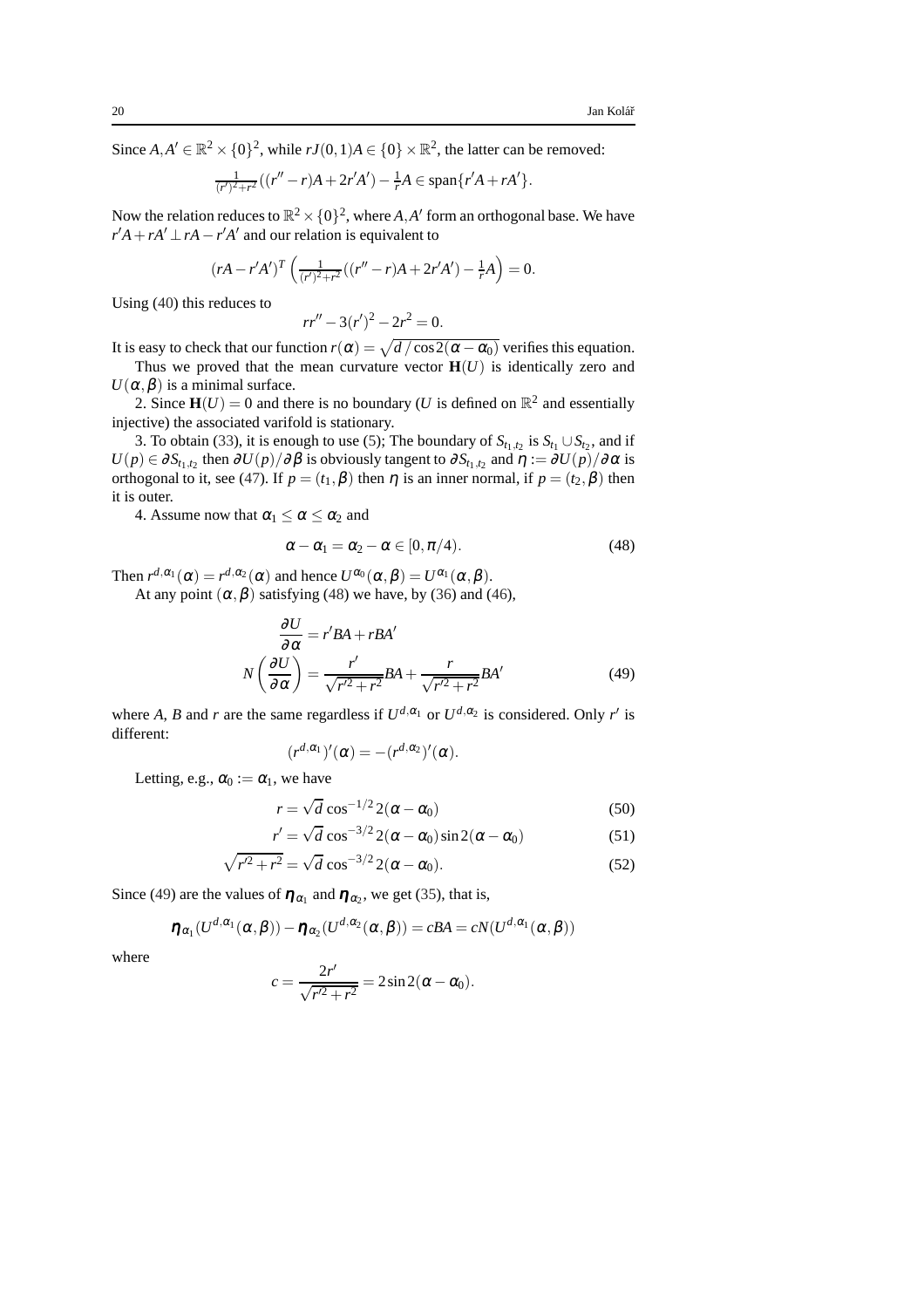To prove 5., it is enough to show that the tangent to *U* at  $U(\alpha, \beta)$  is the plane spanned by orthonormal base  $\{N(\frac{\partial U}{\partial \alpha}(\alpha, \beta)), N(\frac{\partial U}{\partial \beta}(\alpha, \beta))\}$  where

$$
\left\| \pm N \left( \frac{\partial U}{\partial \alpha} (\alpha, \beta) \right) - N(U(\alpha, \beta)) \right\| \leq 2 \cos 2(\alpha - \alpha_0) \tag{53}
$$

<span id="page-20-1"></span><span id="page-20-0"></span>
$$
N\left(\frac{\partial U}{\partial \beta}(\alpha,\beta)\right) = J(0,1)U(\alpha,\beta). \tag{54}
$$

Here  $\pm$  denotes the sign of  $\alpha - \alpha_0$ . The two vectors are orthogonal by [\(47\)](#page-18-4). By [\(49\)](#page-19-1) and [\(50\)](#page-19-2)–[\(52\)](#page-19-3)

$$
N\left(\frac{\partial U}{\partial \alpha}\right) = \sin 2(\alpha - \alpha_0)BA + \cos 2(\alpha - \alpha_0)BA'.
$$

Using  $N(U) = BA$  and  $||BA|| = 1 = ||BA'||$  we get

$$
\|\pm N(\frac{\partial U}{\partial \alpha})-N(U)\| \le (1-|\sin 2(\alpha-\alpha_0)|)+\cos 2(\alpha-\alpha_0) \le 2\cos 2(\alpha-\alpha_0)
$$

which is [\(53\)](#page-20-0). Furthermore we have

$$
N\left(\frac{\partial U}{\partial \beta}(\alpha,\beta)\right) = \frac{1}{\sqrt{g_{22}}}\frac{\partial U(\alpha,\beta)}{\partial \beta} \stackrel{(37)}{=} B'A \stackrel{(45)}{=} J(0,1)BA = J(0,1)U(\alpha,\beta)
$$

which is [\(54\)](#page-20-1).

6. The mass formula is directly obtained by integration. Since  $g_{12} = 0$ , the 2volume element has a simple form.

$$
\mathbf{M}(V_{t_1,t_2}^{d,\alpha_0}) = \mathcal{H}^2 S_{t_1,t_2} = \int_{[t_1,t_2]} d\alpha \int_{[0,2\pi]} d\beta \sqrt{g_{11} g_{22}}
$$
  
=  $2\pi \int_{[t_1,t_2]} d\alpha \, r \sqrt{r'^2 + r^2} \stackrel{(52)}{=} 2\pi \int_{[t_1,t_2]} d\alpha \, d\cos^{-2} 2(\alpha - \alpha_0)$   
=  $\pi d(\tan 2(t_2 - \alpha_0) - \tan 2(t_1 - \alpha_0))$ 

If  $\alpha_0 \notin [t_1, t_2]$  then sgntan $2(t_2 - \alpha_0) =$  sgntan $2(t_1 - \alpha_0)$  and

$$
d |\tan 2(t_i - \alpha_0)| = \sqrt{\frac{d^2}{\cos^2 2(t_i - \alpha_0)} - d^2} = \sqrt{r(t_i)^4 - d^2}
$$

since  $r(t_i)^2 = d/\cos 2(t_i - \alpha_0)$ . This gives the mass in the form

$$
\pi \left| \sqrt{r(t_2)^4 - d^2} - \sqrt{r(t_1)^4 - d^2} \right|.
$$

The expression that contains  $\rho$  is obtained by the Mean value theorem applied to function  $q \mapsto \sqrt{q^2 - d^2}$  on interval  $[r(t_1)^2, r(t_2)^2]$  or  $[r(t_2)^2, r(t_1)^2]$ . (Thus  $\rho$  depends on *d*,  $r(t_1)$  and  $r(t_2)$  but, naturally, not on  $\alpha_0$ .) Since obviously  $S_{t_1,t_2} \cap A_{r(s_1)}^{r(s_2)} = S_{s_1,s_2}$ we have

$$
V_{t_1,t_2}^{d,\alpha_0}(G_2(A_{r(s_1)}^{r(s_2)})) = \mathbf{M}(V_{s_1,s_2}^{d,\alpha_0}).
$$

|  |  | ۰ |
|--|--|---|
|  |  |   |
|  |  |   |
|  |  |   |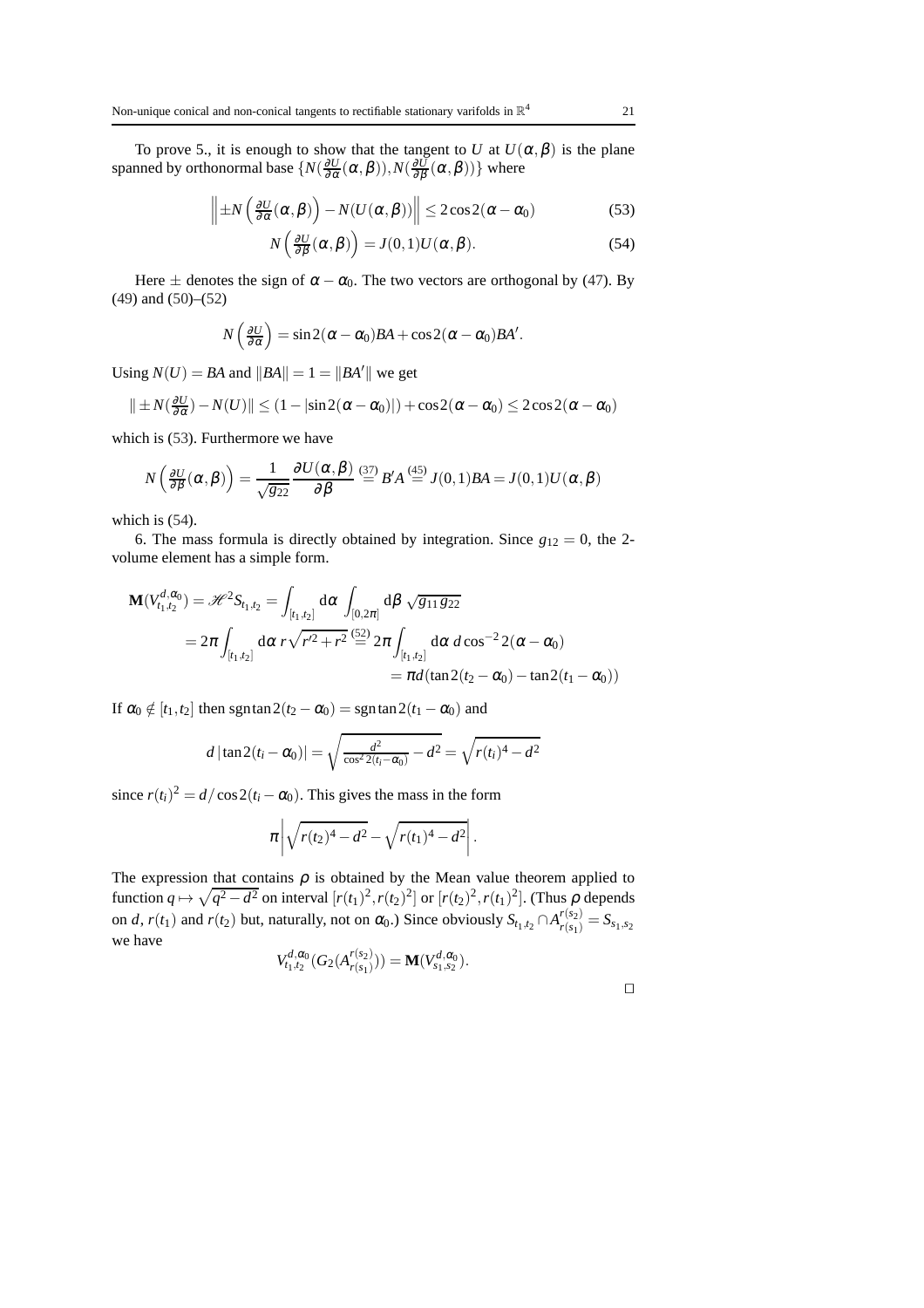<span id="page-21-0"></span>4.2 Mini-layer. Details about branching.

For  $\rho > 0$  and  $\alpha \in \mathbb{R}$ , denote

<span id="page-21-2"></span> $K(\rho, \alpha) = \{\rho(\cos\alpha\cos\beta, \sin\alpha\cos\beta, \cos\alpha\sin\beta, \sin\alpha\sin\beta) : \beta \in \mathbb{R}\}$  (55)

which is the circle of radius  $\rho$  parameterized by  $\beta$  and oriented in  $\mathbb{R}^4$  by the choice of <sup>α</sup>.

From the ring varifolds we construct two types of (mini-layer) varifolds:  $V_1$  branching outwards and  $V_2$  branching inwards (Figure [3\)](#page-21-1). That is,  $\delta V_1$  is supported on a number of circles of type  $K(\rho, \alpha)$  of smaller radius and twice as much circles  $K(\rho, \alpha)$ of larger radius. We carefully compute the densities of  $\delta V_i$  on the circles and record the mass distribution. The densities of  $\delta V_i$  (see [\(58\)](#page-22-0), [\(59\)](#page-22-1)) determine four constants denoted by  $C$ , *c* with decorations. *C* is the density on larger circles  $K(r_2, \cdot)$ , *c* on smaller circles  $K(r_1, \cdot)$ . Tilde marks the ones related to  $\delta V_1$  as opposed to  $\delta V_2$ . (The relation  $C_{k,\gamma} = \tilde{c}_{k,\gamma}$  is best regarded as just a coincidence although it appears naturally from the manipulations with the objects and numbers.)



<span id="page-21-1"></span>**Fig. 3** a) Two mini-layers branching outwards. b) Three mini-layers branching inwards.

<span id="page-21-3"></span>**Lemma 4.2** *Let*  $k \in \mathbb{N}$ *,*  $k > 20$  *and*  $\gamma \in (\pi/8, \pi/4)$  *be fixed. Let* 

$$
\sigma = \sigma_{k,\gamma} = \sqrt{\frac{\cos 2\gamma}{\cos 2(\gamma - \pi/k)}} \in (0,1),
$$
  

$$
\varepsilon = 2\cos 2(\gamma - \pi/k)
$$

*and*

$$
\tilde{C}_{k,\gamma} = 4 \sin(2\gamma)
$$
  
\n
$$
\tilde{c}_{k,\gamma} = 2 \sin(2(\gamma - \pi/k)) + 2 \sin(2\gamma) = 4 \sin(2\gamma - \pi/k) \cos(\pi/k)
$$
  
\n
$$
C_{k,\gamma} = \tilde{c}_{k,\gamma}
$$
  
\n
$$
c_{k,\gamma} = 4 \sin(2(\gamma - \pi/k)).
$$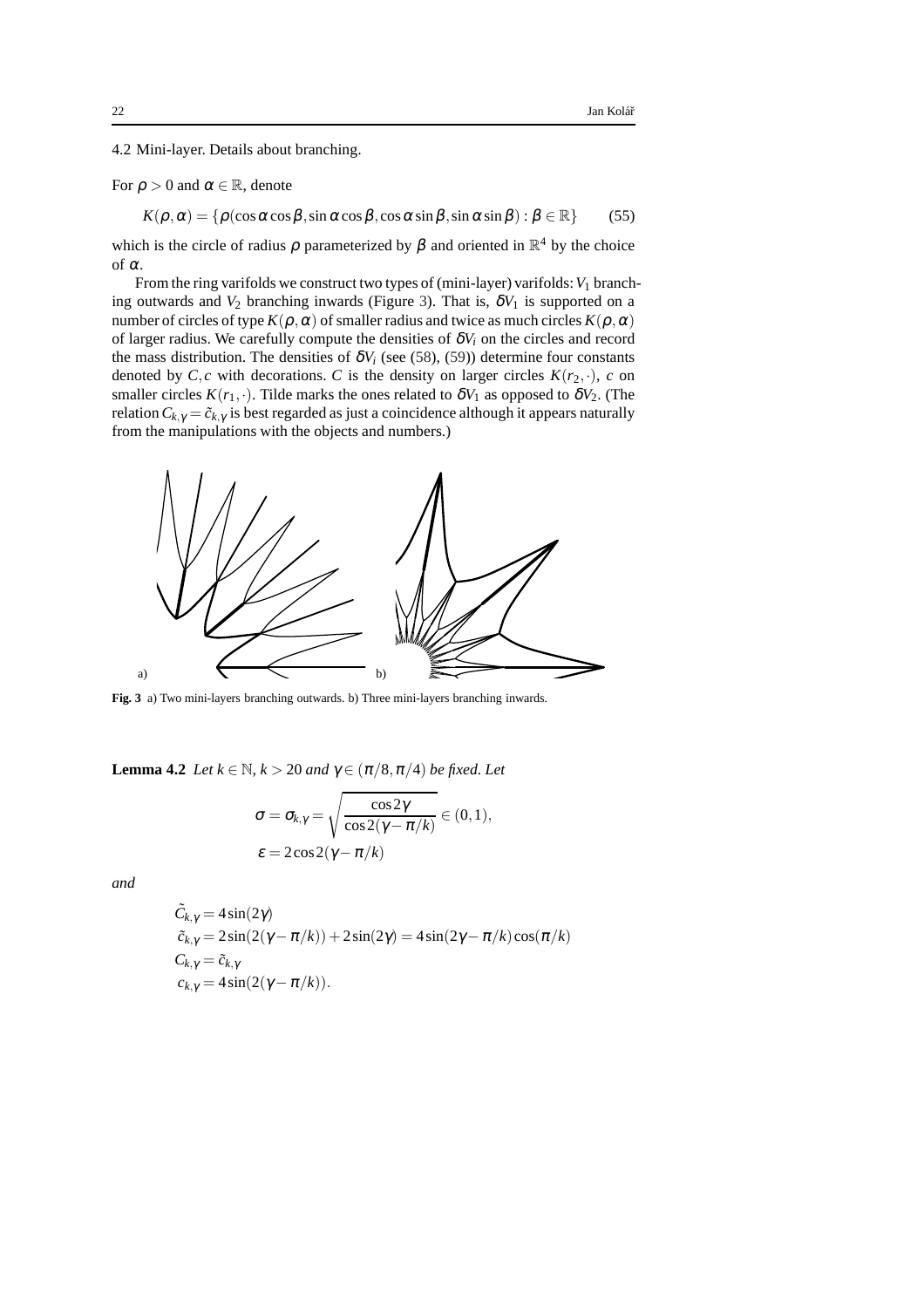*Then, for every*  $r_2 > 0$  *and for*  $r_1 = \sigma r_2$ *, there are rectifiable* 2*-varifolds*  $V_1 =$  $V_{1}^{r_1,r_2,k,\gamma}$ ,  $V_2 = V_2^{r_1,r_2,k,\gamma}$  *in*  $\mathbb{R}^4$  (*see* [\(70\)](#page-23-0) *and* [\(71\)](#page-23-1) *for the definition*) *such that*  $\text{spt}\,\mu_{V_i} \subset$  $A_{r_1}^{r_2}$ 

<span id="page-22-8"></span><span id="page-22-6"></span><span id="page-22-0"></span>
$$
\operatorname{spt} V_i \subset G_2(A_{r_1}^{r_2}) \cap G_{\text{rad\&J13}^{24}}^{\varepsilon},\tag{56}
$$

$$
4\sin 2(\gamma - \pi/k) \cdot \pi((s_2)^2 - (s_1)^2) \le \mathbf{M}(V_i \cup G_2(A_{s_1}^{s_2})) = V_i(G_2(A_{s_1}^{s_2})) \qquad (57)
$$
  

$$
\le \frac{4}{\sin 2(\gamma - \pi/k)} \pi((s_2)^2 - (s_1)^2)
$$

*whenever*  $r_1 \leq s_1 < s_2 \leq r_2$ *, and* 

$$
\delta V_1(X) = \tilde{C}_{k,\gamma} \mathcal{M}_{r_2,2k}(X) - \tilde{c}_{k,\gamma} \mathcal{M}_{r_1,k}(X) \tag{58}
$$

<span id="page-22-1"></span>
$$
\delta V_2(X) = C_{k,\gamma} \mathcal{M}_{r_2,k}(X) - c_{k,\gamma} \mathcal{M}_{r_1,2k}(X) \tag{59}
$$

*where* (*denoting*  $N(x) = x/||x||$  *and*  $K(\rho, \alpha)$  *as in* [\(55\)](#page-21-2))

<span id="page-22-7"></span>
$$
\mathcal{M}_{\rho,k}(X) = \frac{1}{k} \sum_{i=1}^k \int_{K(\rho, 2i\pi/k)} X \cdot N \, d\mathcal{H}^2.
$$
 (60)

*Proof* Let *d* > 0 be such that

<span id="page-22-4"></span>
$$
r_2 = \sqrt{d/\cos 2\gamma} \tag{61}
$$

<span id="page-22-5"></span><span id="page-22-3"></span><span id="page-22-2"></span>
$$
r_1 = \sigma r_2 = \sqrt{d/\cos 2(\gamma - \pi/k)}.
$$
 (62)

Let  $V_{t_1,t_2}^{d,\alpha_0}$  be as in Lemma [4.1,](#page-14-3) cf. [\(32\)](#page-15-1) ( $\alpha_0 \in \mathbb{R}$  and  $\alpha_0 - \pi/4 < t_1 < t_2 < \alpha_0 +$  $\pi/4$ ).

Let

$$
V_{01} = \sum_{i=1}^{k} \left( V_{2i\pi/k, (2i+1)\pi/k}^{d, (2i+1)\pi/k - \gamma} + V_{(2i+1)\pi/k, (2i+2)\pi/k}^{d, (2i+1)\pi/k + \gamma} \right),
$$
(63)

$$
V_{02} = \sum_{i=1}^{k} \left( V_{(2i-1)\pi/k, 2i\pi/k}^{d, 2i\pi/k - \gamma} + V_{2i\pi/k, (2i+1)\pi/k}^{d, 2i\pi/k + \gamma} \right)
$$
(64)

(see Figure [4\)](#page-23-2). The parameters of all  $V_{t_1,t_2}^{d,\alpha_0}$  in [\(63\)](#page-22-2), [\(64\)](#page-22-3) are so chosen that  $r(t_i)$  =  $r^{d, \alpha_0}(t_i)$  from [\(28\)](#page-14-2) attain exactly the values  $r_1$ ,  $r_2$ , cf. [\(61\)](#page-22-4), [\(62\)](#page-22-5). Therefore all  $V_{t_1, t_2}^{d, \alpha_0}$ are supported by  $A_{r_1}^{r_2}$ . The difference between  $V_{01}$  and  $V_{02}$  is just a rotation which allows (together with *V*<sup>00</sup> below) proper alignment with the neighbouring mini-layers as in Figure [4.](#page-23-2) From  $(33)$ ,  $(34)$  and  $(35)$ , we have

$$
\delta V_{01}(X) = 2\sin(2\gamma) \sum_{i=1}^{k} \int_{K(r_2, (2i+1)\pi/k)} X \cdot N \, d\mathcal{H}^2
$$
\n
$$
-2\sin(2(\gamma - \pi/k)) \sum_{i=1}^{k} \int_{K(r_1, (2i+2)\pi/k)} X \cdot N \, d\mathcal{H}^2,
$$
\n(65)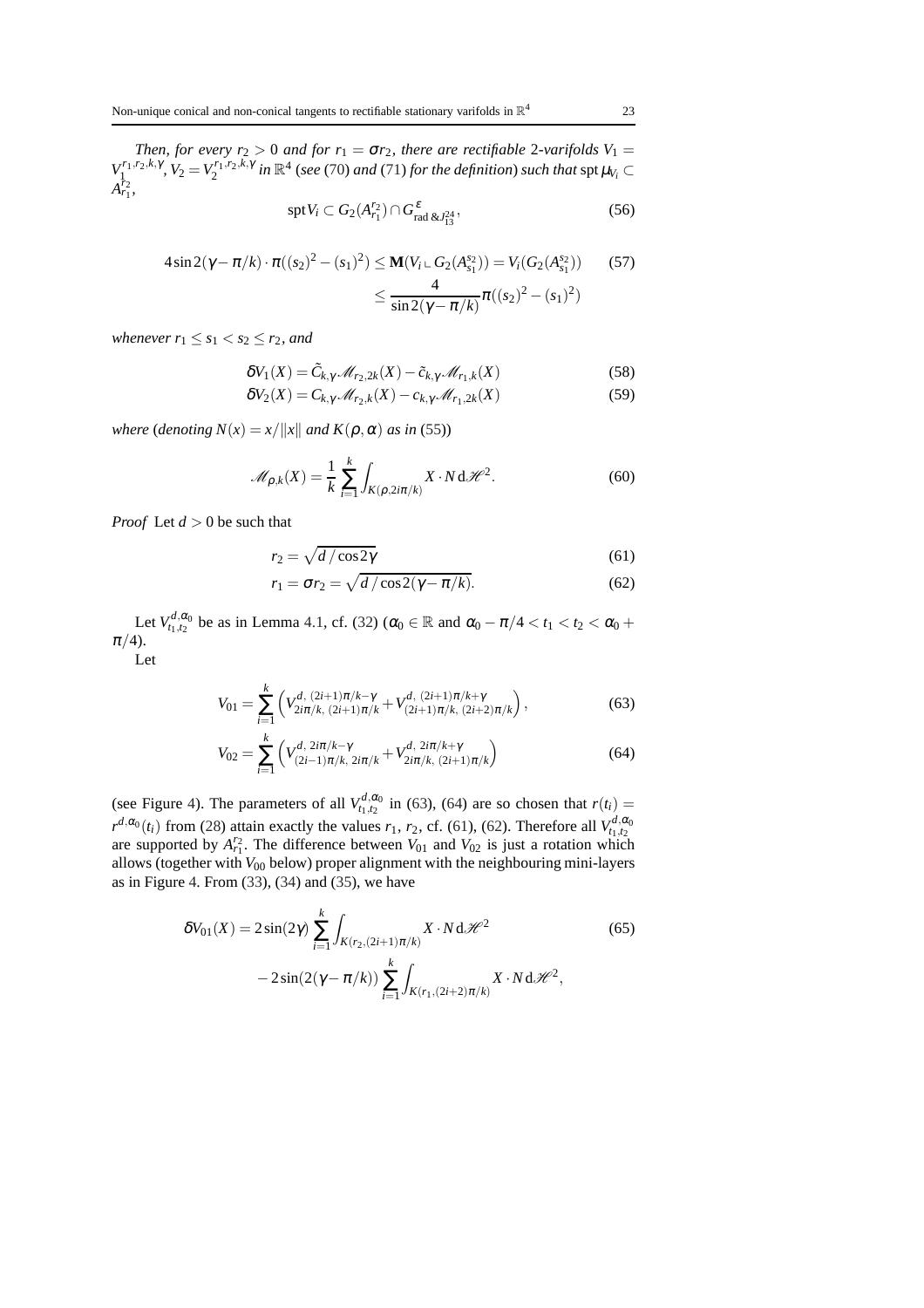

<span id="page-23-2"></span>**Fig. 4** The varifolds a)  $V_{01}$  and b)  $V_{02}$  [\(63\)](#page-22-2), [\(64\)](#page-22-3) on the gray background of Figure [3.](#page-21-1) (Note that a) and b) are not drawn and will not be used at the same scale.) We are patching rings by actually patching pieces of the planar curve  $r(\alpha)$  from [\(28\)](#page-14-2). The result is then rotated in  $\mathbb{R}^4$  as indicated in by  $\beta$  in [\(29\)](#page-14-1). The radial segments (they create planar annuli by the rotation) will be added later with (a proper density), see  $V_{00}$  in [\(67\)](#page-23-3) and [\(70\)](#page-23-0), [\(71\)](#page-23-1).

$$
\delta V_{02}(X) = 2\sin(2\gamma) \sum_{i=1}^{k} \int_{K(r_2, 2i\pi/k)} X \cdot N \, d\mathcal{H}^2
$$
\n
$$
-2\sin(2(\gamma - \pi/k)) \sum_{i=1}^{k} \int_{K(r_1, (2i+1)\pi/k)} X \cdot N \, d\mathcal{H}^2.
$$
\n(66)

Let

<span id="page-23-3"></span>
$$
V_{00} = V_{00}^{r_1, r_2, k} = \frac{1}{k} \sum_{i=1}^{k} V_{1, r_1, r_2, (\cos 2i\pi/k, \sin 2i\pi/k)}
$$
(67)

where  $V_{1,r_1,r_2,(a,b)} = V_{\mathscr{H}^2 \text{L}(\text{span}\{ae_1+be_2,ae_3+be_4\} \cap A_{r_1}^{r_2}(\mathbb{R}^4))}$  (see also [\(14\)](#page-10-2), [\(15\)](#page-10-3)). Since span $\{ae_1 + be_2, ae_3 + be_4\}$  is a linear space invariant under multiplication by  $J_{13}^{24}$ (see  $(22)$ ), we have

<span id="page-23-5"></span><span id="page-23-4"></span>
$$
\operatorname{spt} V_{00} \subset G_2(A_{r_1}^{r_2}) \cap G_{\text{rad \& l_{13}^{24}}}^0 \,. \tag{68}
$$

Furthermore (cf. [\(5\)](#page-7-1) or Section [3\)](#page-9-0),

$$
\delta V_{00}(X) = \frac{1}{k} \sum_{i=1}^{k} \left( \int_{K(r_2, 2i\pi/k)} X \cdot N \, d\mathcal{H}^2 - \int_{K(r_1, 2i\pi/k)} X \cdot N \, d\mathcal{H}^2 \right)
$$
  
=  $\mathcal{M}_{r_2,k}(X) - \mathcal{M}_{r_1,k}(X).$  (69)

Let

$$
V_1 = \frac{1}{k} V_{01} + 2\sin(2\gamma) V_{00}
$$
 (70)

$$
V_2 = \frac{1}{k} V_{02} + 2\sin(2(\gamma - \pi/k)) V_{00}.
$$
 (71)

Then the first variation of  $V_1$  and  $V_2$  is exactly as stated in [\(58\)](#page-22-0), [\(59\)](#page-22-1). Note that

<span id="page-23-1"></span><span id="page-23-0"></span>
$$
\operatorname{spt}_{V_{01}} \cup \operatorname{spt}_{V_{02}} \subset G^{\varepsilon}_{\text{rad \&J^2_{13}}}
$$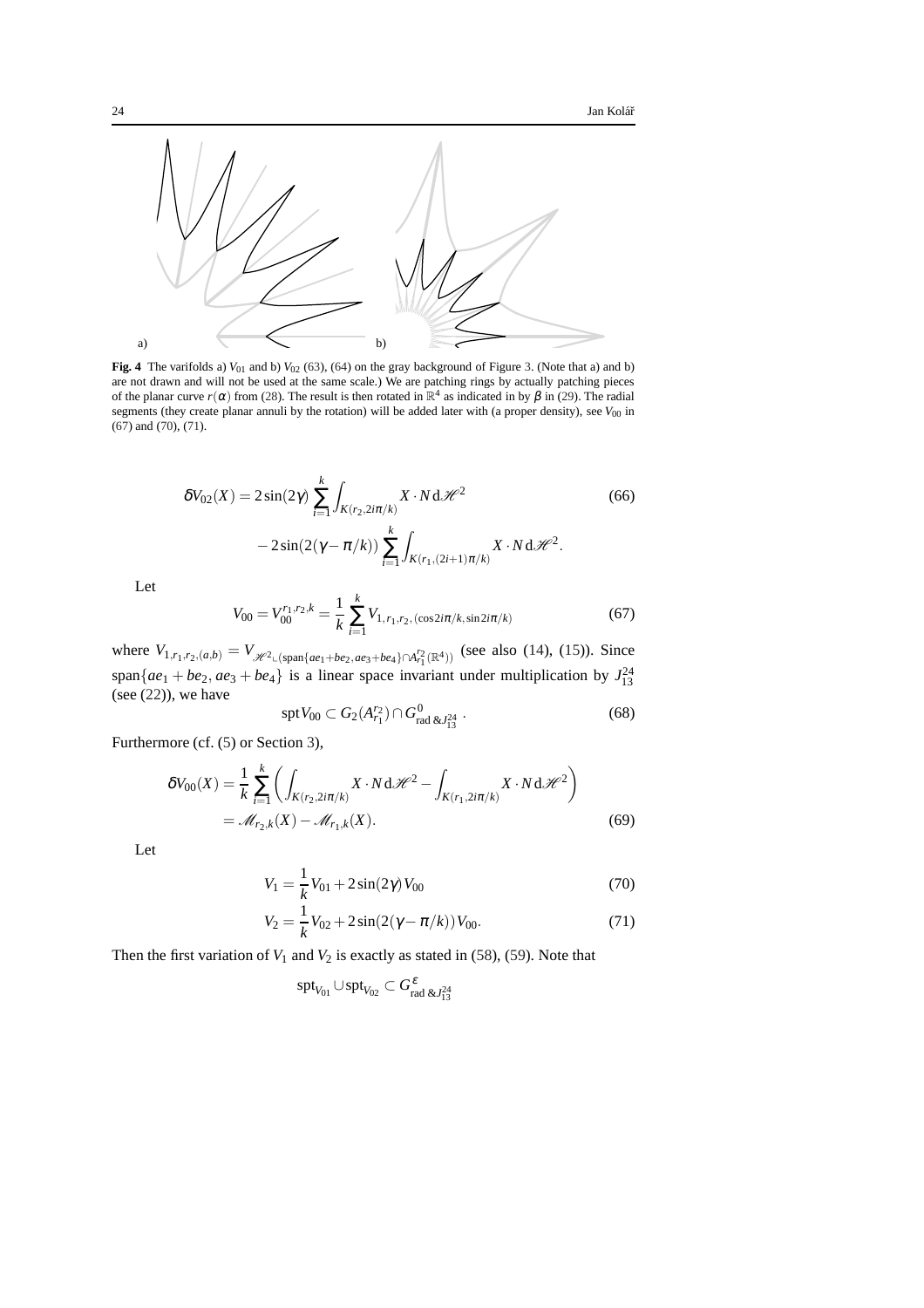by Lemma [4.1,](#page-14-3) 5., and the same is true for planar varifold  $V_{00}$ , so also for  $V_1$  and  $V_2$ . Let  $r_1 \leq s_1 < s_2 \leq r_2$ . We claim that

<span id="page-24-2"></span>
$$
\mathbf{M}(V_{01} \sqcup G_2(A_{s_1}^{s_2})) = \mathbf{M}(V_{02} \sqcup G_2(A_{s_1}^{s_2})) = c2k\pi((s_2)^2 - (s_1)^2)
$$
(72)

where

<span id="page-24-3"></span>
$$
\frac{1}{\sin 2\gamma} \le c \le \frac{1}{\sin 2(\gamma - \pi/k)}.\tag{73}
$$

Indeed, if  $\rho = \rho(d, s_1, s_2) \in [s_1, s_1] \subset [r_1, r_2]$  is as in Lemma [4.1,](#page-14-3) 6., then [\(72\)](#page-24-2) holds true with

$$
c = \frac{1}{\sqrt{1 - \frac{d^2}{\rho^4}}} \le \frac{1}{\sqrt{1 - \frac{d^2}{(r_1)^4}}} = \frac{1}{\sqrt{1 - \cos^2 2(\gamma - \pi/k)}} = \frac{1}{\sin 2(\gamma - \pi/k)}.
$$

On the other hand,

$$
c \ge \frac{1}{\sqrt{1 - \frac{d^2}{(r_2)^4}}} = \frac{1}{\sqrt{1 - \cos^2 2\gamma}} = \frac{1}{\sin 2\gamma}.
$$

We have exactly  $\mathbf{M}(V_{00} \cup G_2(A_{s_1}^{s_2})) = \pi((s_2)^2 - (s_1)^2)$ . Combining that with [\(73\)](#page-24-3), we get (for  $i = 1, 2$ )

$$
4\sin(2(\gamma - \pi/k)) \cdot \pi((s_2)^2 - (s_1)^2) \le \left(\frac{2}{\sin 2\gamma} + 2\sin(2(\gamma - \pi/k))\right) \pi((s_2)^2 - (s_1)^2)
$$
  

$$
\le \mathbf{M}(V_i \cup G_2(A_{s_1}^{s_2}))
$$
  

$$
\le \left(\frac{2}{\sin 2(\gamma - \pi/k)} + 2\sin(2\gamma)\right) \pi((s_2)^2 - (s_1)^2)
$$
  

$$
\le \frac{4}{\sin 2(\gamma - \pi/k)} \pi((s_2)^2 - (s_1)^2).
$$

which is [\(57\)](#page-22-6).  $□$ 

<span id="page-24-0"></span>4.3 Layers.

Recall now that  $F$  is defined by [\(9\)](#page-9-3) (see also [\(10\)](#page-9-4) and [\(11\)](#page-9-5)).

**Lemma 4.3** *If*  $0 < R_1 < R_2 < R_3 < R_4 < \infty$  *and*  $\varepsilon > 0$  *then there is*  $c \in (1 - \varepsilon, 1)$  *and a rectifiable 2-varifold V with*  $\mathop{\rm spt} \mu_V \subset A^{R_4}_{R_1}$ *,* 

$$
\mathrm{spt} V \subset G_2(A_{R_1}^{R_2} \cup A_{R_3}^{R_4}) \cap G_{\mathrm{rad \& J_{13}^{24}}}^{\varepsilon} \tag{74}
$$

<span id="page-24-7"></span><span id="page-24-5"></span><span id="page-24-1"></span>
$$
\cup G_2(A_{R_2}^{R_3}) \cap G_{\text{rad \& L^{24}_{13}}}^0
$$
  

$$
= G_2(A_{R_4}) \cap G^{\varepsilon}
$$
 (7)

$$
\subset G_2(A_{R_1}^{R_4}) \cap G_{\text{rad \& J_{13}^{24}}}^{\varepsilon},\tag{75}
$$

<span id="page-24-4"></span>
$$
(1 - \varepsilon)\pi((s_2)^2 - (s_1)^2) < \mathbf{M}(V \cup G_2(A_{s_1}^{s_2})) < (1 + \varepsilon)\pi((s_2)^2 - (s_1)^2) \tag{76}
$$

*whenever*  $R_1 \leq s_1 < s_2 \leq R_4$ *, and* 

<span id="page-24-6"></span>
$$
\delta V(X) = \mathcal{M}_{R_4,\infty}(X) - c \mathcal{M}_{R_1,\infty}(X) \tag{77}
$$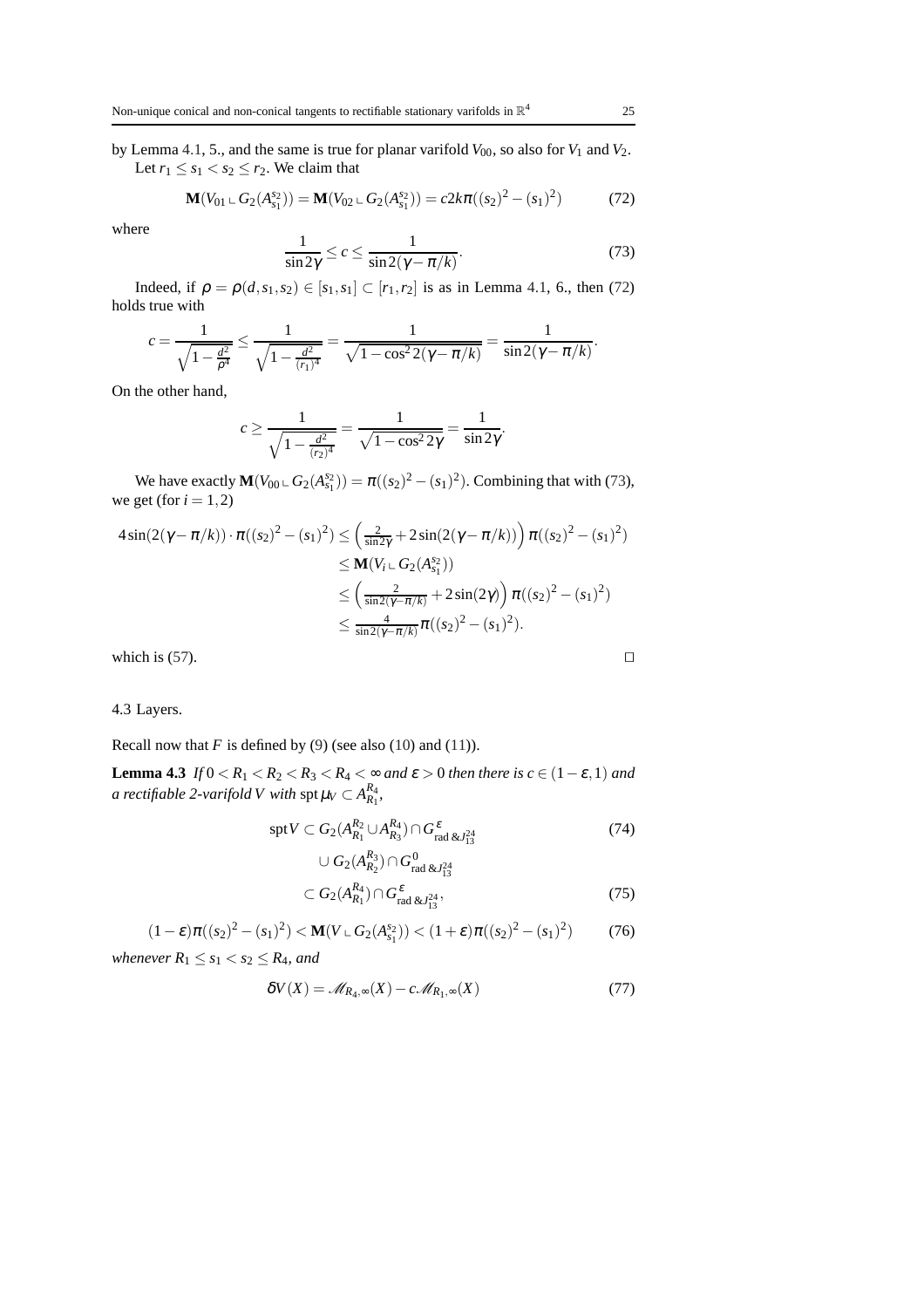*where* (*with*  $N(x) = x / ||x||$ )

<span id="page-25-0"></span>
$$
\mathcal{M}_{\rho,\infty}(X) = \int\limits_{F((\rho \cdot S_1(\mathbb{R}^2)) \times S_1(\mathbb{R}^2))} X \cdot N \, \mathrm{d} \, \frac{\mathcal{H}^2}{2\pi \rho}.
$$
 (78)

*Remark 4.4* Note that  $\mathcal{M}_{\rho,\infty}$  is a vector measure on the scaled Clifford torus  $F((\rho \cdot$  $S_1(\mathbb{R}^2)$  ×  $S_1(\mathbb{R}^2)$  that is *uniformly* diffuse in the sense that the associated total variation measure is just a constant multiple of the Hausdorff measure. This comes from the properties of the Clifford torus and from how uniformly  $\mathcal{M}_{\rho,k}$  from [\(60\)](#page-22-7) is distributed on the "parallel" circles. (For their weak convergence see also [\(85\)](#page-29-1) below.)

This will be important later for compatibility on the interface, when *V* from Lemma [4.3](#page-24-1) is used together with similar but different varifold *V* from Lemma [4.4.](#page-29-0) L,

Before giving the formal proof of Lemma [4.3,](#page-24-1) we explain how the varifold *V* (the layer) is constructed.

The space between  $R_1$  and  $r^{(n_0)} \in (R_1, R_2]$  is occupied by an infinite sequence of varifolds (mini-layers) from Lemma [4.2](#page-21-3) and Figure [3b](#page-21-1)) that are branching towards the inner interface which is the Clifford torus at radius  $R_1$ . Here  $n_0$  is a technical index (to be explained later) and  $r^{(n_0)}$  is chosen at our convenience for using Lemma [4.2.](#page-21-3) The mini-layers are indexed by  $n \geq n_0$  and each of them lives between suitably defined radii  $r^{(n+1)}$  and  $r^{(n)}$  where  $r^{(n+1)} < r^{(n)}$ . The connections at radii  $r^{(n)}$   $(n > n_0)$  (i.e., the branching) can also be seen in Figure [3b](#page-21-1)).

Likewise, the space between  $R^{(n_0)} \in [R_3, R_4)$  and  $R_4$  is occupied by an infinite sequence of mini-layers from Figure [3a](#page-21-1)) that are branching towards the *outer* interface which is the Clifford torus at radius  $R_4$ . Each of them lives between suitably defined radii  $R^{(n)}$  and  $R^{(n+1)}$  where  $R^{(n)} < R^{(n+1)}$ .

The space between  $r^{(n_0)}$  and  $R^{(n_0)}$  is bridged by a varifold supported on a finite number of planar annuli, which is the term  $c_1V_{00}$  in the definition of *V* below. (I have received a question about the purpose of  $c_1V_{00}$ . Obviously, the space between  $r^{(n_0)}$ and  $R^{(n_0)}$  should not be left empty if we wish to have a stationary varifold. In principle it would be possible to assume  $r^{(n_0)} = R_2 = R_3 = R^{(n_0)}$  and avoid the term  $c_1 V_{00}$ but we have chosen an easier way. Moreover, for the proof of Theorem [5.2](#page-34-0) it is useful to have  $R_3/R_2$  very large and  $c_1V_{00}$  is not only the most easy but also the most natural and most intuitive candidate to fill the space. Though, mini-layers have enough flexibility to replace its role.)

As it is indicated above, we use infinite sequences of mini-layers and we have to emphasize that the corresponding sequences of parameters for Lemma [4.2](#page-21-3) need (and fortunately can) be chosen so that both 1) products of density coefficient ratios are positive and 2) the product of radii ratios is positive.

This then allows to choose the technical index  $n_0$  large enough to obtain 1) esti-mate [\(76\)](#page-24-4) 2) an infinite number of mini-layers that fits between  $R_1$  and  $R_2$  ( $R_3$  and *R*4, respectivelly).

The meaning of index  $n_0$  is the following: out of a sequence of candidate minilayers (which are indexed by  $n$ ) we forget the first  $n_0$  of them and use only the tail of the sequence. After  $n_0$  is known we decide the radii to which we scale the mini-layers as well the densities that we apply to them.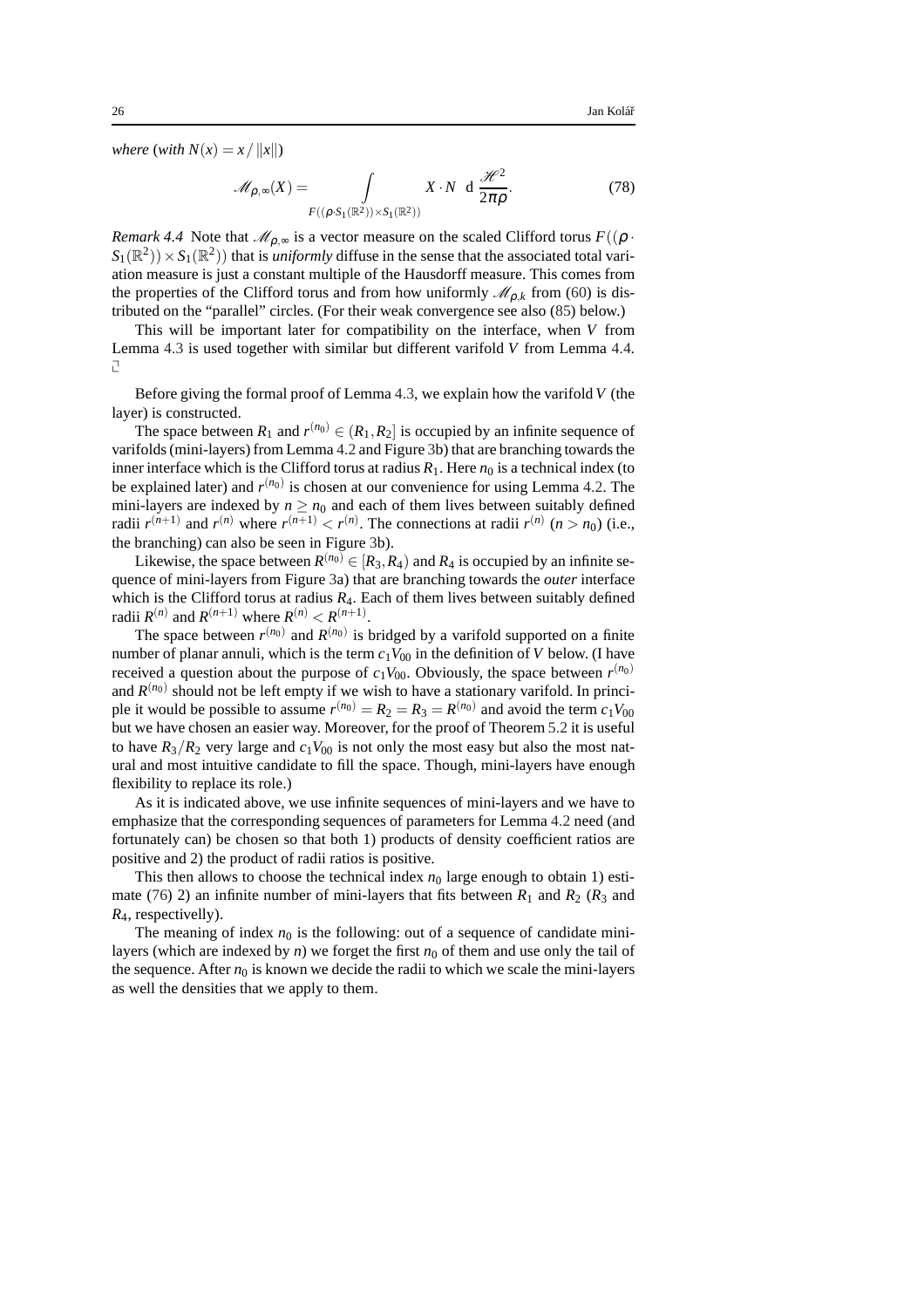*Remark 4.5* Without giving details we note that  $n_0$  has to be chosen large if  $\varepsilon$  is small. This results in the density coefficients of  $V$  being bounded from above by about  $1/2^{n_0}$ (and  $n_0 \to \infty$  when layers closer to  $0 \in \mathbb{R}^4$  are considered in our application of the lemma) which is not much desired and implies that our *tangent* varifolds will be non-rectifiable. Actually, the presence of a large number of points of *small* density is unavoidable if we want to obtain *non-conical* tangents, see Lemma [1.1](#page-4-3) and its references.

Furthermore, the two-dimensional density at the points of the interface (i.e., at radii  $R_1$  and  $R_4$ ) of each layer will be zero. Nevertheless, this is negligible in measure (as measured by the varifold) and does not prevent us from constructing a rectifiable varifold. We leave open whether points of *zero* two-dimensional density can be completely avoided in a varifold with non-conical tangents.  $\Box$ 

*Proof (of Lemma [4.3\)](#page-24-1)* Choose  $k^{(n)} = 100 \cdot 2^n$  and  $\gamma^{(n)} = \pi/4 - \pi/\sqrt{k^{(n)}}$ . With  $C_{k,\gamma}$ ,  $c_{k,\gamma}$ ,  $\tilde{C}_{k,\gamma}$ ,  $\tilde{c}_{k,\gamma}$  and  $\sigma_{k,\gamma}$  as in Lemma [4.2](#page-21-3) we have

$$
1 \geq \frac{c_{k^{(n)},\gamma^{(n)}}}{C_{k^{(n)},\gamma^{(n)}}} \geq \sin(2(\gamma^{(n)} - \pi/k^{(n)})) \geq 1 - 8\pi^2/k^{(n)} > 0,
$$
  

$$
1 \geq \frac{\tilde{c}_{k^{(n)},\gamma^{(n)}}}{\tilde{c}_{k^{(n)},\gamma^{(n)}}} \geq \sin(2\gamma^{(n)} - \pi/k^{(n)})\cos(\pi/k^{(n)}) \geq 1 - 5\pi^2/k^{(n)} > 0.
$$

Hence

$$
\prod_{n=1}^{\infty} \frac{c_{k^{(n)},\gamma^{(n)}}}{C_{k^{(n)},\gamma^{(n)}}} \in (0,1), \qquad \qquad \prod_{n=1}^{\infty} \frac{\tilde{c}_{k^{(n)},\gamma^{(n)}}}{\tilde{C}_{k^{(n)},\gamma^{(n)}}} \in (0,1).
$$

Furthermore

$$
0 \leq 1 - \sigma_{k^{(n)},\gamma^{(n)}}^2 = 1 - \frac{\sin 2\pi/\sqrt{k^{(n)}}}{\sin(2\pi/k^{(n)} + 2\pi/\sqrt{k^{(n)}})} = \frac{2\cos(\pi/k^{(n)} + 2\pi/\sqrt{k^{(n)}})\sin\pi/k^{(n)}}{\sin(2\pi/k^{(n)} + 2\pi/\sqrt{k^{(n)}})} \leq \pi \frac{\pi/k^{(n)}}{2\pi/k^{(n)} + 2\pi/\sqrt{k^{(n)}}} \leq \frac{\pi}{2} \frac{1}{\sqrt{k^{(n)}}},
$$

hence

$$
\left(\prod_{n=1}^{\infty} \sigma_{k^{(n)},\gamma^{(n)}}\right)^2 = \prod_{n=1}^{\infty} \sigma_{k^{(n)},\gamma^{(n)}}^2 \in (0,1).
$$

Choose  $n_0 \in \mathbb{N}$  so that (for  $n \ge n_0$ )

<span id="page-26-1"></span>
$$
\varepsilon_n := 2\cos 2(\gamma^{(n)} - \pi/k^{(n)}) < \varepsilon,
$$
\n
$$
\sin 2(\gamma^{(n)} - \pi/k^{(n)}) > 1 - \varepsilon/3,\tag{79}
$$

<span id="page-26-0"></span>
$$
M := \frac{1}{4\sin(2\gamma^{(n_0)} - \pi/k^{(n_0)})\cos(\pi/k^{(n_0)})} \frac{4}{\sin(2\gamma^{(n_0)} - \pi/k^{(n_0)})} < 1 + \varepsilon,\tag{80}
$$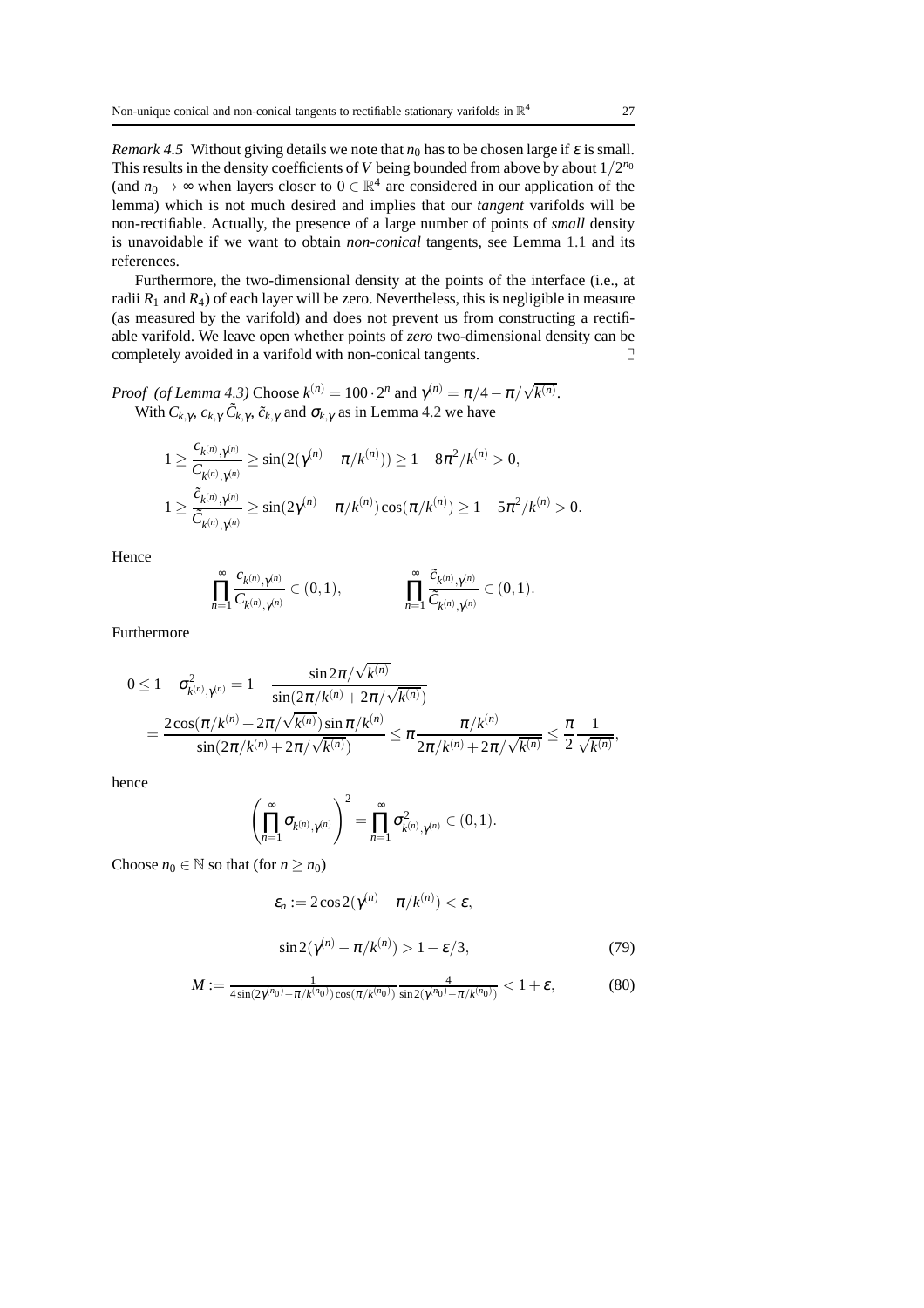$$
c_1 := \prod_{n=n_0}^{\infty} \frac{\tilde{c}_{k^{(n)},\gamma^{(n)}}}{\tilde{c}_{k^{(n)},\gamma^{(n)}}} \in (1 - \varepsilon/3, 1),
$$
  

$$
c_2 := \prod_{n=n_0}^{\infty} \frac{c_{k^{(n)},\gamma^{(n)}}}{C_{k^{(n)},\gamma^{(n)}}} \in (1 - \varepsilon/3, 1)
$$

and

$$
\sigma:=\prod_{n=n_0}^\infty \sigma_{k^{(n)},\gamma^{(n)}}\in(\max(R_1/R_2,R_3/R_4),1).
$$

Let  $r^{(n_0)} := R_1/\sigma, R^{(n_0)} := \sigma R_4$ , and then inductively  $r^{(n+1)} := \sigma_{k^{(n)}, \gamma^{(n)}} r^{(n)}, R^{(n+1)} :=$  $R^{(n)}/\sigma_{k^{(n)},\gamma^{(n)}}$ . Then  $\lim_{n\to\infty}r^{(n)} = R_1$ ,  $\lim_{n\to\infty}R^{(n)} = R_4$ ,

$$
R_1 < r^{(n_0)} \le R_2 \le R_3 \le R^{(n_0)} < R_4,
$$
  
\n
$$
R_1 < \cdots < r^{(n_0+2)} < r^{(n_0+1)} < r^{(n_0)} \le R^{(n_0)} < R^{(n_0+1)} < R^{(n_0+2)} < \cdots < R_4.
$$

Let

$$
c_{1,n} := \prod_{m=n}^{\infty} \frac{\tilde{c}_{k^{(m)},\gamma^{(m)}}}{\tilde{c}_{k^{(m)},\gamma^{(m)}}} \in (0,1)
$$
 (hence  $c_1 = c_{1,n_0}$ )  

$$
c_{2,n} := \prod_{m=n_0}^{n-1} \frac{c_{k^{(m)},\gamma^{(m)}}}{c_{k^{(m)},\gamma^{(m)}}} \in (0,1]
$$
 ( $c_{2,n_0} := 1$ ;  $c_2 = c_{2,\infty}$ ),

and let  $V_1^{r,s,k,\gamma}$ ,  $V_2^{r,s,k,\gamma}$  be as in Lemma [4.2](#page-21-3) and  $V_{00} = V_{00}^{r^{(n_0)},R^{(n_0)},k^{(n)}}$  is as in [\(67\)](#page-23-3). Let

$$
V = \sum_{n=n_0}^{\infty} \frac{c_1 c_{2,n}}{C_{k^{(n)},\gamma^{(n)}}} V_2^{r^{(n+1)},r^{(n)},k^{(n)},\gamma^{(n)}} + c_1 V_{00} + \sum_{n=n_0}^{\infty} \frac{c_{1,n+1}}{\tilde{C}_{k^{(n)},\gamma^{(n)}}} V_1^{R^{(n)},R^{(n+1)},k^{(n)},\gamma^{(n)}}
$$

and

$$
V_m = \sum_{n=n_0}^m \frac{c_1 c_{2,n}}{C_{k^{(n)},\gamma^{(n)}}} V_2^{r^{(n+1)},r^{(n)},k^{(n)},\gamma^{(n)}} + c_1 V_{00} + \sum_{n=n_0}^m \frac{c_{1,n+1}}{\tilde{C}_{k^{(n)},\gamma^{(n)}}} V_1^{R^{(n)},R^{(n+1)},k^{(n)},\gamma^{(n)}}.
$$

Then [\(74\)](#page-24-5) can be obtained from [\(56\)](#page-22-8) and [\(68\)](#page-23-4).

Denote also

$$
V-V_m:=\sum_{n=m+1}^{\infty}\frac{c_1\,c_{2,n}}{C_{k^{(n)},\gamma^{(n)}}}V_2^{r^{(n+1)},r^{(n)},k^{(n)},\gamma^{(n)}}+\sum_{n=m+1}^{\infty}\frac{c_{1,n+1}}{\tilde{C}_{k^{(n)},\gamma^{(n)}}}V_1^{R^{(n)},R^{(n+1)},k^{(n)},\gamma^{(n)}}.
$$

Note that

$$
\frac{c_1 c_{2,n}}{C_{k^{(n)}, \gamma^{(n)}}} \frac{4}{\sin 2(\gamma^{(n)} - \pi/k^{(n)})} \le M, \qquad n \ge n_0,
$$
  

$$
c_1 \le 1 \le M,
$$
  

$$
\frac{c_{1,n+1}}{\tilde{C}_{k^{(n)}, \gamma^{(n)}}} \frac{4}{\sin 2(\gamma^{(n)} - \pi/k^{(n)})} \le M, \qquad n \ge n_0.
$$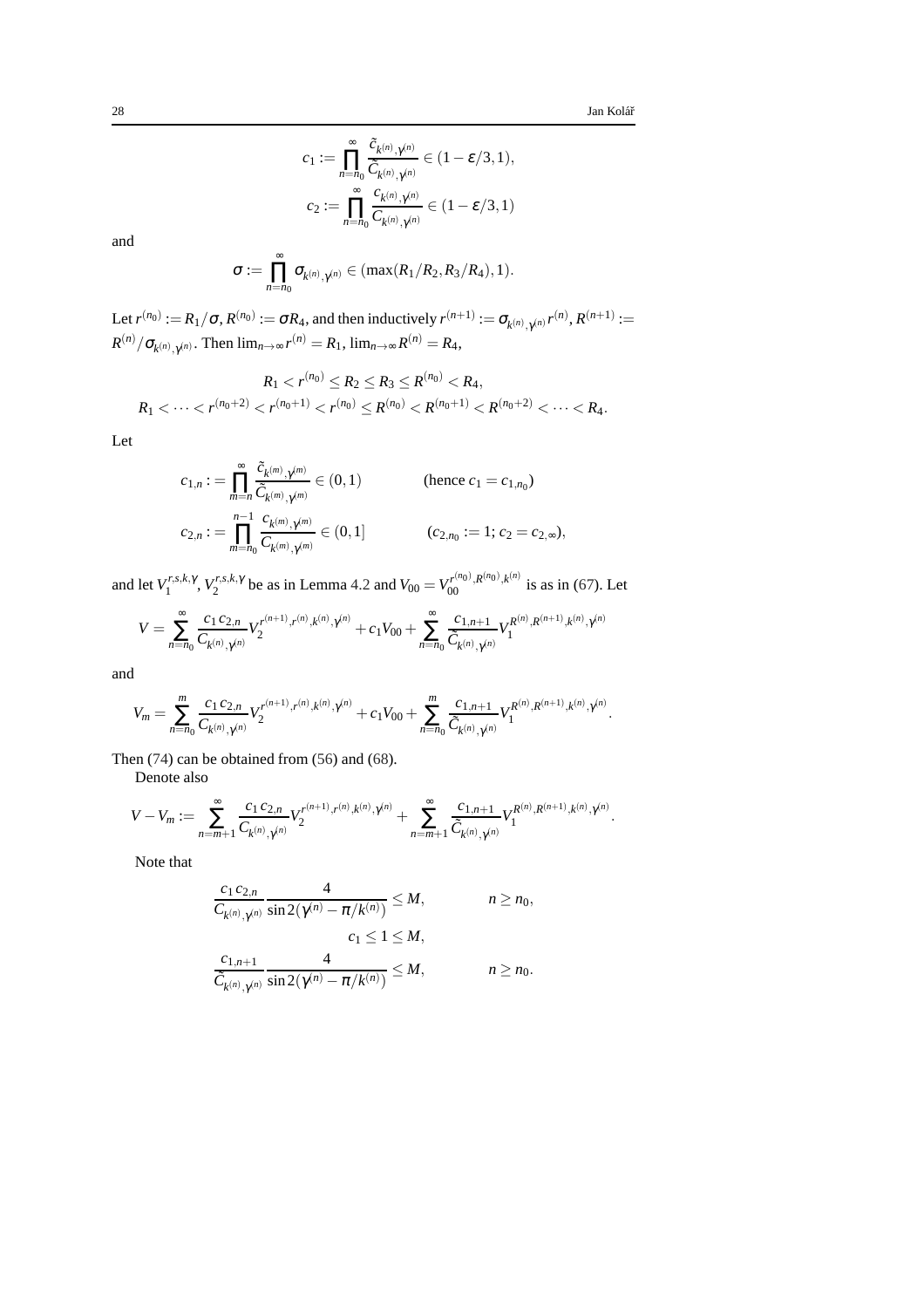Hence, by [\(57\)](#page-22-6) and [\(80\)](#page-26-0),

$$
\mathbf{M}(V) \leq \sum_{n=n_0}^{\infty} M \pi((r^{(n)})^2 - (r^{(n+1)})^2)
$$
(81)  
 
$$
+ M \pi((R^{(n_0)})^2 - (r^{(n_0)})^2) + \sum_{n=n_0}^{\infty} M \pi((R^{(n+1)})^2 - (R^{(n)})^2)
$$
  

$$
= M \pi((R_4)^2 - (R_1)^2) \leq (1+\varepsilon)\pi((R_4)^2 - (R_1)^2).
$$

In particular, *V* is a Radon measure. Therefore *V* is a varifold, obviously rectifiable. Moreover,  $\mathbf{M}(V - V_n) \to 0$  as  $n \to \infty$ .

Note also that

<span id="page-28-1"></span><span id="page-28-0"></span>
$$
\frac{4c_1 c_{2,n}}{C_{k^{(n)},\gamma^{(n)}}} \ge c_1 c_2,
$$
  
\n
$$
c_1 \ge c_1 c_2,
$$
  
\n
$$
\frac{4c_{1,n+1}}{C_{k^{(n)},\gamma^{(n)}}} \ge c_1 c_2,
$$
  
\n
$$
n \ge n_0.
$$

Again by  $(57)$  (and  $(79)$ ), we get

$$
\mathbf{M}(V) \geq \sum_{n=n_0}^{\infty} (1 - \varepsilon/3) c_1 c_2 \pi ((r^{(n)})^2 - (r^{(n+1)})^2)
$$
(82)  
+  $(1 - \varepsilon/3) c_1 c_2 \pi ((R^{(n_0)})^2 - (r^{(n_0)})^2)$   
+  $\sum_{n=n_0}^{\infty} (1 - \varepsilon/3) c_1 c_2 \pi ((R^{(n+1)})^2 - (R^{(n)})^2)$   
=  $(1 - \varepsilon/3) c_1 c_2 \pi ((R_4)^2 - (R_1)^2) \geq (1 - \varepsilon) \pi ((R_4)^2 - (R_1)^2).$ 

From [\(81\)](#page-28-0) and [\(82\)](#page-28-1), [\(76\)](#page-24-4) follows in the special case  $s_1 = R_1$ ,  $s_2 = R_4$ . (Note that a special case  $s_1 = r_1$ ,  $s_2 = r_2$  of [\(57\)](#page-22-6) was used.) Proof of the general case  $R_1 \leq s_1$  $s_2 \le R_4$  of [\(76\)](#page-24-4) is similar, with the following differences: a) some of the terms in [\(81\)](#page-28-0), [\(82\)](#page-28-1) might be replaced by 0, and b) some (at most two) of the terms might be "cut" to a smaller span between radii; the general case of [\(57\)](#page-22-6) is used in such a case. For example, [\(82\)](#page-28-1) is to be replaced by

$$
\mathbf{M}(V \sqcup G_{2}(A_{s_{1}}^{s_{2}})) \geq \sum_{n=n_{0}}^{\infty} (1 - \varepsilon/3) c_{1} c_{2} \pi((\widehat{r^{(n)}})^{2} - (\widehat{r^{(n+1)}})^{2})
$$
(83)  
 
$$
+ (1 - \varepsilon/3) c_{1} c_{2} \pi((\widehat{R^{(n_{0})}})^{2} - (\widehat{r^{(n_{0})}})^{2})
$$
  
 
$$
+ \sum_{n=n_{0}}^{\infty} (1 - \varepsilon/3) c_{1} c_{2} \pi((\widehat{R^{(n+1)}})^{2} - (\widehat{R^{(n)}})^{2})
$$
  
 
$$
= (1 - \varepsilon/3) c_{1} c_{2} \pi((s_{2})^{2} - (s_{1})^{2}) \geq (1 - \varepsilon) \pi((s_{2})^{2} - (s_{1})^{2}).
$$

where  $\hat{\rho} = \min(\max(s_1, \rho), s_2)$ .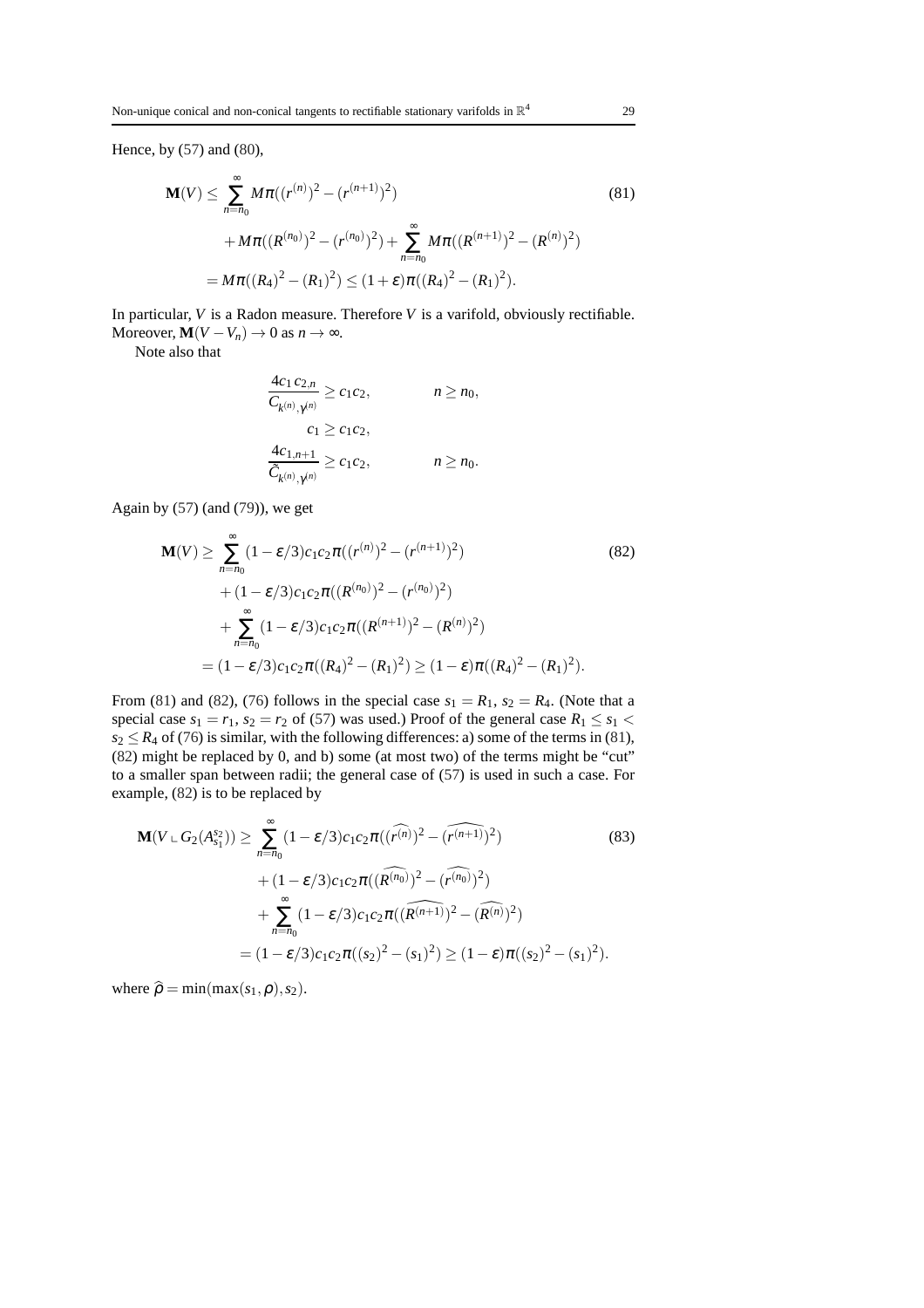We have  $V_{n_0-1} = c_1 V_{00}$  and, by [\(69\)](#page-23-5),

$$
\delta V_{n_0-1} = c_1 \mathcal{M}_{R^{(n_0)},k^{(n_0)}} - c_1 \mathcal{M}_{r^{(n_0)},k^{(n_0)}} = c_{1,n_0} \mathcal{M}_{R^{(n_0)},k^{(n_0)}} - c_1 c_{2,n_0} \mathcal{M}_{r^{(n_0)},k^{(n_0)}}
$$
  
where  $\mathcal{M}_{\rho,k}$  is as in (60). Using (58) (59) we obtain by induction

<span id="page-29-2"></span>
$$
\delta V_n = c_{1,n+1} \mathcal{M}_{R^{(n+1)},k^{(n+1)}} - c_1 c_{2,n+1} \mathcal{M}_{r^{(n+1)},k^{(n+1)}}.
$$
\n(84)

Indeed, for  $n \geq n_0$ ,

$$
\begin{aligned} \delta V_n&=\frac{c_{1,n+1}}{\tilde{C}_{k^{(n)},\gamma^{(n)}}}(\tilde{C}_{k^{(n)},\gamma^{(n)}}\mathcal{M}_{R^{(n+1)},2k^{(n)}}-\tilde{c}_{k^{(n)},\gamma^{(n)}}\mathcal{M}_{R^{(n)},k^{(n)}})+\\ &c_{1,n}\mathcal{M}_{R^{(n)},k^{(n)}}-c_1\,c_{2,n}\mathcal{M}_{r^{(n)},k^{(n)}}+\\ &\frac{c_1\,c_{2,n}}{C_{k^{(n)},\gamma^{(n)}}}(C_{k^{(n)},\gamma^{(n)}}\mathcal{M}_{r^{(n)},k^{(n)}}-c_{k^{(n)},\gamma^{(n)}}\mathcal{M}_{r^{(n+1)},2k^{(n)}})\\ &=c_{1,n+1}\mathcal{M}_{R^{(n+1)},k^{(n+1)}}-c_1\,c_{2,n+1}\mathcal{M}_{r^{(n+1)},k^{(n+1)}}.\end{aligned}
$$

It is easy to verify that, for every smooth vector field *X*,

<span id="page-29-3"></span><span id="page-29-1"></span>
$$
\mathcal{M}_{R^{(n+1)},k^{(n+1)}}(X) \to \mathcal{M}_{R_4,\infty}(X) \tag{85}
$$

and

$$
\mathcal{M}_{r^{(n+1)},k^{(n+1)}}(X) \to \mathcal{M}_{R_1,\infty}(X). \tag{86}
$$

Indeed, the (local) uniform continuity of  $X$  can be used in the same way as when proving the simple planar exercise with Dirac masses  $\frac{1}{k} \sum_{i=1}^{k} \delta_{\left(\frac{i}{k}, \frac{1}{k}\right)} \stackrel{w}{\rightarrow} \mathcal{H}^{1} \subset \left([0, 1] \times \{0\}\right)$ . On the other hand,

$$
\left|\delta V(X) - \delta V_n(X)\right| \stackrel{(3)}{=} \left| \int \mathrm{div}_S X(x) \, \mathrm{d}(V - V_n)(x, S) \right| \leq \left\| X \right\|_{C^1} \cdot \mathbf{M}(V - V_n) \to 0
$$

as *n* → ∞. From [\(84\)](#page-29-2) and [\(85\)](#page-29-1), [\(86\)](#page-29-3) we therefore obtain the formula [\(77\)](#page-24-6) for the first variation of *V*, with  $c := \lim_{\epsilon_1 \epsilon_2} c_2$ ,  $\epsilon_2 \epsilon_3 \epsilon_4 = c_1$ . variation of *V*, with  $c := \lim_{t \to \infty} c_1 c_{2,n} = c_1 c_2 \in (1 - \varepsilon, 1)$ .

<span id="page-29-0"></span>**Lemma 4.4** *If*  $0 < R_1 < R_2 < R_3 < R_4 < \infty$  *and*  $\varepsilon > 0$  *then there is*  $c \in (1 - \varepsilon, 1)$  *and a rectifiable 2-varifold V with*  $\mathop{\rm spt} \mu_V \subset A^{R_4}_{R_1}$ *,* 

$$
\operatorname{spt} V \subset G_2(A_{R_1}^{R_2} \cup A_{R_3}^{R_4}) \cap G_{\text{rad \& J_{12}^{34}}}^{\varepsilon} \tag{87}
$$

<span id="page-29-7"></span><span id="page-29-4"></span>
$$
\cup G_2(A_{R_2}^{R_3}) \cap G_{\text{rad \& J_{12}^{34}}}^0
$$
  

$$
\subset G_2(A_{R_1}^{R_4}) \cap G_{\text{rad \& J_{12}^{34}}}^{\epsilon},
$$
(88)

<span id="page-29-5"></span>
$$
(1 - \varepsilon)\pi((s_2)^2 - (s_1)^2) < \mathbf{M}(V \cup G_2(A_{s_1}^{s_2})) < (1 + \varepsilon)\pi((s_2)^2 - (s_1)^2) \tag{89}
$$

*whenever*  $R_1 \leq s_1 < s_2 \leq R_4$ *, and* 

<span id="page-29-6"></span>
$$
\delta V(X) = \mathcal{M}_{R_4,\infty}(X) - c \mathcal{M}_{R_1,\infty}(X) \tag{90}
$$

*where*  $\mathcal{M}_{\rho,\infty}$  *is as in* [\(78\)](#page-25-0).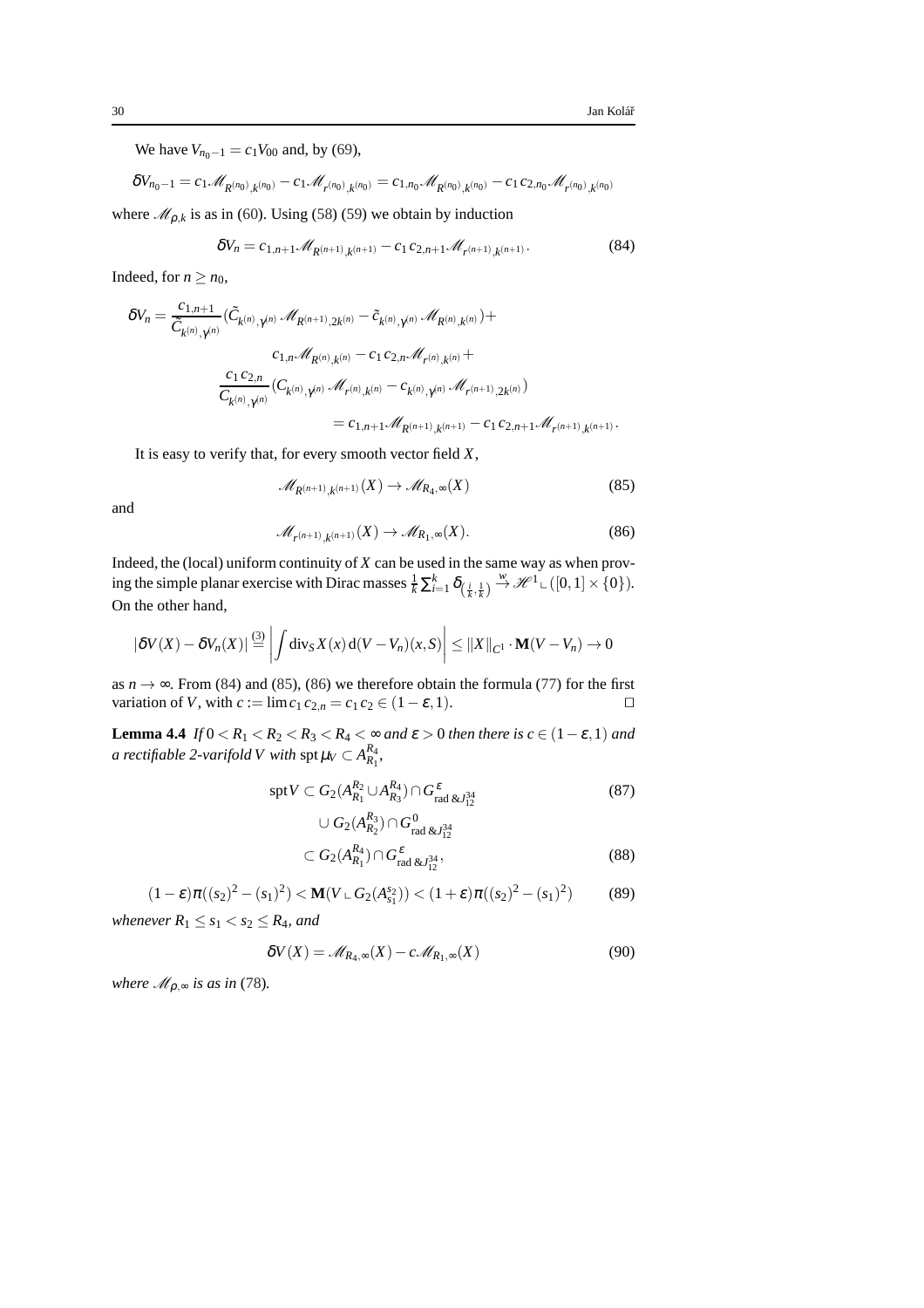*Proof* The statement is the same as in Lemma [4.3,](#page-24-1) with the exception of a change of coordinates in  $(87)$  — we show that it is enough to exchange coordinates  $x_2$ and *x*<sub>3</sub>. Let  $\phi(x_1, x_2, x_3, x_4) = \phi(x_1, x_3, x_2, x_4)$ ,  $((x_1, x_2, x_3, x_4) \in \mathbb{R}^4$ , and  $\Phi(x, S) =$  $(\phi(x), \phi(S)) ((x, S) \in G_2(\mathbb{R}^4))$ . Then  $\phi(J_{13}^{24}x) = J_{12}^{34} \phi(x)$  and  $\Phi(G_{rad \& J_{13}^{24}}^{\varepsilon} = G_{rad \& J_{12}^{34}}^{\varepsilon})$ (cf.  $(24)$ ). The domain of integration in [\(78\)](#page-25-0) (which is parameterized by *F*) does not change under  $\phi$ :  $\phi(F((\rho a, \rho b), (c, d))) \stackrel{(11)}{=} F((c, d), (\rho a, \rho b)) \stackrel{(10)}{=} F((\rho c, \rho d), (a, b)).$  $\phi(F((\rho a, \rho b), (c, d))) \stackrel{(11)}{=} F((c, d), (\rho a, \rho b)) \stackrel{(10)}{=} F((\rho c, \rho d), (a, b)).$  $\phi(F((\rho a, \rho b), (c, d))) \stackrel{(11)}{=} F((c, d), (\rho a, \rho b)) \stackrel{(10)}{=} F((\rho c, \rho d), (a, b)).$  $\phi(F((\rho a, \rho b), (c, d))) \stackrel{(11)}{=} F((c, d), (\rho a, \rho b)) \stackrel{(10)}{=} F((\rho c, \rho d), (a, b)).$  $\phi(F((\rho a, \rho b), (c, d))) \stackrel{(11)}{=} F((c, d), (\rho a, \rho b)) \stackrel{(10)}{=} F((\rho c, \rho d), (a, b)).$ Since  $\phi$  is an isometry, it also preserves Hausdorff measure in [\(78\)](#page-25-0). Therefore, if  $\tilde{V}$  is as in Lemma [4.3,](#page-24-1) then  $V := \phi_{\#} \tilde{V} = \Phi_{\#} \tilde{V}$  is a varifold with required properties.  $\Box$ 

**Lemma 4.5** *If V is as in Lemma [4.3](#page-24-1) or Lemma [4.4](#page-29-0) and*  $r > 0$  *then* 

<span id="page-30-2"></span>
$$
\mathbf{M}(V \sqcup G_2(S_r(\mathbb{R}^4))) = 0. \tag{91}
$$

*Proof* For every  $0 < \varepsilon_1 < r$  we heave by [\(76\)](#page-24-4), [\(89\)](#page-29-5),

$$
\mathbf{M}(V \cup G_2(A_{r-\varepsilon_1}^{r+\varepsilon_1})) \le (1+\varepsilon)\pi((r+\varepsilon_1)^2-(r-\varepsilon_1)^2) \to 0.
$$

We do the last step of our construction of a stationary rectifiable varifold in the next section.

#### <span id="page-30-1"></span><span id="page-30-0"></span>**5 Two variants of the main result**

**Theorem 5.1** *There is a stationary rectifiable* 2-varifold V in  $\mathbb{R}^4$  that has a non*conical (hence non-unique) tangent at*  $0$  *and*  $0 < \theta^2(V,0) < \infty$ .

The proof is built around the idea of alternating layers of two types of varifolds as in our non-rectifiable example in Section [3.](#page-9-0) For each layer, the varifold of Section [3](#page-9-0) is replaced by its rectifiable "approximation" from Lemma [4.3](#page-24-1) and Lemma [4.4.](#page-29-0) However this introduces some excess and therefore the density coefficients must be calculated accordingly and we have to take care to get positive density at the origin, which means we have to estimate yet another infinite product.

As we emphasised above, it is important that the first variations of the layer varifolds is a measure (vector measure with the radial directions) *uniformly* distributed on the interfaces and therefore it is compatible for our two types of layers which differ by a rotation. This important feature is shared with Section [3.](#page-9-0)

*Proof* **1. The varifold** *V***.** For  $0 < R_1 < R_2 < R_3 < R_4 < \infty$  and  $\varepsilon > 0$  let

$$
V_{R_1,R_2,R_3,R_4,\varepsilon}^1 \qquad \text{and} \qquad c_{R_1,R_2,R_3,R_4,\varepsilon}^1 \in (1-\varepsilon, 1)
$$

denote the varifold and the number from Lemma [4.3.](#page-24-1) Let

 $V_{R_1, R_2, R_3, R_4, \varepsilon}^2$ and *c*  $R_{1},R_{2},R_{3},R_{4},\varepsilon\in(1-\varepsilon,1)$ 

denote the varifold and the number from Lemma [4.4.](#page-29-0)

⊓⊔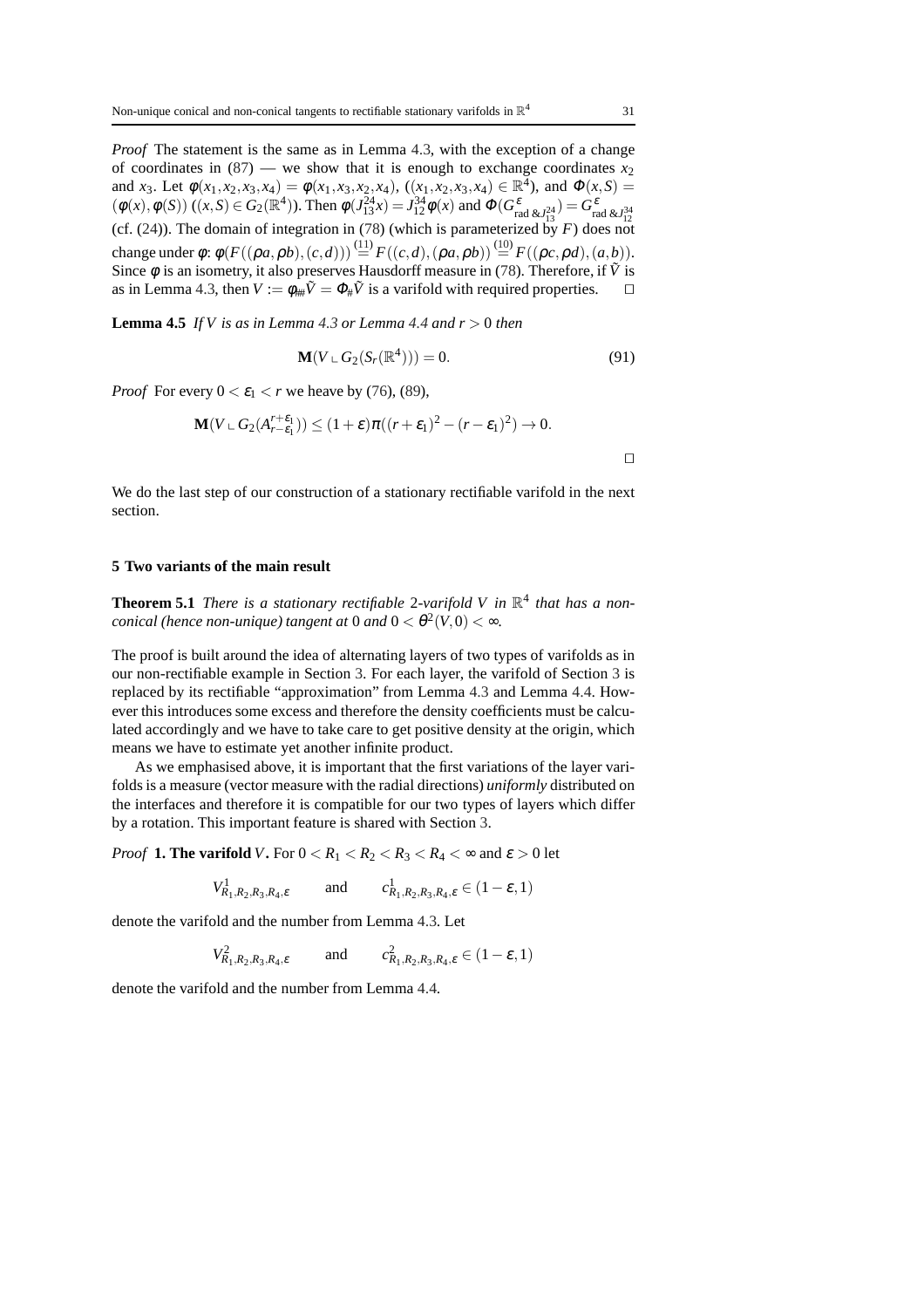For  $n \in \mathbb{Z}$ , let

$$
\varepsilon^{(n)} = 1/4(n^2 + 1)
$$
  
\n
$$
R_1^{(n)} = 2^{-n}
$$
  
\n
$$
R_2^{(n)} = (1 + \varepsilon^{(n)})2^{-n}
$$
  
\n
$$
R_3^{(n)} = (1 - \varepsilon^{(n)})2^{-n+1}
$$
  
\n
$$
R_4^{(n)} = 2^{-n+1} = R_1^{(n-1)}.
$$

Let

$$
V^{(n)} = \begin{cases} V^1_{R_1^{(n)}, R_2^{(n)}, R_3^{(n)}, R_4^{(n)}, \varepsilon^{(n)}} & \text{for $n$ even, and} \\ V^2_{R_1^{(n)}, R_2^{(n)}, R_3^{(n)}, R_4^{(n)}, \varepsilon^{(n)}} & \text{for $n$ odd.} \end{cases}
$$

Accordingly, let

$$
c^{(n)} = \begin{cases} c^1_{R_1^{(n)},R_2^{(n)},R_3^{(n)},R_4^{(n)},\varepsilon^{(n)}} & \text{for } n \text{ even, and} \\ c^2_{R_1^{(n)},R_2^{(n)},R_3^{(n)},R_4^{(n)},\varepsilon^{(n)}} & \text{for } n \text{ odd.} \end{cases}
$$

Let  $C^{(0)} = 1$  and

$$
C^{(n)} = \begin{cases} \prod_{k=0}^{n-1} c^{(k)} & \text{for } n > 0, \text{ and} \\ \prod_{k=n}^{-1} \frac{1}{c^{(k)}} & \text{for } n < 0. \end{cases}
$$

Since  $c^{(k)} \ge 1 - \varepsilon^{(k)}$  and  $\sum_{k \ge 0} \varepsilon^{(k)} < \infty$ , we have

$$
C^{(\infty)}:=\lim_{n\to\infty}C^{(n)}\in(0,\infty).
$$

Define

$$
V:=\sum_{n\in\mathbb{Z}}C^{(n)}V^{(n)}.
$$

By [\(76\)](#page-24-4), [\(89\)](#page-29-5),

<span id="page-31-0"></span>
$$
\frac{\pi}{2}((R_4^{(n)})^2 - (R_1^{(n)})^2) \le \mathbf{M}(V^{(n)}) \le M^{(n)} := 2\pi((R_4^{(n)})^2 - (R_1^{(n)})^2). \tag{92}
$$

Since  $C^{(n)}$  is decreasing,

<span id="page-31-1"></span>
$$
\sum_{n\geq -k} C^{(n)} \mathbf{M}(V^{(n)}) \leq \sum_{n\geq -k} C^{(-k)} M^{(n)} = C^{(-k)} 2\pi (R_4^{(-k)})^2 < \infty. \tag{93}
$$

*V* is a Radon measure because, for every *k*,

$$
V(G_2({x: ||x|| < 2k})) \leq \sum_{n \geq -k} C^{(n)} \mathbf{M}(V^{(n)}) < \infty.
$$

Obviously, the varifold *V* is rectifiable.

Using [\(76\)](#page-24-4) and [\(89\)](#page-29-5) more wisely than in [\(92\)](#page-31-0) we get that

$$
C^{(\infty)}(1-\varepsilon^{(n)})\pi R^2 \le V(G_2(\{x: ||x|| \le R\})) \le C^{(n)}(1+\varepsilon^{(n)})\pi R^2 \tag{94}
$$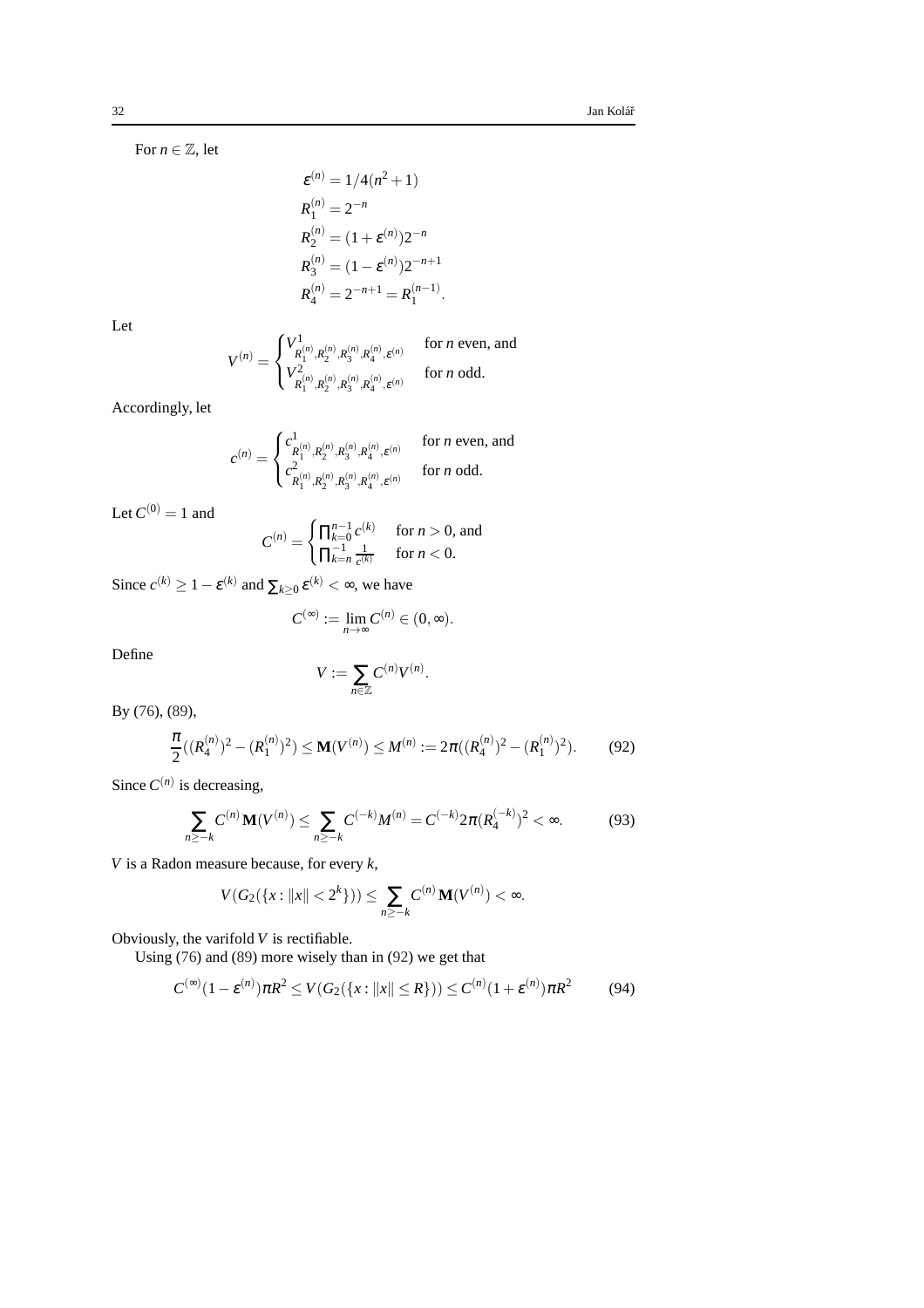<span id="page-32-0"></span>
$$
\theta^2(V,0)=C^{(\infty)}\pi\in(0,\infty).
$$

**2. The varifold** *V* **is stationary.** Let *X* be a compactly supported smooth vector field on  $\mathbb{R}^4$ . Fix  $k \in \mathbb{N}$  such that  $\text{spr} X \subset \{x : ||x|| < 2^k\}$ . We have

$$
\left| \delta V^{(n)}(X) \right| = \left| \int \mathrm{div}_S X(x) \, \mathrm{d} V^{(n)}(x, S) \right| \leq ||X||_{C^1} \cdot \mathbf{M}(V^{(n)}) \leq ||X||_{C^1} C^{(n)} M^{(n)}.
$$

Since  $\sum_{n \geq -k} C^{(n)} M^{(n)}$  converges by [\(93\)](#page-31-1), we have

 $\binom{n}{4}$ . Hence

whenever  $R \in (0, R_4^{(n)})$ 

$$
\delta V(X) = \int \text{div}_S X(x) \, \text{d}V(x, S)
$$
  
= 
$$
\sum_{n \geq -k} C^{(n)} \int \text{div}_S X(x) \, \text{d}V^{(n)}(x, S) = \sum_{n \geq -k} C^{(n)} \delta V^{(n)}(X). \quad (95)
$$

Next we use [\(77\)](#page-24-6) and [\(90\)](#page-29-6) to calculate  $\sum_{n=-k}^{m} C^{(n)} \delta V^{(n)}(X)$ . The first term is zero since the support of  $\delta V^{-k}$  is disjoint with the support of *X*, next terms mutually cancel  $(C^{(n)}c^{(n)} = C^{(n+1)}, R_1^{(n)} = R_4^{(n+1)}$  $\binom{n+1}{4}$  and what remains from the last one can be transformed so that we see that it converges to 0. Formally,

$$
\sum_{n=-k}^{m} C^{(n)} \delta V^{(n)}(X) = \sum_{n=-k}^{m} \left( C^{(n)} \mathcal{M}_{R_4^{(n)}, \infty}(X) - C^{(n)} c^{(n)} \mathcal{M}_{R_1^{(n)}, \infty}(X) \right)
$$
  

$$
= C^{(-k)} \mathcal{M}_{R_4^{(-k)}, \infty}(X) - C^{(m)} c^{(m)} \mathcal{M}_{R_1^{(m)}, \infty}(X)
$$
  

$$
\stackrel{(78)}{=} -C^{(m)} c^{(m)} \qquad \int \qquad X \cdot N \frac{d \mathcal{H}^2}{2 \pi R_1^{(m)}}
$$
  

$$
F((R_1^{(m)} \cdot S_1(\mathbb{R}^2)) \times S_1(\mathbb{R}^2))
$$
  

$$
\stackrel{x=R_1^{(m)}u}{=} -C^{(m+1)} \qquad \int \qquad X(R_1^{(m)} u) \cdot N(u) \frac{d \mathcal{H}^2(u)}{2 \pi} \to 0
$$
  

$$
F(S_1(\mathbb{R}^2) \times S_1(\mathbb{R}^2))
$$

as  $m \to \infty$  since  $\lim_{n \to \infty} R_1^{(m)} = 0$ ,  $\lim_{n \to \infty} C^{(m+1)} = C^{(\infty)}$ , and mainly  $X(\rho u) \to X(0)$  uniformly as  $\rho \rightarrow 0$  and

$$
\int\limits_{F(S_1(\mathbb{R}^2)\times S_1(\mathbb{R}^2))} N(u) \frac{\mathrm{d}\mathcal{H}^2(u)}{2\pi} = 0.
$$

Therefore the sum in [\(95\)](#page-32-0) is zero,  $\delta V(X) = 0$  for arbitrary smooth compactly supported *X*, and *V* is a stationary varifold.

**3. The tangents to** *V***.** First we describe (without proof) the tangents to *V*:

$$
\operatorname{VarTan}_{0} V = \{ \underbrace{(C^{(\infty)}/2\pi) V_{\{\zeta R_{1}^{(-i)}\}_{i\in\mathbb{Z}}}}: \zeta > 0 \}
$$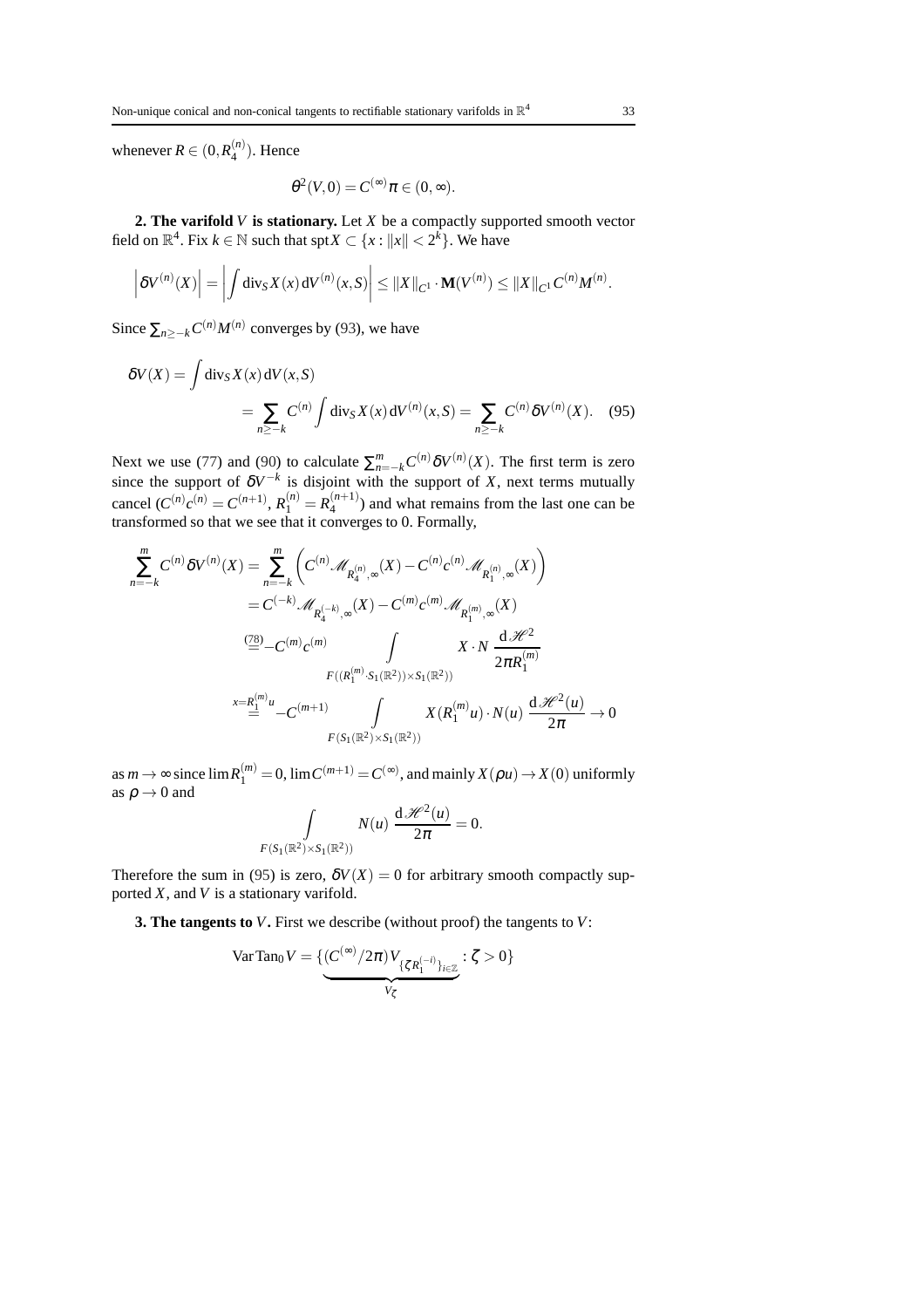where  $R_1^{(i)}$ <sup>(*i*</sup>) is as above and  $V_{\{r_i\}}$  as in [\(19\)](#page-11-1), [\(12\)](#page-10-0), [\(13\)](#page-10-1). Due to a "periodicity",  $\zeta$  can be restricted to  $[R_1^{(0)}]$  $\binom{0}{1}, R_1^{(-2)}$  = [1, 4). Then  $V_\zeta$  are mutually different and therefore not conical (cf. Lemma [3.1\)](#page-12-3).

(Recall that  $V_{\zeta}$  are 2-varifolds supported by a 3-dimensional cone in  $\mathbb{R}^{4}$ . In alternating layers,  $V_{\zeta}$  assume two different directions, namely those mentioned in [\(27\)](#page-13-0).)

To finish the formal proof of the theorem we do not need anything more than to pick out a single tangent varifold and show that it is not conical. Let  $\lambda_i = 4^{-i}$ . Then  $\lambda_i R_1^{(n)} = R_1^{(n+2i)}$  $1^{(n+2i)}$  and (see [\(75\)](#page-24-7), [\(88\)](#page-29-7))

spt <sup>η</sup>0,λ*<sup>i</sup>* ##*V* (*n*+2*i*) ⊂ *G*2(*A R* (*n*) 4 *R* (*n*) 1 )∩*G* ε (*n*+2*i*) rad &*Dn*+2*<sup>i</sup>*

where  $D_n$  is either symbol  $J_{13}^{24}$  (*n* even) or  $J_{12}^{34}$  (*n* odd). Therefore  $D_{n+2i} = D_n$  and

$$
\operatorname{spt} \big(\eta_{0,\lambda_i \text{ HH}} V \big) \subset \bigcup_{n \in \mathbb{Z}} \left( G_2(A^{R^{(n)}_4}_{R^{(n)}_1}) \cap G^{\varepsilon^{(n+2i)}}_{\operatorname{rad} \& D_n} \right).
$$

From [\(92\)](#page-31-0),

$$
\mathbf{M}\left((\eta_{0,\lambda_i} {}_{\#} V) \,\mathop{\cup}\, G_2(A_{R_1^{(0)}}^{R_4^{(0)}})\right) = (\lambda_i)^{-2} \mathbf{M}\left(V \,\mathop{\cup}\, G_2(A_{R_1^{(2i)}}^{R_4^{(2i)}})\right)
$$
\n
$$
= (\lambda_i)^{-2} C^{(2i)} \mathbf{M}(V^{(2i)}) \ge (\lambda_i)^{-2} C^{(\infty)} \frac{\pi}{2} ((R_4^{(2i)})^2 - (R_1^{(2i)})^2) = \frac{3\pi}{2} C^{(\infty)}.\tag{96}
$$

By the compactness theorem for Radon measures ([\[S1,](#page-36-10) p. 242, p. 22]), there is a varifold *C* and a subsequence of  $\{\lambda_i\}$  (denoted by  $\{\lambda_i\}$  again) such that  $\eta_{0,\lambda_i}$  # $V \to C$ . (We note without proof that in fact it is not necessary to pass to a subsequence since even the original sequence is convergent.) Hence  $C \in \text{VarTan}_0 V$ . From the above,

<span id="page-33-3"></span>
$$
\mathbf{M}\left(C \sqcup G_{2}(A_{R_{1}^{(0)}}^{R_{4}^{(0)}})\right) \geq \frac{3\pi}{2}C^{(\infty)} > 0
$$
\n(97)

and

$$
\text{spt} C \subset \bigcup_{n \in \mathbb{Z}} \left( G_2(A^{R_4^{(n)}}_{R_1^{(n)}}) \cap G_{\text{rad\ \&D_n}}^{\varepsilon} \right)
$$

for every  $\varepsilon > 0$  and thus also for  $\varepsilon = 0$ . In particular

<span id="page-33-1"></span>
$$
\text{spt} C \cap G_2(\text{int} A_{R_1^{(0)}}^{R_4^{(0)}}) \subset G_{\text{rad \& D_0}}^0,\tag{98}
$$

<span id="page-33-0"></span>
$$
\text{spt} C \cap G_2(\text{int} A_{R_1^{(1)}}^{R_4^{(1)}}) \subset G_{\text{rad \& D_1}}^0 \tag{99}
$$

where int*M* denotes the interior of *M*. From [\(99\)](#page-33-0),

<span id="page-33-2"></span>
$$
\mathrm{spt}\left(\eta_{0,1/2\;\#}\mathcal{C}\right)\cap G_2(\mathrm{int}A_{R_1^{(0)}}^{R_4^{(0)}})\subset G_{\mathrm{rad}\;\&D_1}^0.\tag{100}
$$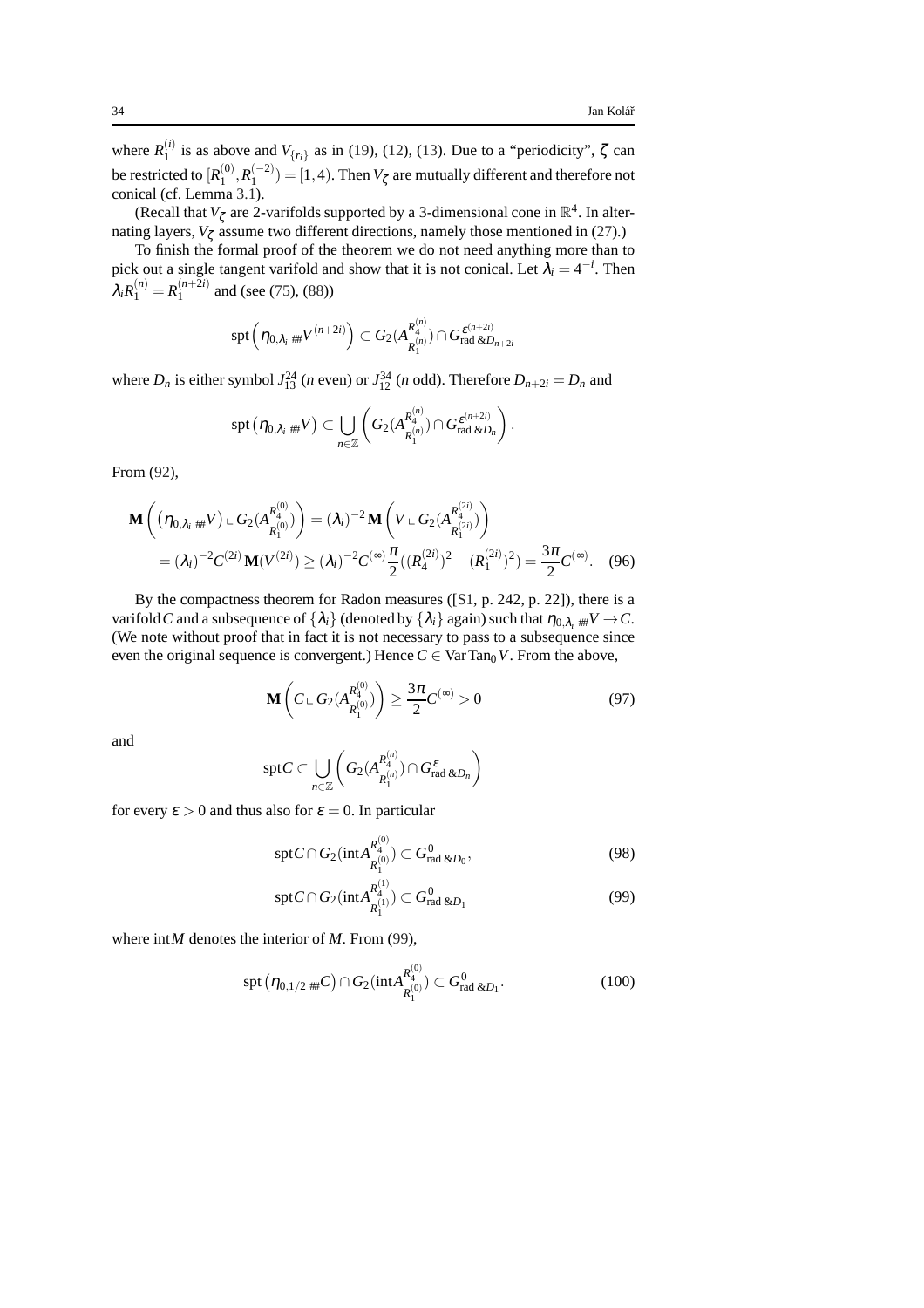Assume that *C* is conical. Then  $\text{spt}C = \text{spt}(\eta_{0,1/2 \#}C)$ . Since  $G_{\text{rad \&D_0}}^0$  and  $G_{\text{rad \&D_1}}^0$  are disjoint (see [\(26\)](#page-13-1)), we see that [\(98\)](#page-33-1) and [\(100\)](#page-33-2) is possible only when

$$
\text{spt} C \cap G_2(\text{int} A_{R_1^{(0)}}^{R_4^{(0)}}) = \emptyset
$$

<span id="page-34-0"></span>which is a contradiction with [\(97\)](#page-33-3) and [\(91\)](#page-30-2). Hence *C* is not conical.  $□$ 

**Theorem 5.2** *There is a stationary rectifiable* 2*-varifold V in* R 4 *that has at least two different conical tangents at*  $0$  *and*  $0 < \theta^2(V,0) < \infty$ .

The proof differs from the proof of the previous theorem mainly in a different definition of the sequences of radii  $R_1$ ,  $R_2$ ,  $R_3$ ,  $R_4$ : taking  $R_3/R_2$  large, the middle "conical" part becomes dominant.

*Proof* For  $n \in \mathbb{Z}$ , let

$$
\varepsilon^{(n)} = 1/4(n^2 + 1)
$$
  
\n
$$
R_1^{(n)} = 2^{-n^3}
$$
  
\n
$$
R_2^{(n)} = (1 + \varepsilon^{(n)})R_1^{(n)}
$$
  
\n
$$
R_3^{(n)} = (1 - \varepsilon^{(n)})R_4^{(n)}
$$
  
\n
$$
R_4^{(n)} = R_1^{(n-1)}
$$

Note that  $\{n^3\}$  is a strictly increasing sequence with increments at least one, hence  $R_1^{(n)} < R_2^{(n)} < R_3^{(n)} < R_4^{(n)}$  $\binom{n}{4}$ . Repeating the construction of Theorem [5.1](#page-30-1) we obtain a rectifiable stationary 2-varifold *V*, but now the varifold's tangents at 0 are different.

Without proof we claim that, with  $c = C^{(\infty)}/2\pi$ ,  $cV_{1,0,\infty}$  and  $cV_{2,0,\infty}$  (see Section [3,](#page-9-0) [\(12\)](#page-10-0), [\(13\)](#page-10-1)) are two different (Lemma [3.1\)](#page-12-3) conical tangent varifolds to *V* at  $0 \in \mathbb{R}^4$ . There are also tangent varifolds of the form  $c(V_{1,0,\rho} + V_{2,\rho,\infty})$  and  $c(V_{2,0,\rho} + V_{1,\rho,\infty})$ ,  $\rho > 0$ ; they are not conical, but they are "conical near 0".

We will give the detailed proof for existence of two different conical tangent varifolds at 0. Let  $\lambda_i = iR_1^{(2i)}$  and  $\tilde{\lambda}_i = iR_1^{(2i+1)}$ .

Note that, for  $i \to \infty$ ,  $R_1^{(2i)}$  $1 \choose 1} / \lambda_i = 1/i \rightarrow 0$  while  $R_4^{(2i)}$  $\frac{(2i)}{4}/\lambda_i = 2^{-(2i-1)^3 + (2i)^3}/i \to \infty.$ We have

$$
\operatorname{spt}\left(\eta_{0,\lambda_i}\# V^{(2i)}\right) \subset G_2(A^{{R^{(2i)}_{4} / \lambda_i}}_{R^{(2i)}_1 / \lambda_i}) \cap G_{\text{rad \& D_{2i}}^{\varepsilon^{(2i)}}
$$

where  $D_{2i} = D_0$  is the symbol " $J_{13}^{24}$ ". Hence

<span id="page-34-2"></span>
$$
\operatorname{spt}(\eta_{0,\lambda_i \#} V) \subset G_2(A_0^{R_1^{(2i)}/\lambda_i}) \cup \left( G_2(A_{R_1^{(2i)}/\lambda_i}^{R_4^{(2i)}/\lambda_i}) \cap G_{\text{rad \& D_0}}^{\varepsilon^{(2i)}} \right) \cup G_2(A_{R_4^{(2i)}/\lambda_i}^{\infty}). \quad (101)
$$

<span id="page-34-1"></span><sup>7</sup> We believe a slightly more complicated construction gives an example of a varifold whose all tangents are conical but the tangent at a point is non-unique. Basically,  $\{J_{13}^{24}, J_{12}^{34}\}$  has to be replaced by a curve  $\{J(t): t \in [0,1]\}$ . A varifold would be used that takes directions in  $G_{\text{rad\&tJ(j/2^k)}^{1/(n^2+1)}$  on  $A_{R_1^{(n)}}^{R_4^{(n)}}(\mathbb{R}^4)$  whenever  $|n| = 2^k + j > 2, k, j \in \mathbb{N}, j \leq 2^k$ .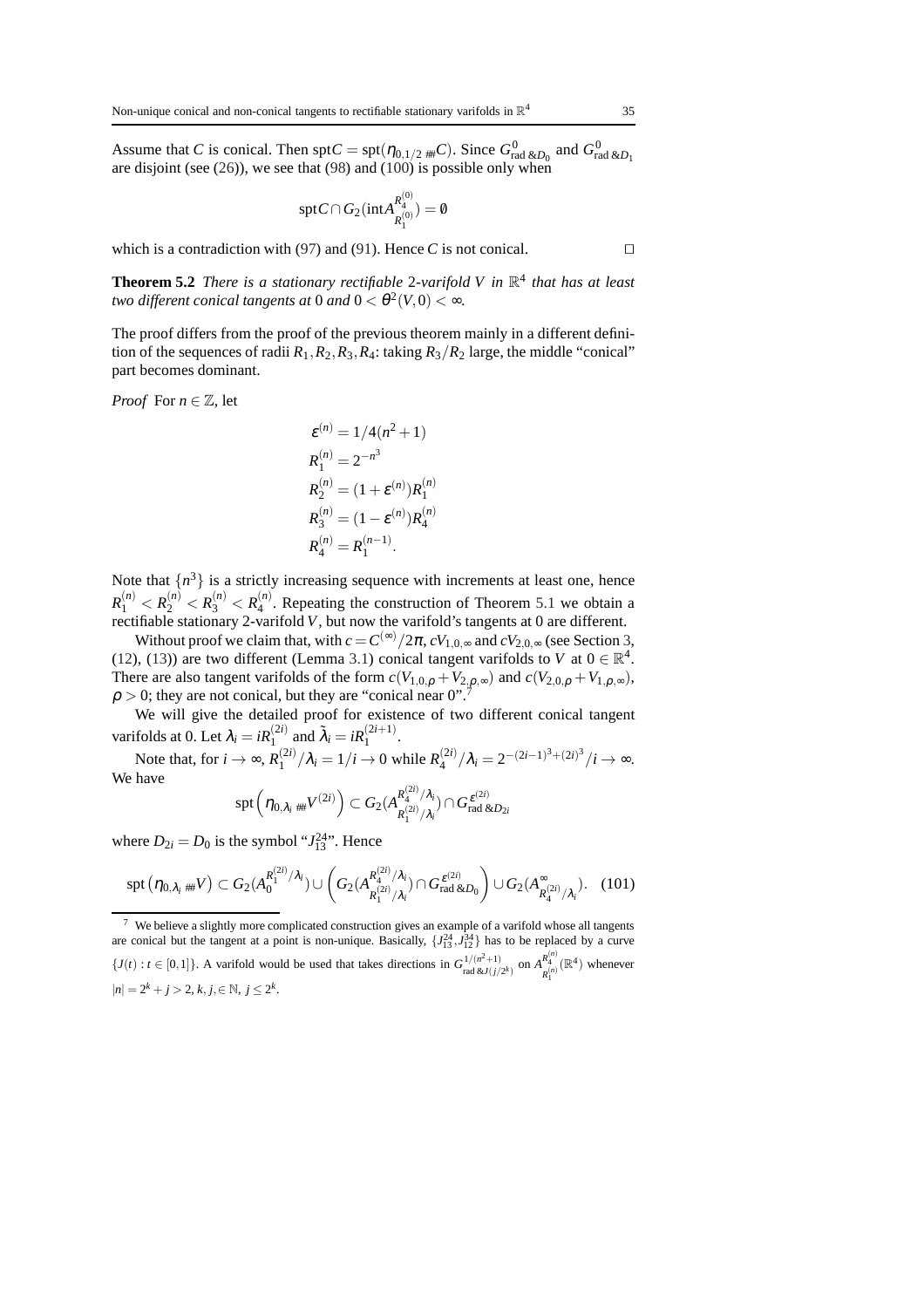As in the proof of the previous theorem, we pass to a subsequence (denoted by  $\{\lambda_i\}$  again) if necessary, so that  $\eta_{0,\lambda_i, \#i}V \to C \in \text{VarTan}_0V$  and  $\eta_{0,\tilde{\lambda}_i, \#i}V \to \tilde{C} \in$ VarTan<sub>0</sub>V.

By [\(101\)](#page-34-2),

$$
\operatorname{spt} C \subset G_2(\{0\}) \cup \bigcap_{\varepsilon > 0} G_{\text{rad\ \&D_0}}^{\varepsilon} = G_2(\{0\}) \cup G_{\text{rad\ \&D_0}}^0.
$$

By the same argument,

$$
\operatorname{spt} \tilde{C} \subset G_2(\{0\}) \cup G_{\text{rad\ \&D_1}}^0
$$

where  $D_1 = \mathcal{F}^{\{34\}}_{12}$ . Hence  $C = \tilde{C}$  is posssible (cf. again [\(26\)](#page-13-1)) only if spt $C \cup \text{spt} \tilde{C}$  ⊂  $G_2({0})$ . However, for sufficiently large  $i \in \mathbb{N}$  we have  $R_4^{(2i)}$  $\lambda_4^{(2i)}/\lambda_i > 2, R_1^{(2i)}$  $\int_1^{(2i)}/\lambda_i$  < 1 and, by [\(76\)](#page-24-4) and [\(89\)](#page-29-5),

$$
\mathbf{M}((\eta_{0,\lambda_i \#^{i}} V) \cup G_2(A_1^2)) = (\lambda_i)^{-2} \mathbf{M} \left( V \cup G_2(A_{\lambda_i}^{2\lambda_i}) \right)
$$
  
=  $(\lambda_i)^{-2} C^{(2i)} \mathbf{M} \left( V^{(2i)} \cup G_2(A_{\lambda_i}^{2\lambda_i}) \right)$   
 $\geq (\lambda_i)^{-2} C^{(\infty)} \frac{\pi}{2} ((2\lambda_i)^2 - (\lambda_i)^2) = \frac{3\pi}{2} C^{(\infty)} > 0$ 

and therefore  $C \neq \tilde{C}$  are two different conical tangents to *V*. □

# **References**

- <span id="page-35-9"></span>A. W. K. Allard, *On the first variation of a varifold,* Ann. of Math. (2) 95:3, 417–491 (1972)
- <span id="page-35-3"></span>AA1. W. K. Allard, F. J. Almgren, *The structure of stationary one dimensional varifolds with positive density*, Inventiones Mathematicae 34:2 (1976) 83–97, DOI: 10.1007/BF01425476.
- <span id="page-35-6"></span>AA2. W. K. Allard, F. J. Almgren Jr., *On the radial behavior of minimal surfaces and the uniqueness of their tangent cones*, Annals Math. 113 (1981) 215–265.
- <span id="page-35-4"></span>Be1. C. Bellettini, *Tangent cones to positive-(1,1) De Rham currents*, to appear in J. Reine Angew. Math.
- <span id="page-35-5"></span>Be2. C. Bellettini, *Uniqueness of tangent cones to positive-*(*p*, *p*) *integral cycles*, to appear in Duke Math J.
- <span id="page-35-11"></span>Bl. M. Blel, *Sur le cône tangent à un courant positif fermé*, J. Math. Pures Appl. 72 (1993) 517-536.
- <span id="page-35-0"></span>Bra. K. A. Brakke, *The motion of a surface by its mean curvature*, Mathematical notes 20, Princeton University Press, 1978.
- <span id="page-35-13"></span>Bre. S. Brendle, *Embedded minimal tori in S*<sup>3</sup> *and the Lawson conjecture,* preprint, [http://](http://\penalty 9999\relax ) arxiv.org/ abs/1203.6597
- <span id="page-35-1"></span>Ch. S. X.-D. Chang *Two-dimensional area minimizing integral currents are classical minimal surfaces*, J. Amer. Math. Soc. 1:4 (1988), 699-778
- <span id="page-35-8"></span>CKR-R3. R. Černý, J. Kolář, M. Rokyta, Concentrated monotone measures with non-unique tangential *behavior in R*<sup>3</sup>, Czechoslovak Mathematical Journal 61(136):4 (2011) 1141–1167.
- <span id="page-35-7"></span>CKR-R2. R. Černý, J. Kolář, M. Rokyta, Monotone measures with bad tangential behavior in the plane, Commentat. Math. Univ. Carol. 52:3 (2011) 317–339.
- <span id="page-35-2"></span>DL-S. C. De Lellis, E. N. Spadaro, *Q-valued functions revisited*, Mem. Amer. Math. Soc. 211 (2011), no. 991, vi+79 pp. ISBN: 978-0-8218-4914-9, MR2663735, [arXiv:0803.0060v](http://arxiv.org/abs/0803.0060)4
- <span id="page-35-12"></span>F. H. Federer, Geometric Measure Theory, Springer 1969.
- HL. R. Harvey, H. B. Lawson Jr., *Calibrated geometries*, Acta Math. 148, 47–157, (1982).
- <span id="page-35-10"></span>HM. J. E. Hutchinson, M. Meier, *A remark on the nonuniqueness of tangent cones*, Proc. Amer. Math. Soc. 97:1 (1986) 184–185